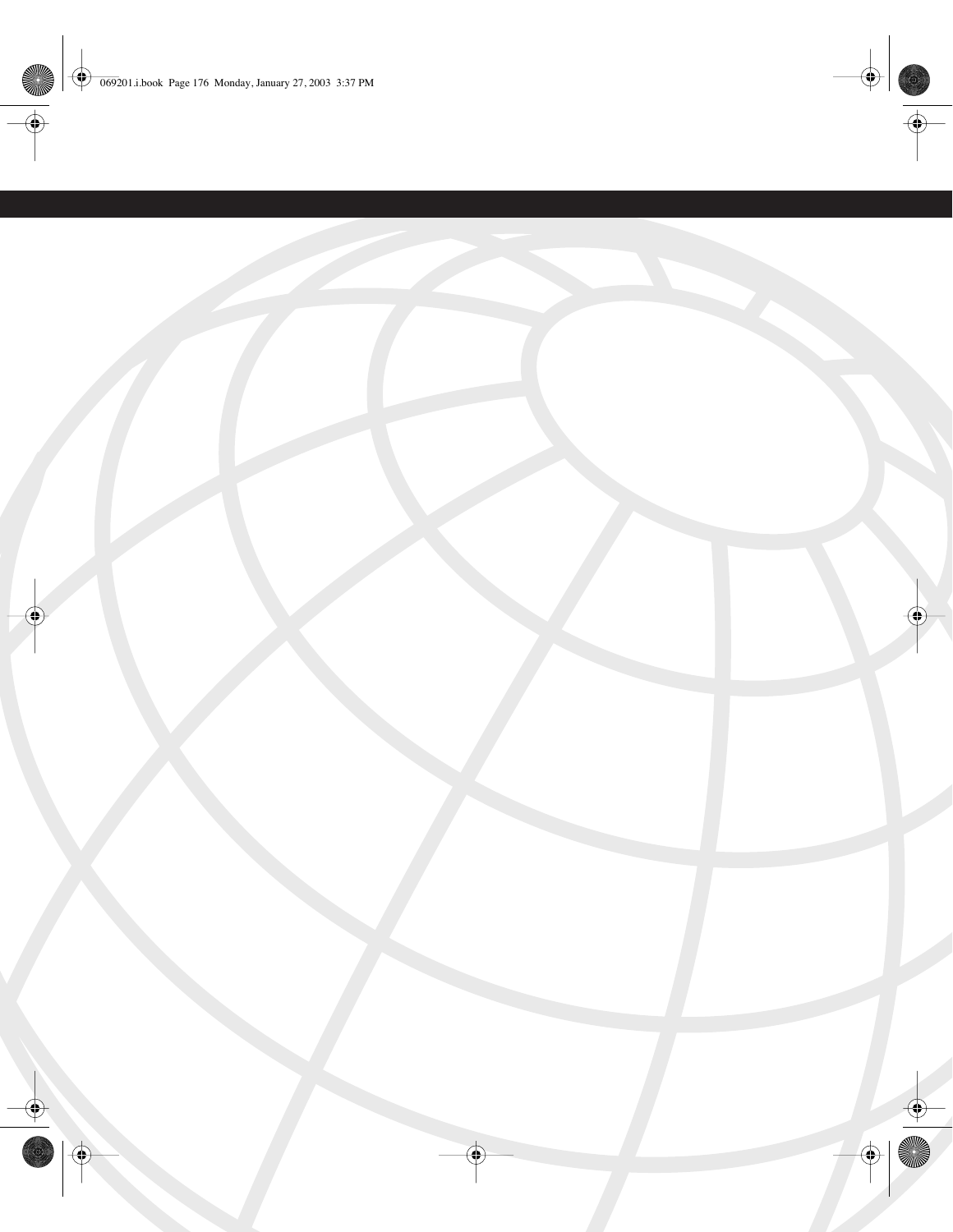# **C H <sup>A</sup> <sup>P</sup> <sup>T</sup> <sup>E</sup> <sup>R</sup> 6**

## **Evaluating and Selecting Wireless Equipment**

The equipment that you select for your broadband wireless wide-area network (WAN) plays a major role in the reliability, scalability, and profitability of your network. This chapter helps you evaluate and select your wireless network equipment.

This chapter does not list feature information vendor by vendor. The quantity of information would be overwhelming and the listing would quickly become outdated. Instead, this chapter aims to help you understand the features and characteristics that are available on wireless equipment. When you understand the features and their significance, you will be in a position to select the equipment that best meets your network needs.

#### **Any New Features This Week?**

Wireless equipment is evolving rapidly. Wireless hardware and software features change each week. I have attempted to describe all the significant wireless hardware and software features that were offered (by at least one equipment manufacturer) at the time I wrote this chapter in 2002. Because of rapid equipment evolution, I suggest that you supplement the information presented here with your own feature research.

This chapter contains the following major sections:

- A description of the equipment selection process.
- A brief explanation of the International Organization for Standardization (ISO) Open Systems Interconnection (OSI) seven-layer reference model. An understanding of this model helps you understand how various wireless features fit into your network.
- A list of equipment features, arranged by OSI layer. Following each feature is an explanation of the feature.
- A summary of the features that are the most desirable for wireless backbone equipment, access points (APs), customer premises equipment (CPE), wireless network cards, mesh network nodes, and amplifiers.
- A discussion of compatibility issues that can cause problems when mixing wireless equipment from different vendors.
- Suggestions about evaluating and receiving vendor support.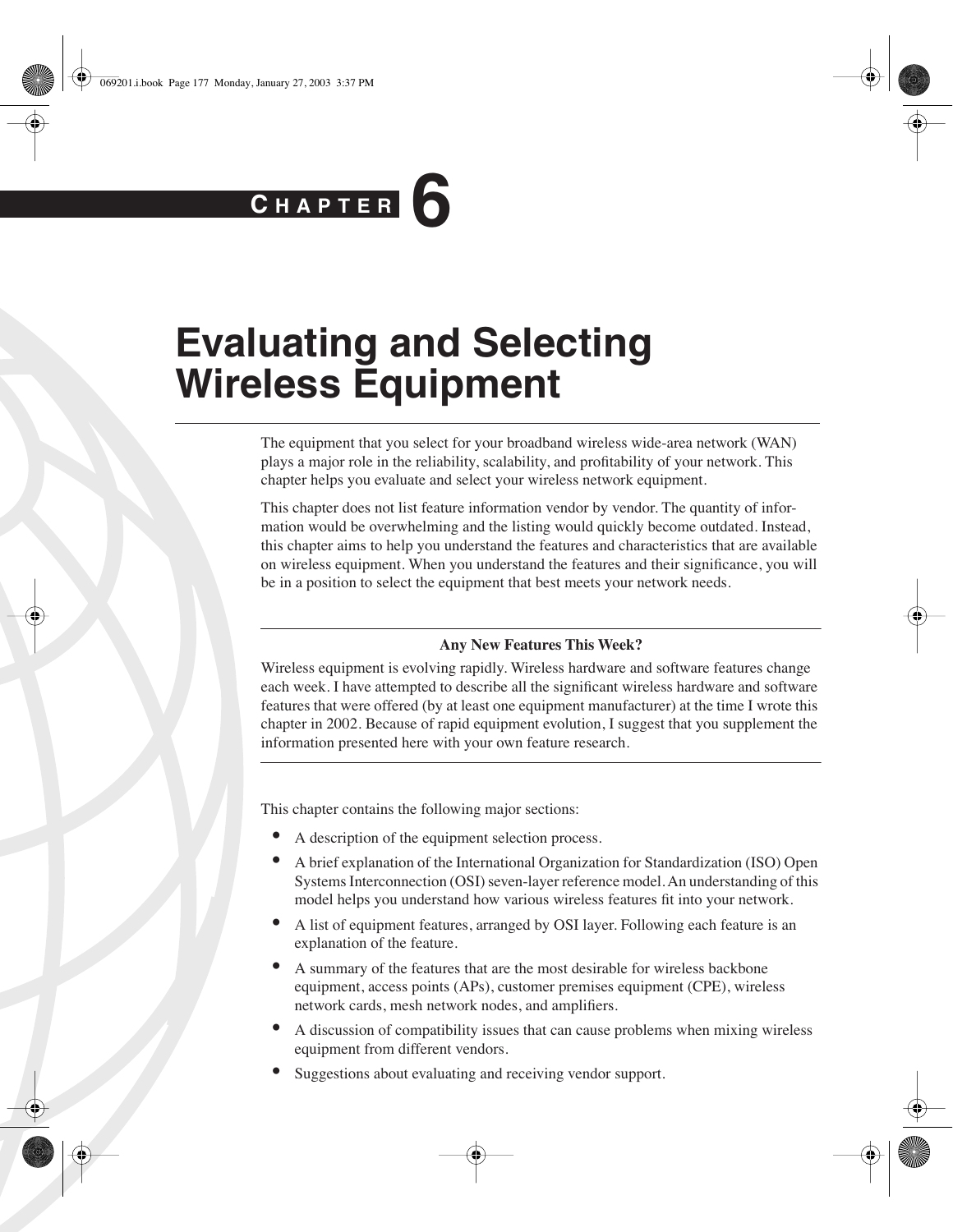## **Overview of the Equipment Selection Process**

Your equipment purchase can involve spending only a few hundred dollars, or it can involve spending hundreds of thousands of dollars. The more money that you plan to spend, the more important it is that you include all of the following steps in your selection process.

## **Reviewing Your Wireless Network Needs**

Before you select your wireless equipment, take the time to review your wireless network needs:

- How many wireless end users do you want to serve?
- What network architectural elements do you want your wireless network to include?
- Do you need only point-to-point links or will you deploy point-to-multipoint APs?
- Do you need wireless backbone bandwidth?
- Do you need mesh network nodes or repeaters?
- What features will your wireless network need so that it can connect to your wired network?
- Will you need routing or only bridging?

After you have reviewed both the wireless network features and the wired features that you need, you are ready to begin researching specific wireless equipment features.

## **Researching Equipment Features**

Now that you know your network needs, you can begin listing wireless equipment that matches your needs. The most difficult part of the research process is not learning what features a particular brand of equipment offers. The most difficult part is learning what features are *not* offered or which features do not work the way you expect them to work.

If you have not worked with wireless equipment before, it can be difficult to get an accurate picture by looking only at press releases and advertising flyers. Press releases are typically loaded with attractive buzzwords that promise wireless performance and wireless benefits that are sometimes exaggerated or theoretical. Advertising flyers and spec sheets do not lie about equipment performance, but they sometimes omit information that would reveal performance shortcomings.

Evaluate equipment that offers the specific features that you need, such as distance and bandwidth capabilities, but before you decide to buy, visit a network where that particular vendor's equipment is deployed.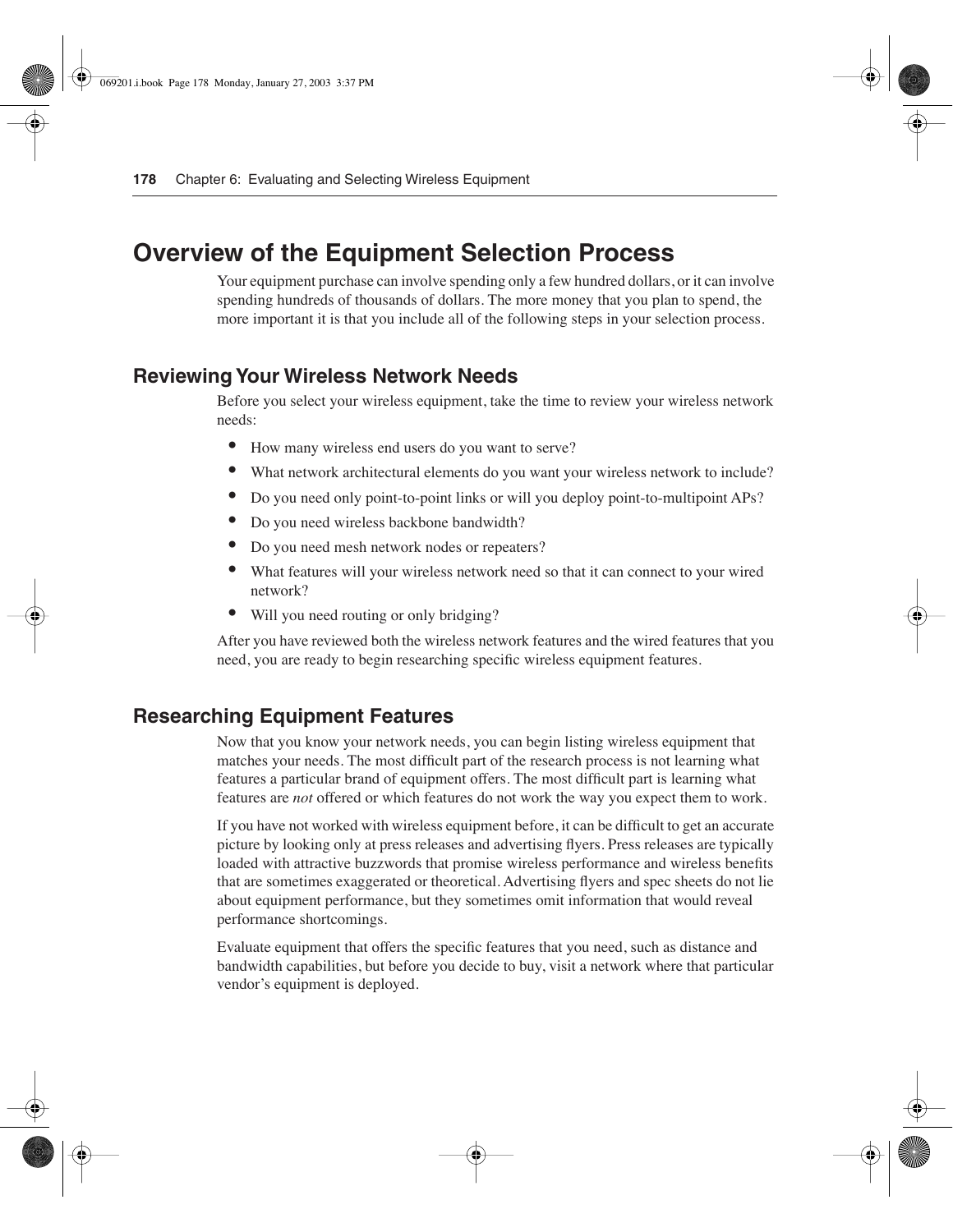## **Visiting Deployment Sites**

After you have researched equipment features, you will have one or more equipment vendors who can provide equipment that appears (at least on paper) to meet your wireless needs. It is appropriate and proper for you to ask the vendors to recommend one or two existing wireless networks that have deployed their equipment. Visit these sites and talk with the network operators who have deployed the equipment.

Your visit will allow you to learn what features work especially well and what features do not work as expected. You will learn which expectations were exceeded (the good news) and which expectations were not met (the not-so-good news). You will learn if the equipment is easy or difficult to manage. You will also learn if vendor support is poor, good, or outstanding. This is information that you cannot obtain from a spec sheet or an advertising flyer. With the benefit of this information, can make an accurate and informed decision about which equipment to purchase.

## **Testing Wireless Equipment in the Lab**

When you have completed your site visits, there will probably be one or two vendors that you think would be good equipment providers. At this point, consider making a small equipment purchase consisting of either a pair of wireless units or one AP and one CPE unit.

Set up these units indoors and become familiar with them. Configure the units and measure their throughput in both directions. Learn to use the diagnostics.

**TIP** Practice safety when you are working near wireless equipment. High amounts of microwave energy can cause damage to the human body, so minimize your exposure to this type of energy. Do not point a directional antenna at yourself or at any other nearby person. Turn the wireless equipment off any time you are not testing it. Remember: When you double the distance between yourself and a wireless antenna, you reduce the amount of radiation reaching you to one-fourth the previous level. Whenever possible, maintain as much distance as possible between yourself and a wireless antenna.

> When your indoor testing is complete and you are comfortable with the units, proceed to outdoor testing.

## **Testing Wireless Equipment Outdoors**

Testing wireless equipment outdoors allows you to test the range, throughput, and reliability of the equipment in the presence of real-world noise, interference, and weather.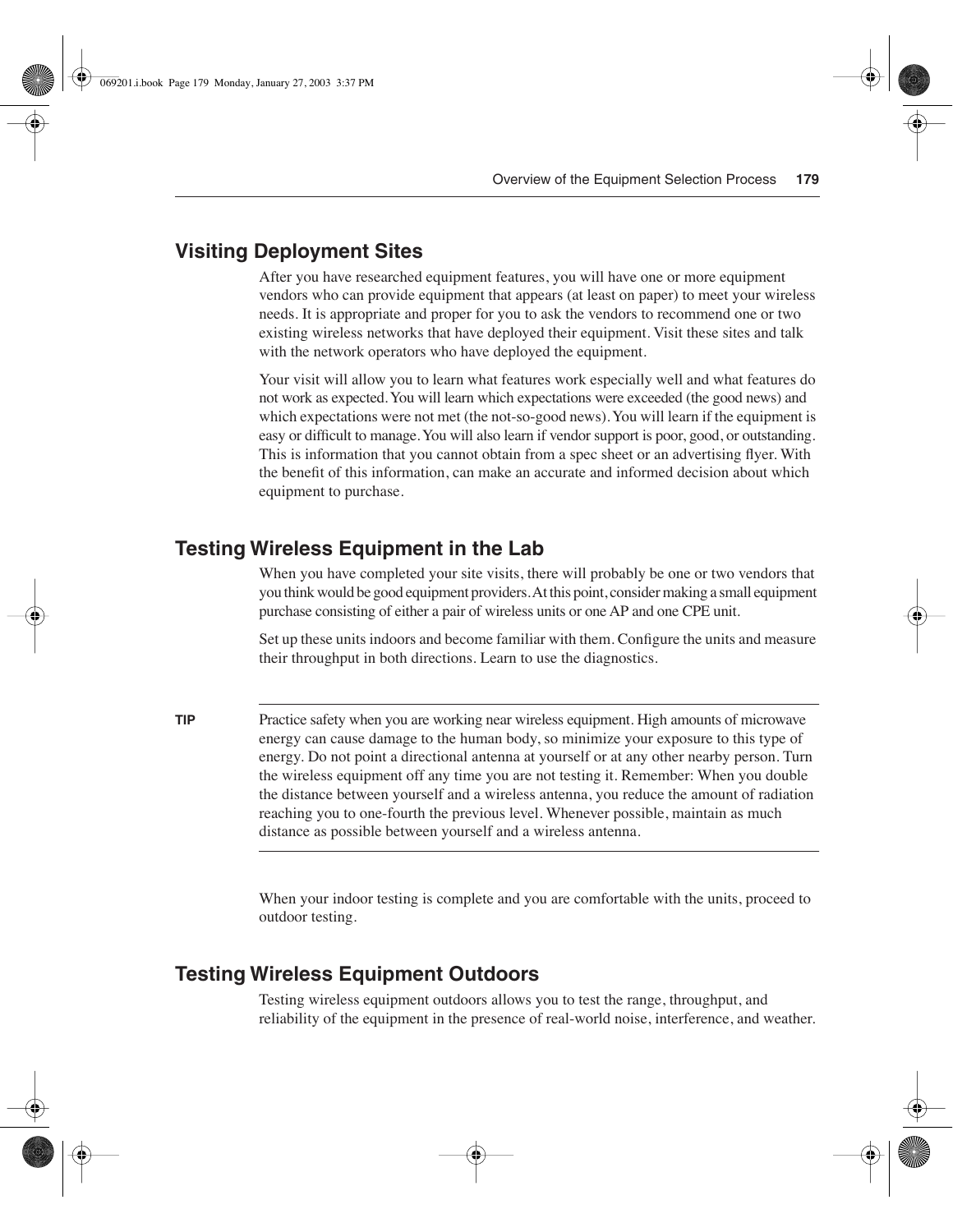For your outdoor testing, perform the following steps:

- **Step 1** Pick two locations that are as far apart as the maximum link distance that you expect the equipment to cover. For example, if you plan to build a wireless cell with a 4-mile (6.4 km) radius, pick an AP location that is high enough to have at least two line-of-sight (LOS) paths that are at least 4 miles long.
- **Step 2** Test using an AP antenna system similar to the one that you expect to use in your actual network deployment.
- **Step 3** Temporarily set up the CPE at first one and then the other of your two test locations.
- **Step 4** Test during the busiest part of the day and repeat the throughput tests that you performed indoors. It is important that you test the throughput from the CPE to the AP. This is an important test of the AP's capability to receive in the presence of noise and interference. For more details about throughput testing, see the description in Chapter 7, "Installing Outdoor Wireless Systems."
- **Step 5** If possible, repeat your performance testing several times over a period of several days or weeks. The equipment performance should remain constant throughout the entire test period.

Your outdoor testing will not tell you how many customers the AP will handle at full load, but it will give you a good preliminary performance indication. If all your test results are good, proceed to the following purchase decision step.

## **Making Purchase Decisions**

Your testing should bring you to the point where you are most comfortable with the performance of one or two brands of wireless equipment. You can now make your purchase decision and be fairly confident that the equipment you buy will meet your performance expectations.

## **OSI and TCP/IP Reference Models**

Several different but similar layered data architectures have been developed to allow reliable data transfer between different computer systems and between different networks. When you understand a little about the service layers and the protocols that these architectures use, you will be in a good position to understand the similarities and the differences between different brands of wireless equipment.

The seven-layer ISO OSI reference model was first proposed around 1983 to allow connectivity (or interworking) between different computer systems. Prior to the OSI reference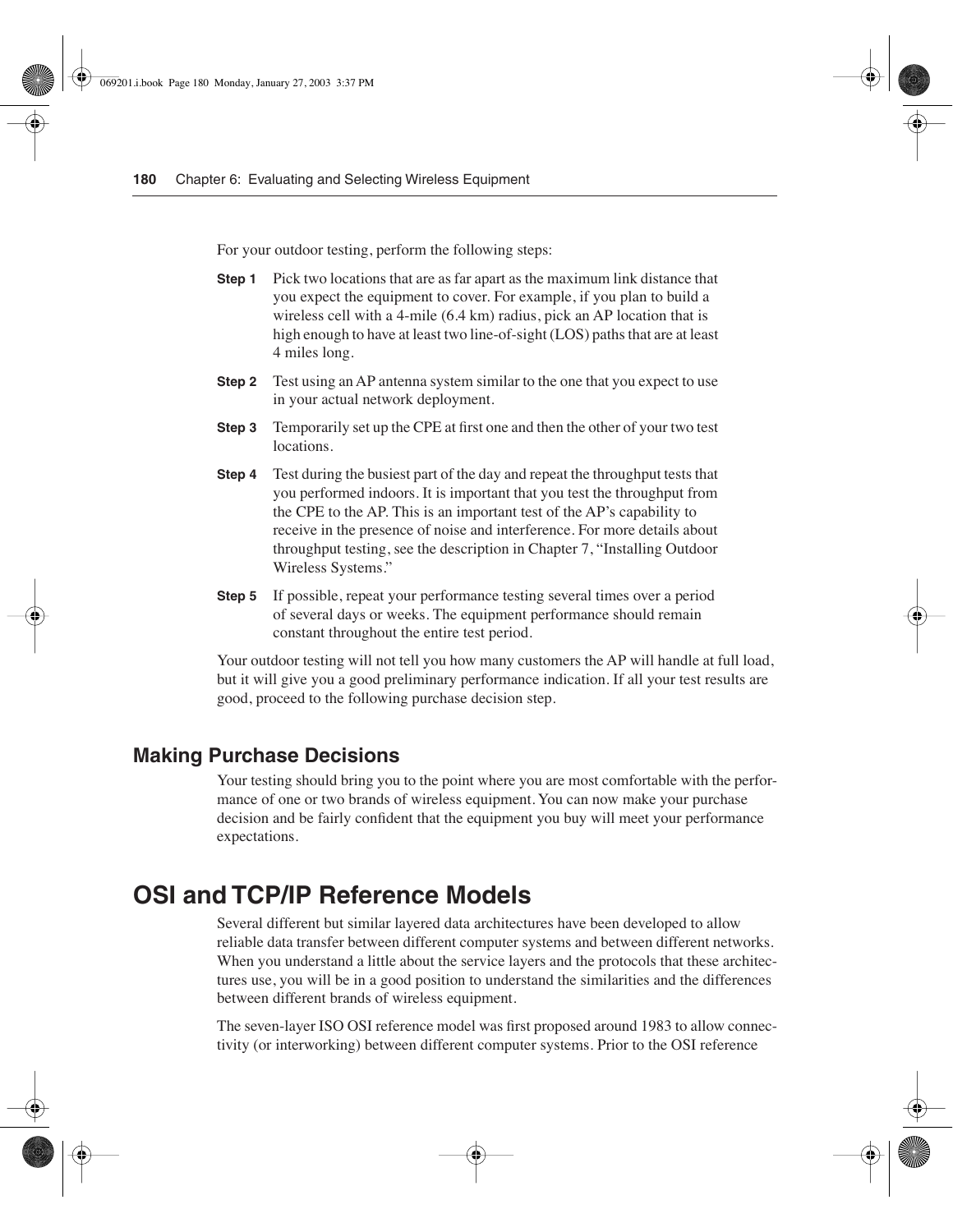model, computer systems made by one manufacturer could not easily communicate with computer systems made by other manufacturers. The intent of the OSI reference model was to allow computer systems to successfully communicate with each other even though different vendors manufactured them. Figure 6-1 shows the OSI reference model alongside the

TCP/IP architecture.





Beginning in the 1970s, the United States Department of Defense began promoting computer networking between university research departments and government installations. One of the primary goals of this internetworking effort was to develop a survivable network—one that would be able to continue communicating even if some of the network nodes or some of the communications links were destroyed. This new networking effort was based on two primary protocols: the Transmission Control Protocol (TCP) and the Internet Protocol (IP). TCP performed transport layer functions equivalent to the transport layer in the OSI model. IP performed network layer functions that were equivalent to the network layer (Layer 3) in the OSI model. When application layer (Layer 7) protocols (Telnet, FTP, SMTP, and so on) and physical (Layer 1) and data link layer (Layer 2) protocols were added, the result was an architecture that effectively contained five layers. Figure 6-1 shows the TCP/IP model alongside the OSI reference model for comparison.

The TCP/IP architecture is functionally equivalent to the OSI reference model. The major similarities and differences are as follows:

- Both models have an application, a transport, and a network/Internet layer.
- The TCP/IP model does not have a session layer (Layer 5 of the OSI reference model) or a presentation layer (Layer 6 of the OSI reference model).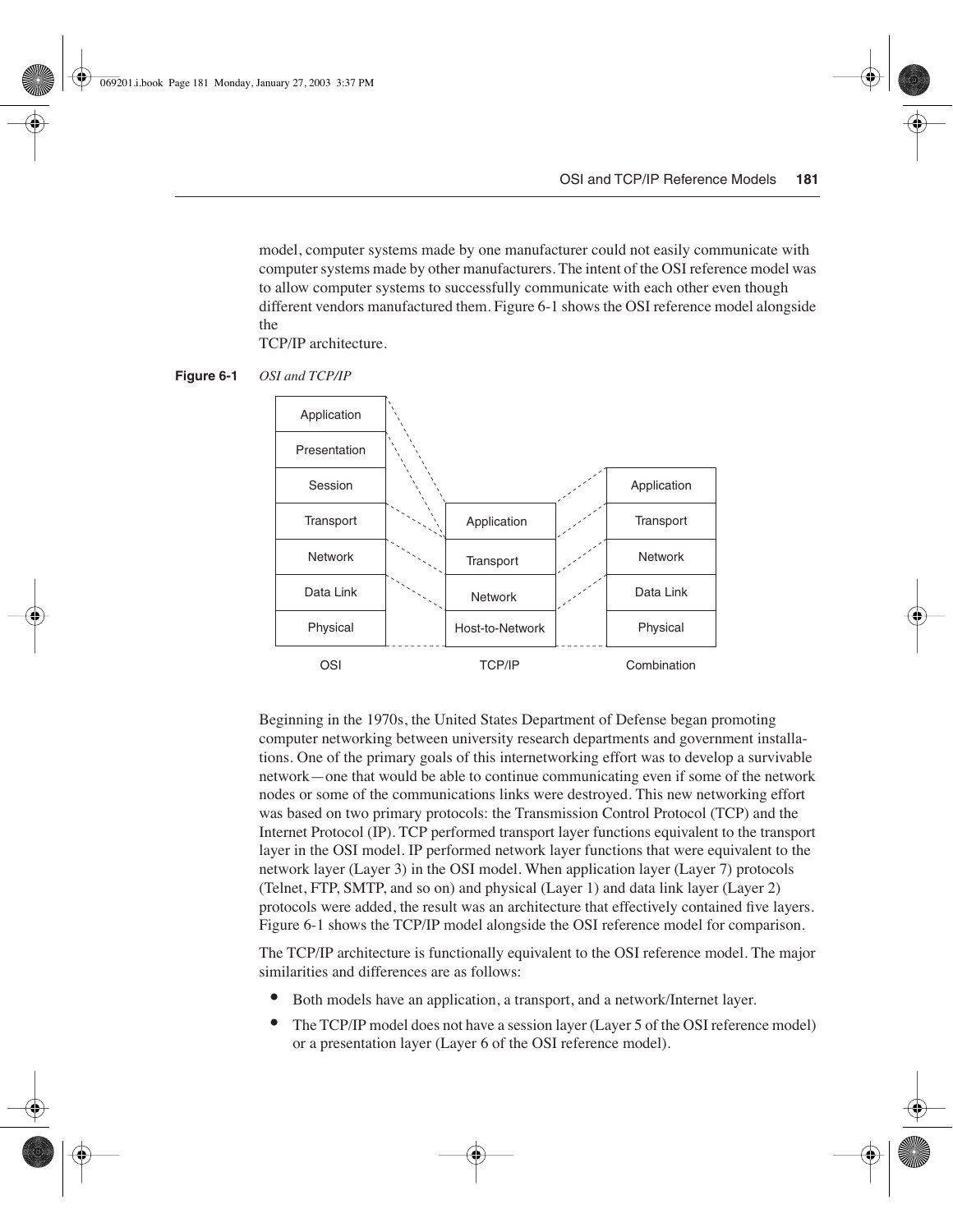• Both models have a lower layer that connects the upper layers to the actual physical network. In the OSI reference model, the lower layer (Layer 1) is called the physical layer. In the original TCP/IP model, the lower layer was called the host-to-network layer. In present-day use, TCP/IP networks use the combination of a Layer 2 sublayer called the medium access control (MAC) sublayer along with Layer 1 to provide connectivity over the wireless link.

Virtually all the wireless equipment features that you evaluate operate at the physical, data link, and network layers of the OSI and TCP/IP reference models. The wireless features and functionality (modulation type, data rate, and so on) take place at the physical layer. Access to (and sharing of) the wireless medium takes place at the data link layer. Routing takes place at the network layer.

### **Peer Protocols**

Peer protocols run across the Internet but provide communication only between same-layer processes. One example of this same-layer communication process is a Hypertext Transfer Protocol (HTTP) web browser running on the application layer of one network. The HTTP browser retrieves information from its peer web server running on the application layer of another network. Although the HTTP communication is application-layer-to-application layer (peer-to-peer), both networks communicate downward through their lower network layers.

## **Services**

Information is passed from the top (application) layer of one network down through the lower layers. Each layer provides a set of services for the layer just above it and utilizes the services provided by the layer just below it. The set of services between two layers is referred to as the *interface* between the two layers. For example, Layer 6 provides services for Layer 7; Layer 5 provides services for Layer 6; and so on. In this way, Layer 7 (the application layer) can communicate all the way down to Layer 1 (the physical layer).

The following list illustrates how services and protocols operate. When your web browser uses HTTP over a wireless network, the information flow is as follows:

- **1** The HTTP information request originates at the application layer on the originating network.
- **2** The HTTP request travels downward from the application layer (using the services provided by all the intermediate layers) to the physical layer on the originating network. The physical layer uses the appropriate wireless *protocol* (for example, the appropriate direct sequence spread spectrum modulation or DSSS) to communicate the request over the air wirelessly to the physical layer on the other network.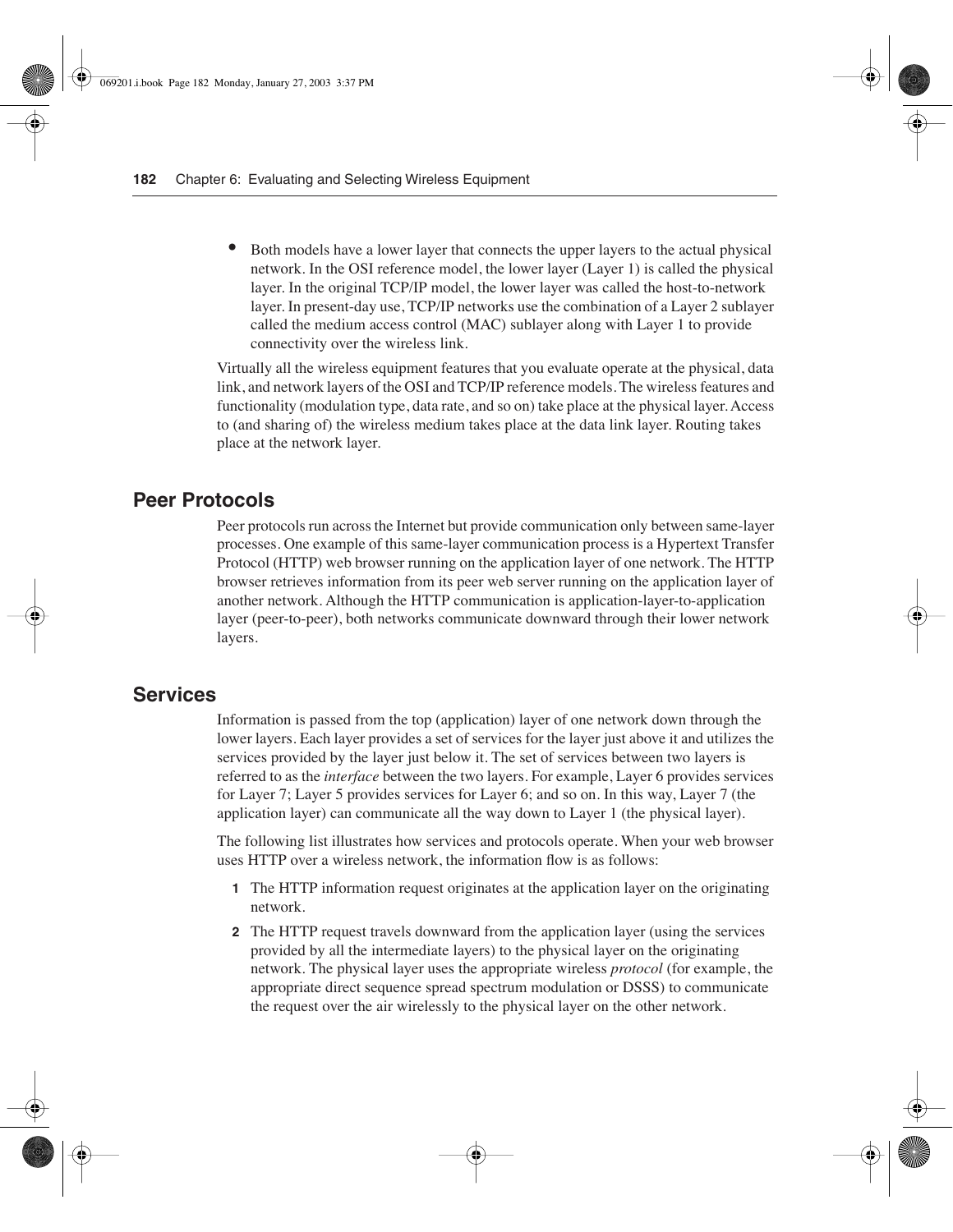- **3** The physical layer on the other network uses the DSSS protocol to receive the request from the originating network. The physical layer then passes the information up through its interface to the data link layer. Using higher and higher layer services, the request passes upward until it eventually reaches the application layer. There, the HTTP protocol processes the request and replies with a response.
- **4** Using services of lower and lower layers, the response travels downward to the physical layer. Using the Layer 1 DSSS protocol, the response is transmitted over the air back to the physical layer of the originating network.
- **5** Using services, the originating network passes the response upward to the application layer where the HTTP protocol receives the response to its original request.

## **Basic Packet Structure and Frame Types**

Packet switching store-and-forward techniques underlie the operation of layered architectures. Packet switching uses an underlying data structure, called a *packet*. A packet is like a hamburger on a bun. Although the exact packet structure varies from layer to layer and protocol to protocol, most packets contain a data payload section. The data payload is the hamburger in the middle of the bun. Other fields encapsulate (surround) the data payload and make up the bun. The bun typically provides the following:

- Source and destination address information
- Packet numbering information
- Packet acknowledgment information
- Error detection and correction information

Figure 6-2 shows this general packet structure.

#### **Figure 6-2** *General Packet Structure*



User Data or Data from Next-Higher Layer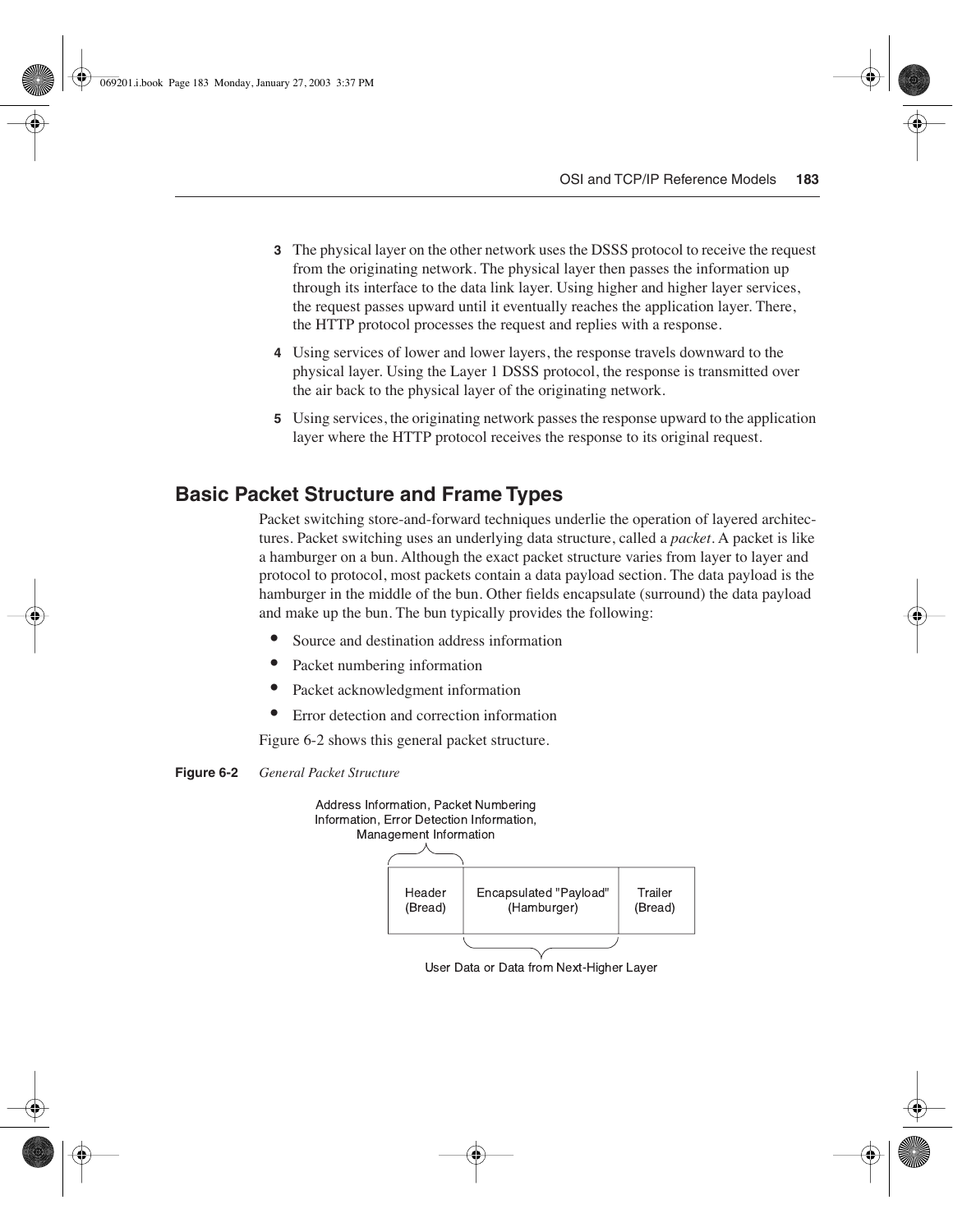Packets prepared by Layer 2 (the data link layer) are called *frames*. Not all frames contain payload data. Wireless APs and wireless stations exchange three types of frames, each with the following functions:

- Data frames carry user payload data (the hamburger) between different wireless network nodes.
- Control frames carry information such as request-to-send (RTS) and clear-to-send (CTS) messages as well as frame acknowledgments (ACK).
- Management frames carry association and authentication requests and responses in addition to beacon information.

## **Application Layer Functions and Protocols**

The application layer is where the end user programs run. Telnet, Simple Mail Transfer Protocol (SMTP), File Transfer Protocol (FTP), and HTTP are examples of application layer protocols. Wireless equipment that you evaluate will likely have network management software that operates at the application layer level.

## **Transport Layer Functions and Protocols**

The transport layer's job is to provide reliable communications from application to application regardless of the lower-layer protocols and communications links. The transport layer encapsulates data from the application layer (and the session layer, if used) and passes it down to the network layer.

Typical transport layer protocols are TCP and User Datagram Protocol (UDP). Wireless equipment that you evaluate does not usually have features that operate at the transport layer level.

## **Network Layer Functions and Protocols**

The essential network layer protocol is IP. In addition to IP, the network layer often utilizes other routing protocols such as Routing Information Protocol (RIP) and Border Gateway Protocol (BGP).

The network layer encapsulates data (the hamburger) from the transport layer between IP source, IP destination, and IP routing information. Packet routing typically goes from intermediate network to intermediate network before the packets finally arrive at their destination network.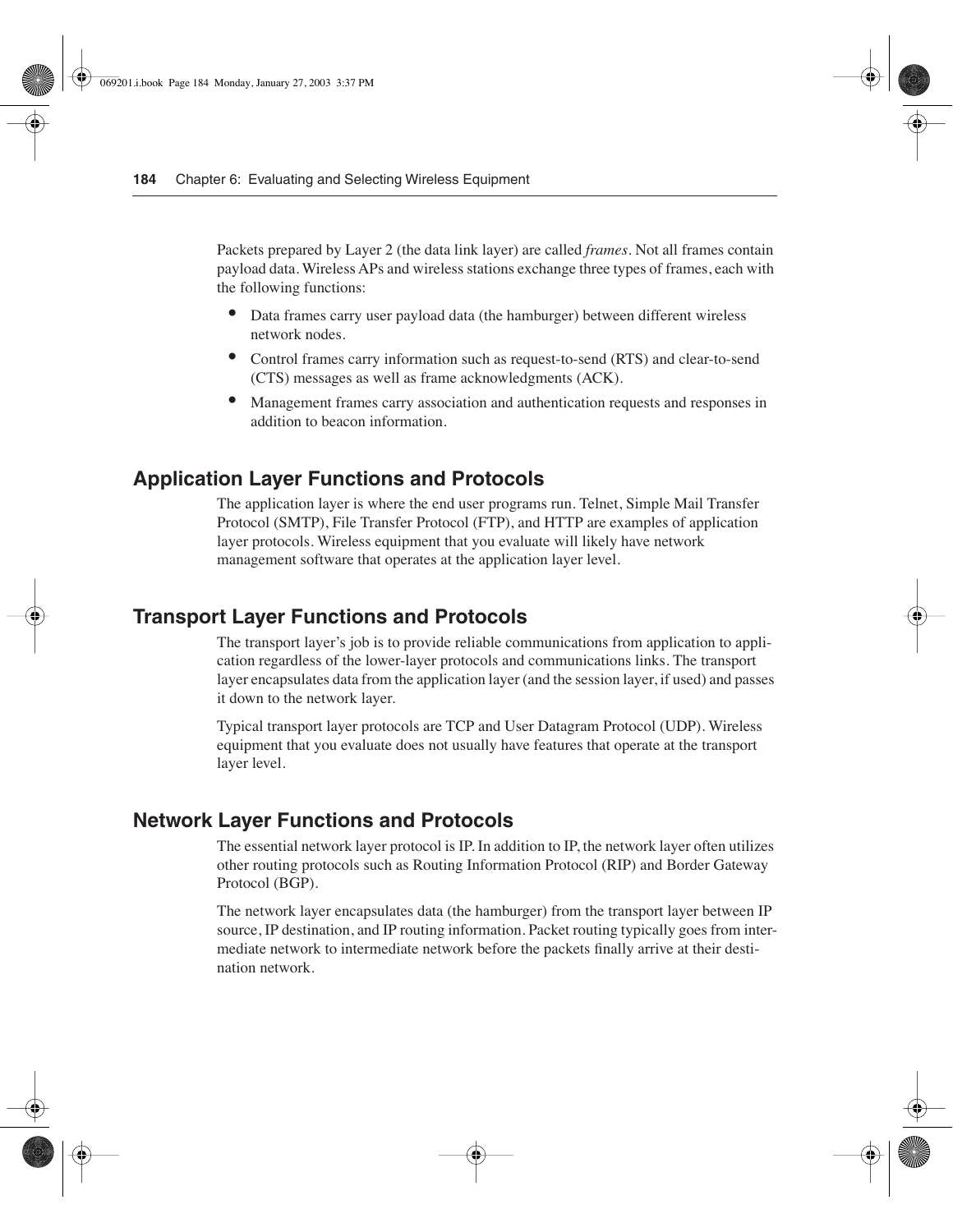## **Data Link Layer Functions and Protocols**

The data link layer includes the logical link control (LLC) sublayer and the MAC sublayer. The data link layer normally performs a wide variety of functions, including segmenting the bit stream into frames, error handling, flow control, and access control.

Examples of data link layer protocols include Point-to-Point Protocol (PPP) and Spanning Tree Protocol.

#### LLC Sublayer Functions and Protocols

The LLC sublayer makes up the top half of the data link layer and interfaces to the network layer (above) and the MAC sublayer (below). The LLC Sublayer encapsulates the Layer 3 data by adding sequence and acknowledgment numbers. The LLC Sublayer might provide different service options, depending on the network software.

#### MAC Sublayer Functions and Protocols

The MAC sublayer makes up the bottom half of the data link layer. The MAC sublayer interfaces to the physical (wireless) layer and provides the following functions:

- **Reliable delivery**—The MAC sublayer provides a reliable delivery mechanism that looks for an acknowledgment for every frame that is sent. If an acknowledgment is not received, the MAC sublayer retransmits the frame.
- **Access control**—The MAC sublayer controls access to the wireless channel. The two basic types of access control are carrier sense multiple access with collision avoidance (CSMA/CA) and polling. CSMA/CA is a distributed coordination function (DCF) because the decision about when to transmit is distributed to all wireless stations. Each wireless station listens before transmitting. If a station hears that the frequency is busy, it backs off (waits) a random amount of time and tries again. When the frequency is clear, the station proceeds to transmit. In addition, a request-to-send/ clear-to-send (RTS/CTS) mechanism can be enabled. Large packets are more likely to collide; therefore, stations that have packets larger than the RTS/CTS threshold must request and receive clearance from the AP MAC before they can transmit their packets. Finally, in networks that have heavy traffic and many end users, a point coordination function (PCF) can be used. One single point (the MAC in the AP) coordinates transmissions from all stations. The PCF polls each wireless station and then tells each end user when it can transmit.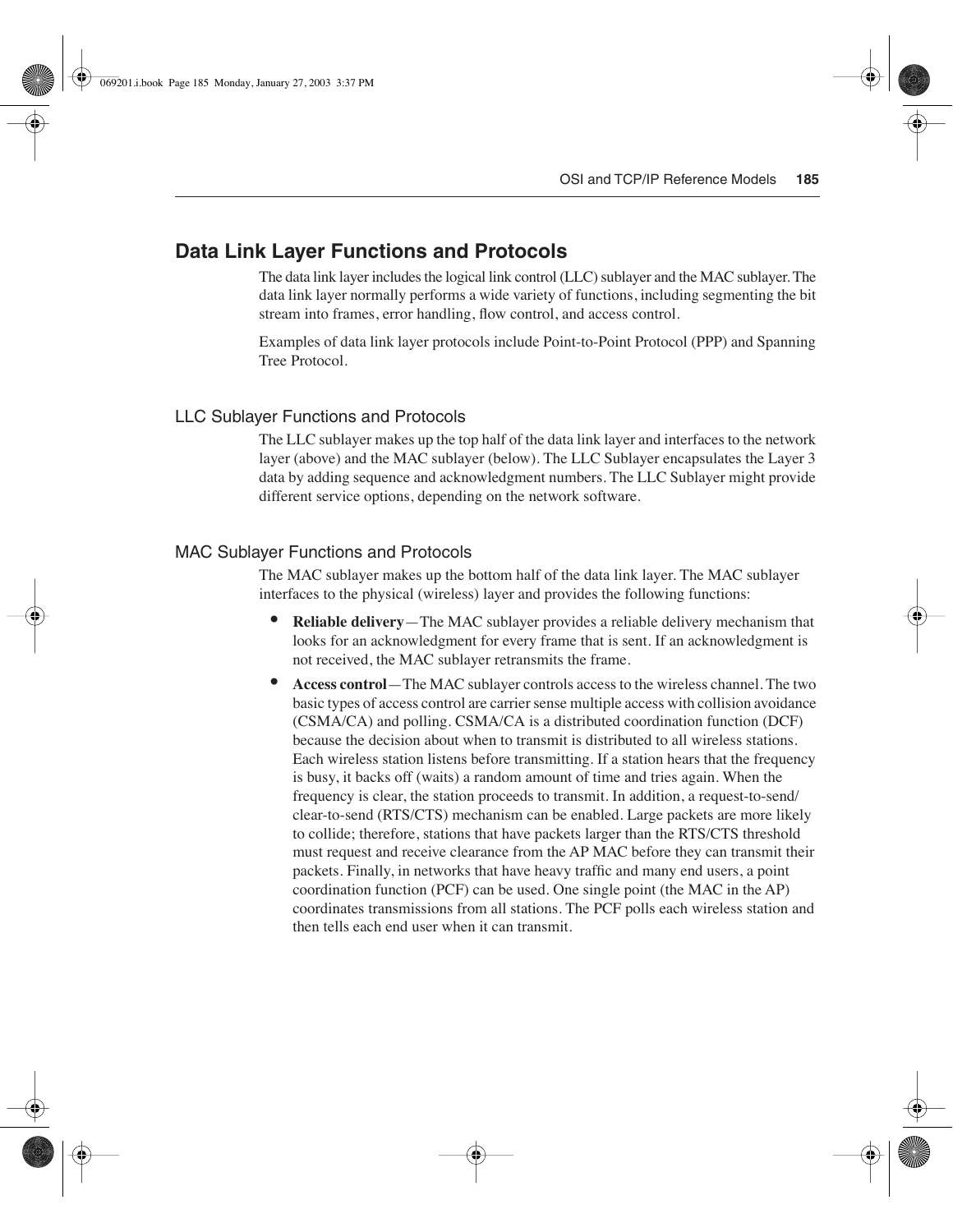- **NOTE** You might have heard of wireless networks with a hidden node problem. This problem can occur in a network that uses DCF. In most wireless networks, certain wireless stations cannot hear all the other wireless stations. Under heavy traffic loads, several stations might try to transmit at the same time. This can happen even when the stations are using RTS/CTS. When stations transmit at the same time, collisions occur and network throughput drops drastically. The solution to hidden-node problems is to use wireless equipment that can support PCF.
	- **Encryption**—The MAC also provides encryption. The most frequently used encryption method is wired equivalent privacy (WEP).

MAC control frame subtypes include RTS, CTS, and ACK. Examples of management frame subtypes include Beacon, Probe Request, Authentication, and Association Request.

## **Physical Layer Functions and Protocols**

The physical layer transports encapsulated data from the data link layer and transmits it wirelessly to the distant network. There are several physical layer wireless standards. There are also many proprietary physical layer wireless protocols. In addition to your wireless feature evaluation, you will evaluate physical layer wired-interface features such as Ethernet and serial port features.

## **Physical Layer Wired-Interface Features**

This section describes the wired-interface feature options that you will encounter when you begin to research and select your wireless equipment.

**NOTE** No wireless equipment vendor offers all the listed features in any model of their wireless equipment—nor should they. Each wireless network is built to serve a specific set of end user needs. These end user needs dictate the best set of wired and wireless features for that particular network. Each feature listed in the following sections is offered on at least one brand and model of wireless equipment. It is important that, as you consider the available features, you keep your wireless network needs in mind. Your equipment research involves finding the best match between your network needs and the wireless equipment feature set offered on a particular model of wireless equipment.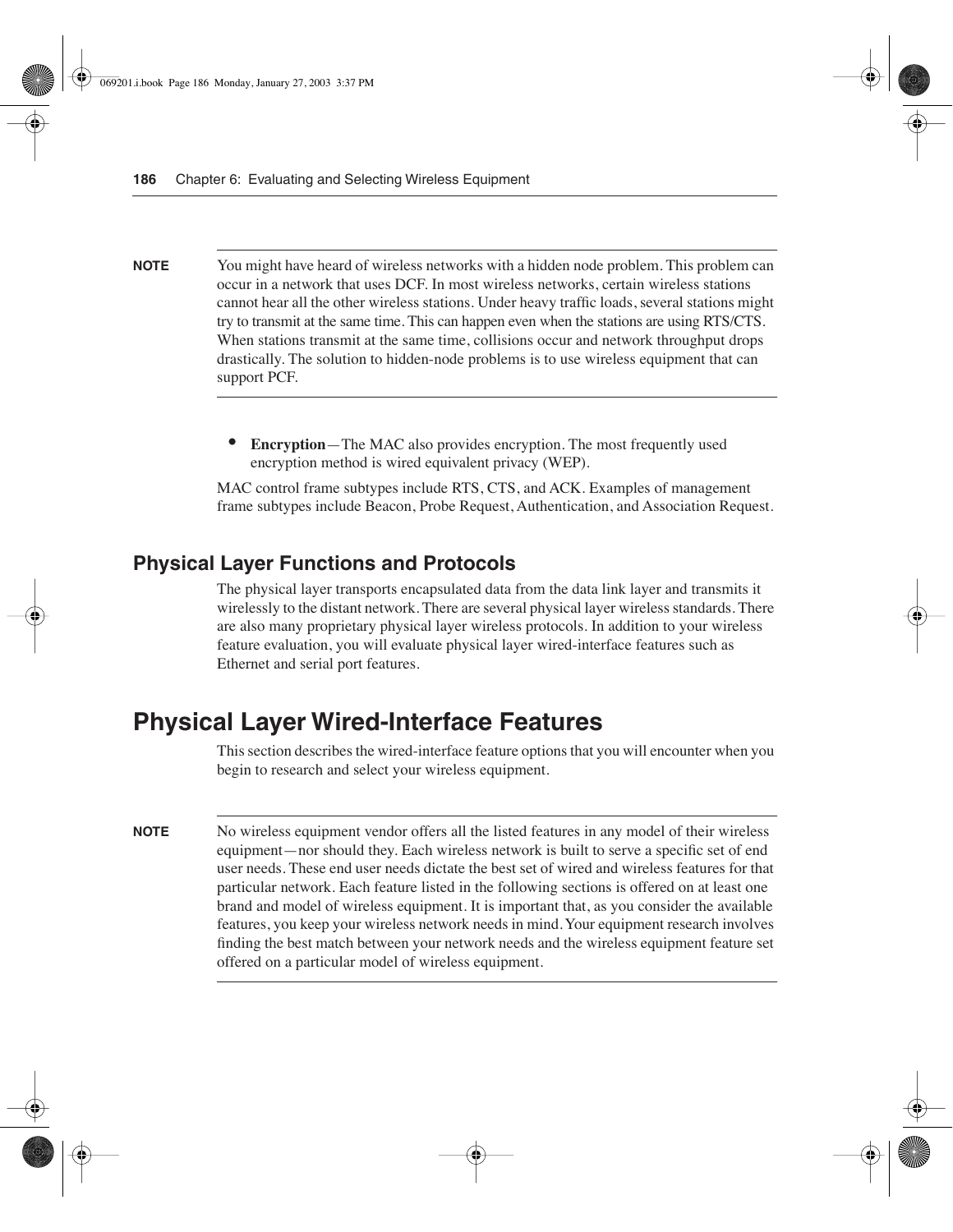Your physical layer wired-interface feature evaluation includes some or all of the following:

- Low-speed data ports
- Ethernet ports
- High-speed data ports
- Voice interfaces

## **Low-Speed Data Ports**

Most wireless equipment contains at least one low-speed port, such as the following:

- **Low-speed serial data ports**—On some equipment, a low-speed serial data port is used for initial system configuration. The serial port speed generally ranges between 4800 bits per second (bps) and 19.2 kilobits per second (kbps).
- **Low-speed user data ports**—Early wireless modems were frequently designed to transport only low-speed serial data over the wireless link. Port speeds range from 4800 bps to 128 kbps.
- **Dialup telco interfaces**—Dialup telco interfaces provide low-speed dial backup connectivity for times when a higher-speed primary link, such as a T1 or digital subscriber line (DSL) link, is unavailable.

## **Ethernet Ports**

Ethernet interfaces allow network data to access the wireless network. Wireless equipment can include one or more of the following Ethernet interfaces:

- **10Base-T**—This is the most common Ethernet interface.
- **100Base-TX**—This interface is found on higher-speed wireless equipment.
- **Ethernet hubs or switches**—This interface is found on some wireless APs.

## **High-Speed Data Ports**

In addition to Ethernet interfaces, it is often desirable to use wireless bridges or routers to transport other high-speed non-Ethernet data streams. To transport these streams, wireless equipment can include the following interfaces:

- **Digital subscriber line (DSL) interfaces**—DSL interfaces enable a wireless bridge or router to extend or share a DSL connection.
- **Cable interfaces**—Cable interfaces enable wireless equipment to extend or share a cable Internet connection.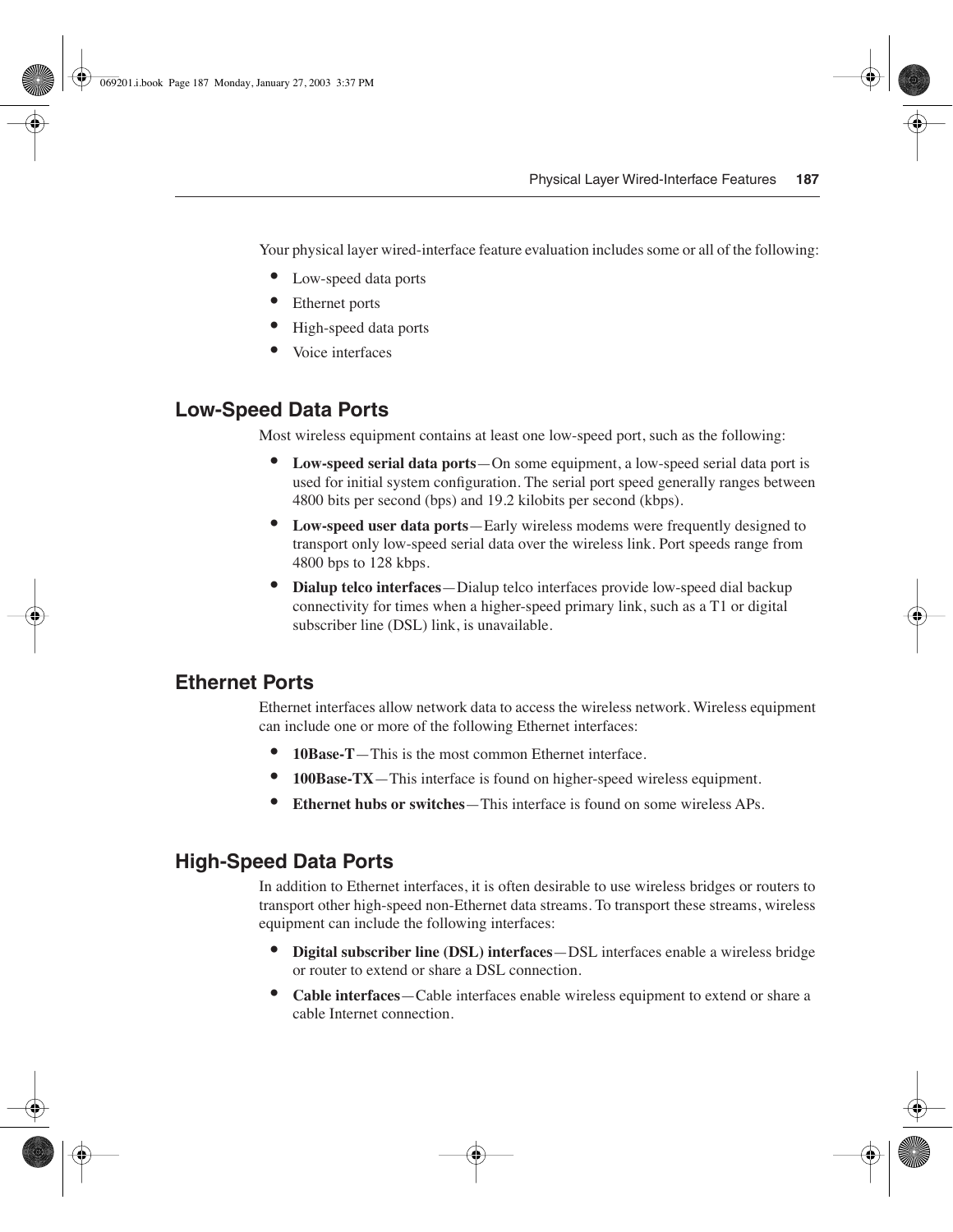- **Asynchronous Transfer Mode (ATM) interfaces**—ATM interfaces enable wireless equipment to connect to and from an ATM network.
- **T1/E1 interfaces**—T1/E1 interfaces enable wireless equipment to extend a 1.544 megabit per second (Mbps) T1 line or a 2.048 Mbps E1 line from point A to point B, for example, between two private automatic branch exchanges (PABXs). Some models of wireless equipment provide T1/E1 connectivity only. Other wireless equipment models provide simultaneous wireless Ethernet and T1/E1 connectivity.

**TIP** Telecommunications managers who want to provide both Ethernet and voice-PABX connectivity between buildings find wireless equipment that simultaneously provides both Ethernet and T1 connectivity to be especially useful.

- **T3/E3 interfaces**—45-Mbps T3 interfaces enable full-duplex wireless equipment to provide T3 connectivity between two points.
- **Optical Carrier 3 (OC-3) interfaces**—155-Mbps OC-3 interfaces enable fullduplex wireless equipment to provide OC-3 connectivity between two points. Wireless OC-3 equipment usually has the capability to carry several T1 or E1 circuits in addition to the OC-3 circuit.
- **Optical Carrier 12 (OC-12) interface**s—622-Mbps OC-12 interfaces allow fullduplex wireless equipment to provide OC-12 connectivity between two points.

**TIP** Remember that, in general, there is an inverse relationship between wireless bandwidth and wireless distance; as bandwidth goes up, distance goes down. OC-12 wireless equipment typically operates only over distances up to approximately 1312 ft. (400 m).

## **Voice Interfaces**

Voice interfaces enable wireless equipment to carry voice in addition to data. The following types of voice interfaces are possible:

- **Voice over Internet Protocol (VoIP) interfaces**—VoIP interfaces allow IP telephones to connect directly to the wireless equipment and to make on-network voice calls. Making calls to the public switched telephone network (PSTN) requires the use of an external telephone gateway.
- **Talkback/orderwire interfaces**—A talkback interface (sometimes called an *order wire*) provides a two-way voice circuit. Maintenance personnel normally use this circuit for end-to-end voice communication over the wireless link while servicing the wireless equipment.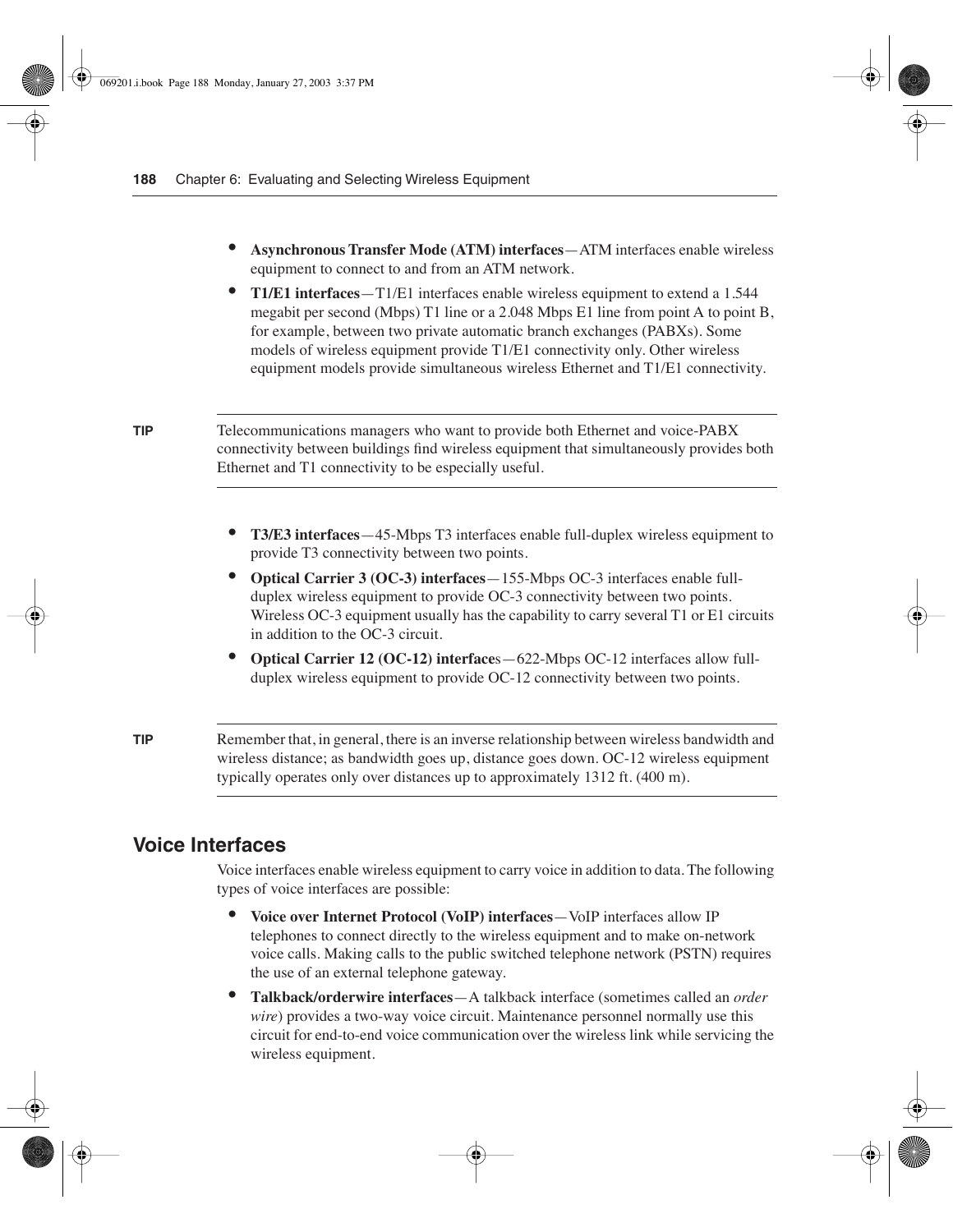## **Wired-Interface Security Features**

Physical layer wired-interface security features limit user access to the system administration console via a serial port or an Ethernet port. Successful entry of a password is required before gaining access to system administration functions. Additionally, some equipment allows a management station IP address to be configured. Attempts to access the system administration console from other IP addresses are refused.

## **Physical Layer Wireless-Interface Features**

Wireless features operate at the physical layer; therefore, your wireless-interface feature evaluation covers a broad range of features. The following sections cover these feature categories:

- **NLOS**—Non line-of-sight and near line-of-sight equipment capabilities
- **Wireless frequency bands**—Propagation characteristics and equipment availability for each of the license-free bands
- **Modulation types**—Various types of modulation used by license-free equipment
- **Bandwidth and throughput**—Tradeoffs between data rate, data throughput, and link distance
- **Noise and interference-reduction features**—Receiver and antenna features that improve signal reception abilities
- **Security**—Physical layer wireless security features
- **Miscellaneous wireless features**—Transmit and receive features that can play a significant role in the performance of your wireless network operation

## **Non Line-of-Sight Features**

In the broadband wireless industry, there is no agreement about the exact meaning of the term *NLOS*. Here are two common ways that NLOS is used:

- **Near line-of-sight**—When equipment vendors state that their equipment has *near*-LOS capabilities, they are claiming that it operates satisfactorily even when there is a partially obstructed line-of-sight path, as long as there are not too many obstacles to the line-of-sight path. For example, perhaps a few trees are intruding into the Fresnel zone.
- **Non line-of sight**—When equipment vendors state that their equipment has *non*-LOS capabilities, they are claiming that it operates satisfactorily even when there is an obstructed line-of-sight path. For example, perhaps buildings, trees, and hills are completely blocking the path.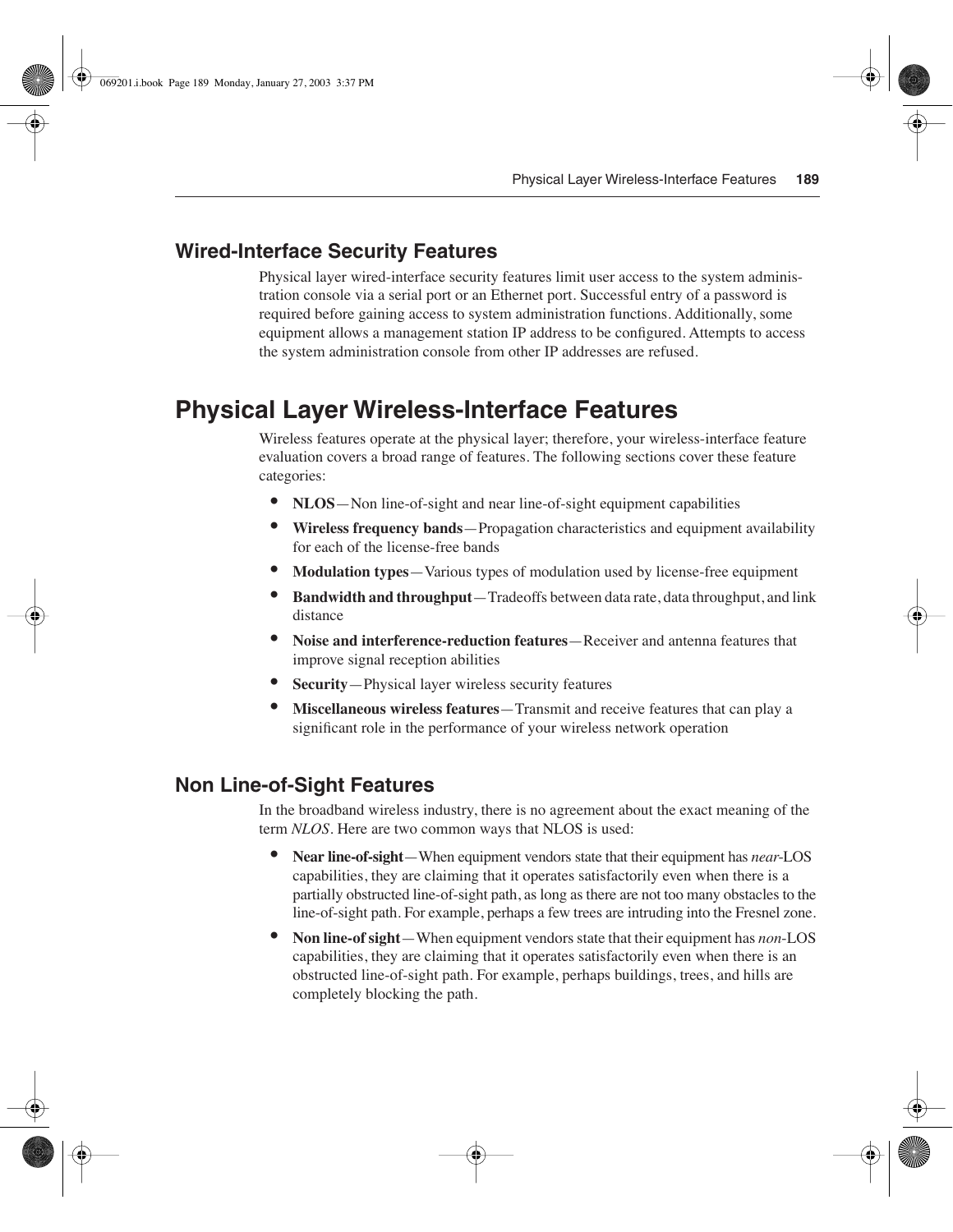Because there is no standard definition of NLOS, the process of evaluating NLOS performance claims is a challenging one. Almost all vendors of NLOS equipment (either accidentally or intentionally) exclude information about the range of their NLOS equipment. The impression is left with the customer (you) that the NLOS equipment has the same communications range as LOS wireless equipment. This is never the case; the range of NLOS equipment is always substantially less than the range of equipment that is operating over a true, unobstructed LOS path.

Now, you will learn about features that actually improve performance in NLOS environments. Two significant challenges that an NLOS environment presents for wireless equipment are as follows:

- **Multipath**—Any equipment feature that improves performance in a multipath environment also improves performance in an NLOS environment. These features are as follows:
	- Diversity antennas
	- Circularly polarized antennas
	- Smart antennas that constantly adjust their beamwidth to receive and transmit energy directly to and from each individual end user antenna
	- Adaptive equalization
	- Multicarrier modulation, such as OFDM

Whenever possible, always try to design your wireless WANs to use LOS paths. You will achieve more reliable coverage at longer distances.

- **Attenuation**—Attenuation losses in a non-LOS environment are the reason that the communications range in an NLOS environment is less than in a LOS environment. The following equipment and network features reduce attention and improve NLOS performance:
	- Receiver sensitivity
	- 900 MHz frequency band
	- Mesh networks

## **Wireless Frequency Bands**

The following sections describe the license-free frequency bands, including the propagation characteristics and the power levels of each band.

#### 900 MHz

900 MHz is the lowest-frequency industrial, scientific, and medical (ISM) band. The total width of the band is 26 MHz. Signals in this band have a wavelength of approximately 12 inches (30 cm). These signals have the capability to pass through some obstructions without being completely lost. For example, they can pass through light trees and diffract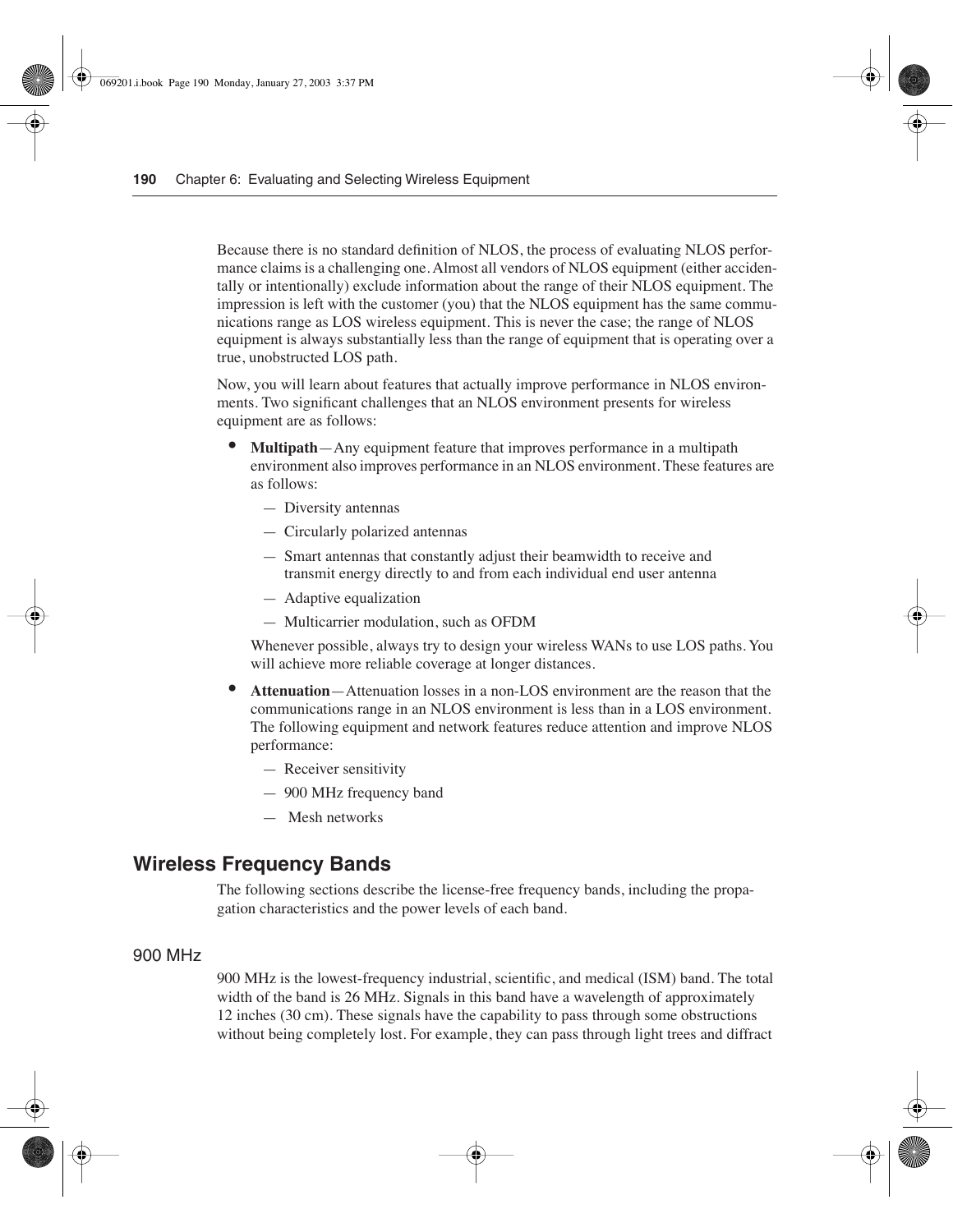over one low hill and still be strong enough to be received several miles away. 900 MHz is the best band to use when there are just a few obstacles to the LOS path. Table 6-1 shows 900-MHz power levels.

**Table 6-1** *Power Levels for the 900-MHz Band*

| <b>Band</b>    | <b>Maximum</b><br><b>Transmitter Power</b> | <b>Maximum</b><br>Antenna Gain | <b>EIRP (Equivalent</b><br><b>Isotropic Radiated</b><br>Power) |
|----------------|--------------------------------------------|--------------------------------|----------------------------------------------------------------|
| 902 to 928 MHz | $+30$ dBm $(1$ Watt)                       | $+6$ dBi                       | +36 dBi                                                        |
|                |                                            |                                | (4 Watts, relative to an<br>isotropic antenna)                 |

### 2.4 GHz

2.4 GHz is the middle ISM band. The total width of the band is 83 MHz. Signals in this band have a wavelength of approximately 4.8 inches (12 cm). These signals have little capability to pass through obstructions without being lost. Passing through one wall can result in 10 to 12 dB of attenuation. Attenuation from trees varies depending on the presence of leaves and whether the leaves are wet or dry but, on average, the attenuation from trees is approximately .5 dB per meter. One 30-ft (10-meter) diameter tree (the tree canopy/leaves are 30 feet across, not the tree trunk) results in about 5 dB of attenuation; 6 dB of attenuation reduces the length of a wireless link to 1/2 of its previous length. You can see that passing a 2.4-GHz signal through a few trees can easily reduce the usable length of the wireless path to a few hundred feet. Table 6-2 shows 2.4-GHz power levels.

**Table 6-2** *Power Levels for the 2.4 GHz Band* 

| <b>Band</b>                                                                                                        | <b>Maximum</b><br><b>Transmitter Power</b> | <b>Maximum Antenna</b><br>Gain                                                                                                                                                                               | <b>Maximum</b><br><b>EIRP</b>                                                                                                                                                    |
|--------------------------------------------------------------------------------------------------------------------|--------------------------------------------|--------------------------------------------------------------------------------------------------------------------------------------------------------------------------------------------------------------|----------------------------------------------------------------------------------------------------------------------------------------------------------------------------------|
| 2403 to 2483 MHz<br>(Point-to-Multipoint)                                                                          | $+30$ dBm $(1$ Watt)                       | $+6$ dBi                                                                                                                                                                                                     | $+36$ dBi (4 Watts).                                                                                                                                                             |
| 2403 to 2483 MHz<br>(Point-to-Point only)                                                                          | $+30$ dBm $(1$ Watt)                       | $(3-to-1$ Rule) For<br>every 3 dBi (above +6<br>dBi) of antenna gain,<br>reduce the transmitter<br>power by 1 dB. (For<br>example, for $a + 9$ dBi<br>antenna, reduce<br>transmitter power to<br>$+29$ dBm.) | Depends on<br>antenna size. With<br>$a + 24$ dBi antenna<br>and $+24$ dBm of<br>transmitter power,<br>$+48$ dBi (64 Watts)<br>is possible in a<br>Point-to-Point<br>(only) link. |
| 2403 to 2483 MHz<br>Wideband frequency<br>hopping spread<br>spectrum using from<br>15 to 74 hopping<br>frequencies | $+21$ dBm (125 mW)                         | $+6$ dBi                                                                                                                                                                                                     | $+27$ dBi (500 mW).                                                                                                                                                              |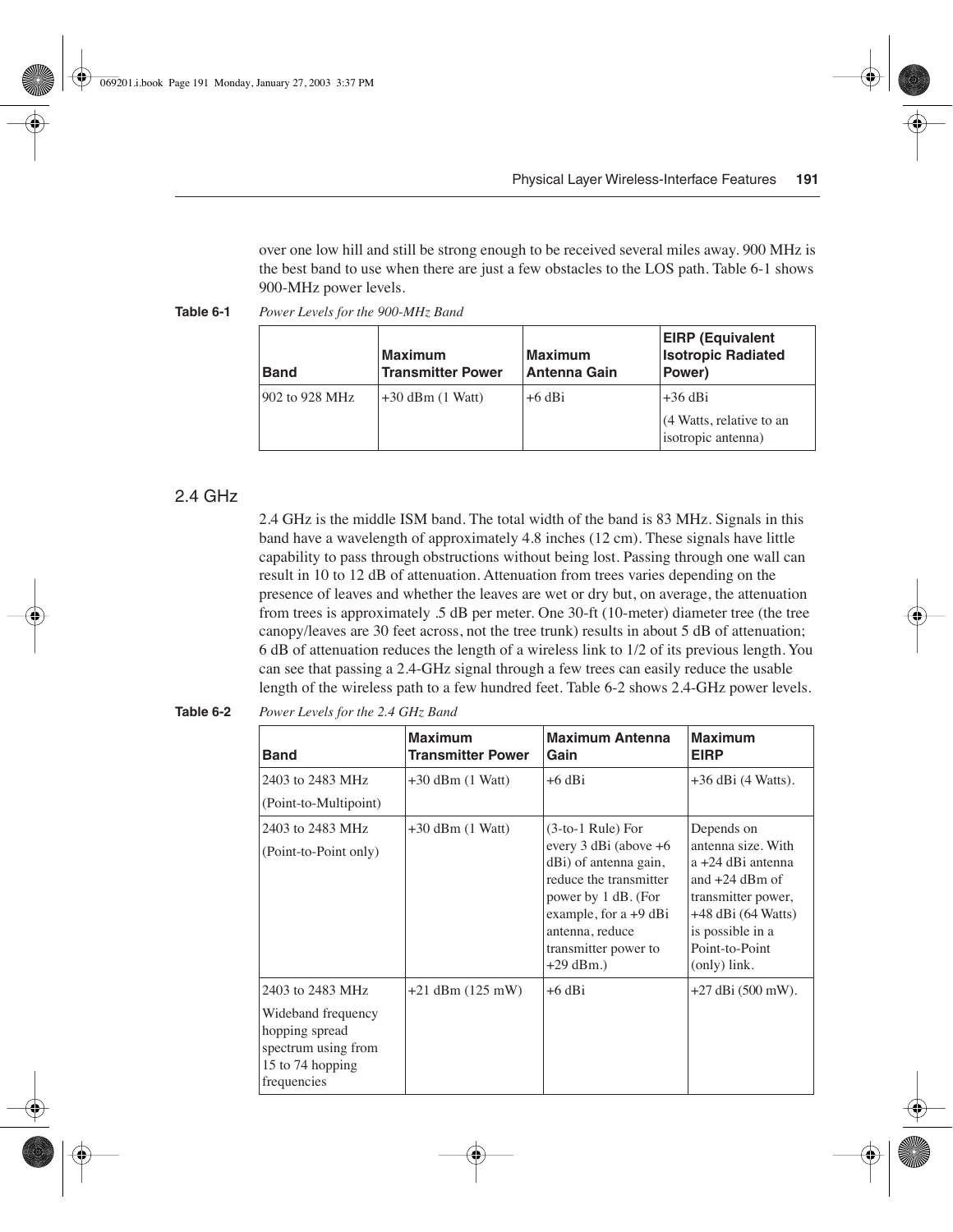#### 3.5 GHz

The 3.5-GHz band is not available for use in the United States; however, some frequency subbands between 3.3 and 4.0 GHz are available for use (usually on a licensed basis) in a number of other countries. This band is mentioned here because equipment for this band is, in many cases, similar to equipment for the 2.4-GHz band. Signals in this band have a wavelength of approximately 9 cm (3.4 in). The propagation characteristics are somewhat similar to the 2.4-GHz band, although attenuation from trees and other obstructions is higher.

#### 5 GHz

There are four license-free subbands at 5 GHz, although two of these bands overlap each other. There is one ISM band from 5725 to 5850 MHz (5.725 to 5.850 GHz), and there are three Unlicensed National Information Infrastructure (U-NII) bands: 5150 to 5250 MHz, 5250 to 5350 MHz, and 5725 to 5825 MHz. The ISM band is 125 MHz wide, and each U-NII band is 100 MHz wide. Signals in the 5-GHz subbands have a wavelength of approximately 2 inches (5 cm). Each 5 GHz subband is wider than the entire 2.4-GHz band; therefore, it is possible to build 5-GHz wireless equipment that provides more bandwidth and more throughput than equipment for any other license-free band. The attenuation from trees at 5 GHz is about 1.2 dB per meter; therefore, each 30-ft (10-meter) diameter tree (crown) that blocks an LOS path reduces the length of a wireless link by approximately 75 percent. Table 6-3 shows 5-GHz power levels.

| <b>Band</b>                | <b>Maximum</b><br><b>Transmitter Power</b> | <b>Maximum</b><br><b>Antenna Gain</b> | <b>EIRP</b>                                                                                                                     |
|----------------------------|--------------------------------------------|---------------------------------------|---------------------------------------------------------------------------------------------------------------------------------|
| <b>ISM</b>                 | $+30$ dBm $(1$ Watt)                       | $+6$ dBi                              | $+36$ dBi (4 Watts).                                                                                                            |
| 5725 to 5850 MHz           |                                            |                                       | Note that point-to-point<br>systems can use an antenna<br>with more than +6 dBi gain<br>with no transmitter power<br>reduction. |
| U-NII)<br>5150 to 5250 MHz | $+17$ dBm (50 mW)                          | $+6$ dBi                              | $+23$ dBi (500 mW; indoor<br>use only per FCC<br>regulations.)                                                                  |
| U-NII                      | $+24$ dBm (250 mW)                         | $+6$ dBi                              | $+30$ dBi.                                                                                                                      |
| 5250 to 5350 MHz           |                                            |                                       | $(1$ Watt).                                                                                                                     |
| U-NII                      | $+30$ dBm $(1$ Watt)                       | $+6$ dBi                              | $+36$ dBi (4 Watts)                                                                                                             |
| 15725 to 5825 MHz          |                                            |                                       | Note that point-to-point<br>systems can use an antenna<br>with up to $+23$ dBi gain<br>with no transmitter power<br>reduction.  |

**Table 6-3** *Power Levels for the 5-GHz Band*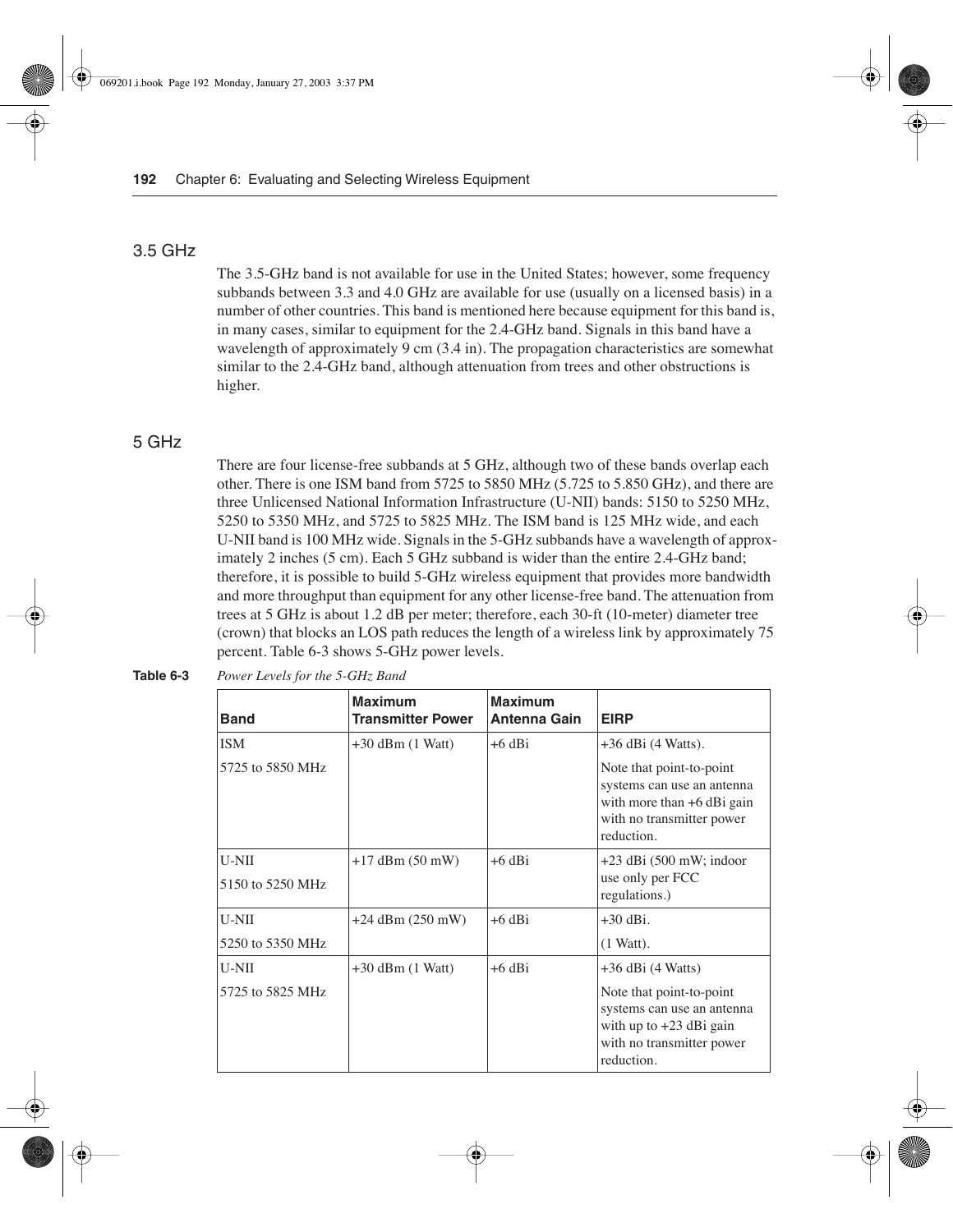#### 60 GHz

The 59 to 64-GHz ISM band was approved for use in the United States in 1999. The total width of this band is almost 5 GHz. Signals in this band have a wavelength of about 2/10 of an inch (1/2 cm). Signals at this frequency are attenuated by the presence of oxygen in the air; therefore, the maximum wireless link distance is approximately half a mile  $(800 \text{ m})$ , assuming that a LOS path is available. Obstructions completely block the signal. The advantage of this band is that equipment is available that provides point-to-point raw data rates up to 622 Mbps. In addition, the oxygen absorption means that the likelihood of interference from other networks is low.

## **Modulation Types**

This section covers the following information:

- A quick review of the modulation process
- A direct sequence spread spectrum (DSSS) description
- A frequency hopping spread spectrum (FHSS) description
- An orthogonal frequency division multiplexing (OFDM) description
- A brief mention of other spread spectrum and non-spread types of modulation

#### Understanding the Modulation Process

Chapter 1, "An Introduction to Broadband License-Free Wireless Wide-Area Networking," defined *modulation* as the process of adding intelligence to the signal. The modulation process creates a change in some combination of the amplitude, the frequency, or the phase of a signal. Many types of modulation exist, including amplitude modulation used by commercial AM broadcast stations and frequency modulation (FM) used by police departments and fire departments, for example.

Spread spectrum modulation was originally designed for use by the military to camouflage the existence of and the content of military communications. Descriptions of the two types of spread spectrum modulation follow.

#### Direct Sequence Spread Spectrum (DSSS) Modulation

DSSS modulation simultaneously widens (spreads) a data signal out and reduces the amplitude (technically, it reduces the power density) of the signal. The resulting modulated signal resembles a low-level noise signal that is widely dispersed around a single frequency. The modulated DSSS signal is wider than the bandwidth of the original data. For example, an 11-Mbps raw data rate signal becomes a 22-MHz-wide DSSS signal. In the 2.4-GHz frequency band, there is enough room for three nonoverlapping 11 Mbps-wide signal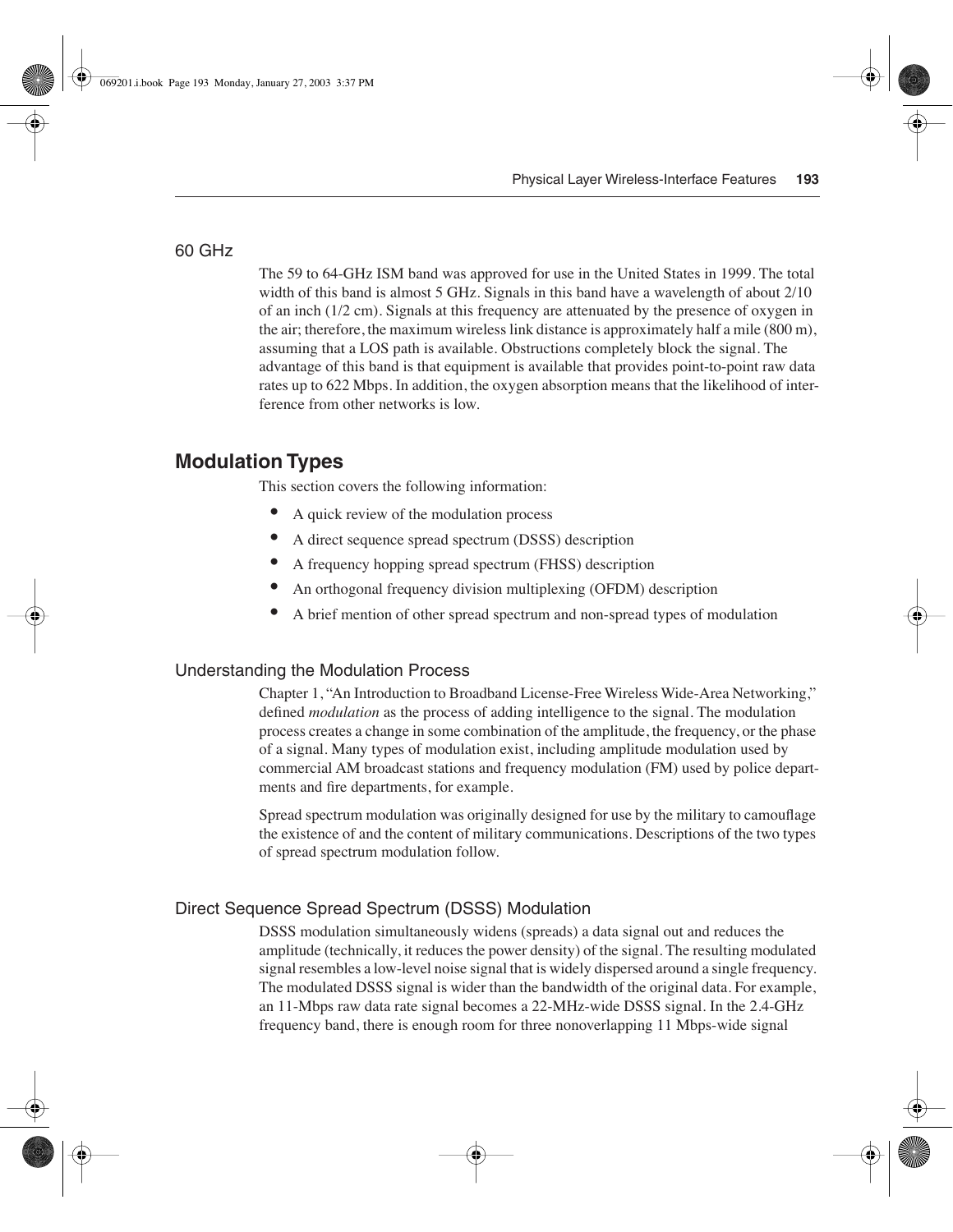channels. Each time a DSSS signal is transmitted, the wireless energy is centered around only one frequency; therefore, DSSS modulation is a *single-carrier* modulation scheme.

#### Frequency Hopping Spread Spectrum Modulation

Frequency Hopping Spread Spectrum (FHSS) modulation does not spread its signal energy out, but it rapidly shifts the energy from frequency to frequency. A narrowband FHSS signal is transmitted first on one narrow (1-MHz) channel and then quickly shifted to another channel, then another, and another, and so on. The rapid frequency hopping gives this type of modulation its name. The two following types of FHSS are now allowed in the 2.4-GHz band:

• **Narrowband frequency hopping**—Narrowband FHSS signals are 1 MHz wide. They hop using a total of 79 different frequencies. The signal can hop between these frequencies in 78 unique hopping patterns or hopping sequences. 802.11 standards define narrowband frequency hopping.

**NOTE** Hopping sequences are sometimes different in different countries. Check with your national telecommunications authority for the regulations in your country.

> • **Wideband frequency hopping**—Wideband FHSS signals can be up to 5 MHz wide and can hop using a total of less than 75 different frequencies. Typical wideband FHSS systems use far less than 75 frequencies; one such system uses 43 frequencies with a signal that is 1.7 MHz wide. Wideband frequency hopping systems are relatively new and are just beginning to be deployed in outdoor wireless WANs.

FHSS equipment changes its center frequency each time it hops; however, each time it transmits, the wireless energy is still centered on only one frequency. FHSS is, therefore, a single-carrier modulation scheme.

#### Orthogonal Frequency Division Multiplexing Modulation

Orthogonal Frequency Division Multiplexing (OFDM) modulation transmits bursts that use more than one carrier frequency simultaneously. Compared to a DSSS signal, an OFDM signal has the following characteristics:

- Occupies the same amount of bandwidth
- Uses 52 carriers instead of one carrier
- Carries more information with each transmitted burst
- Is more resistant to multipath fading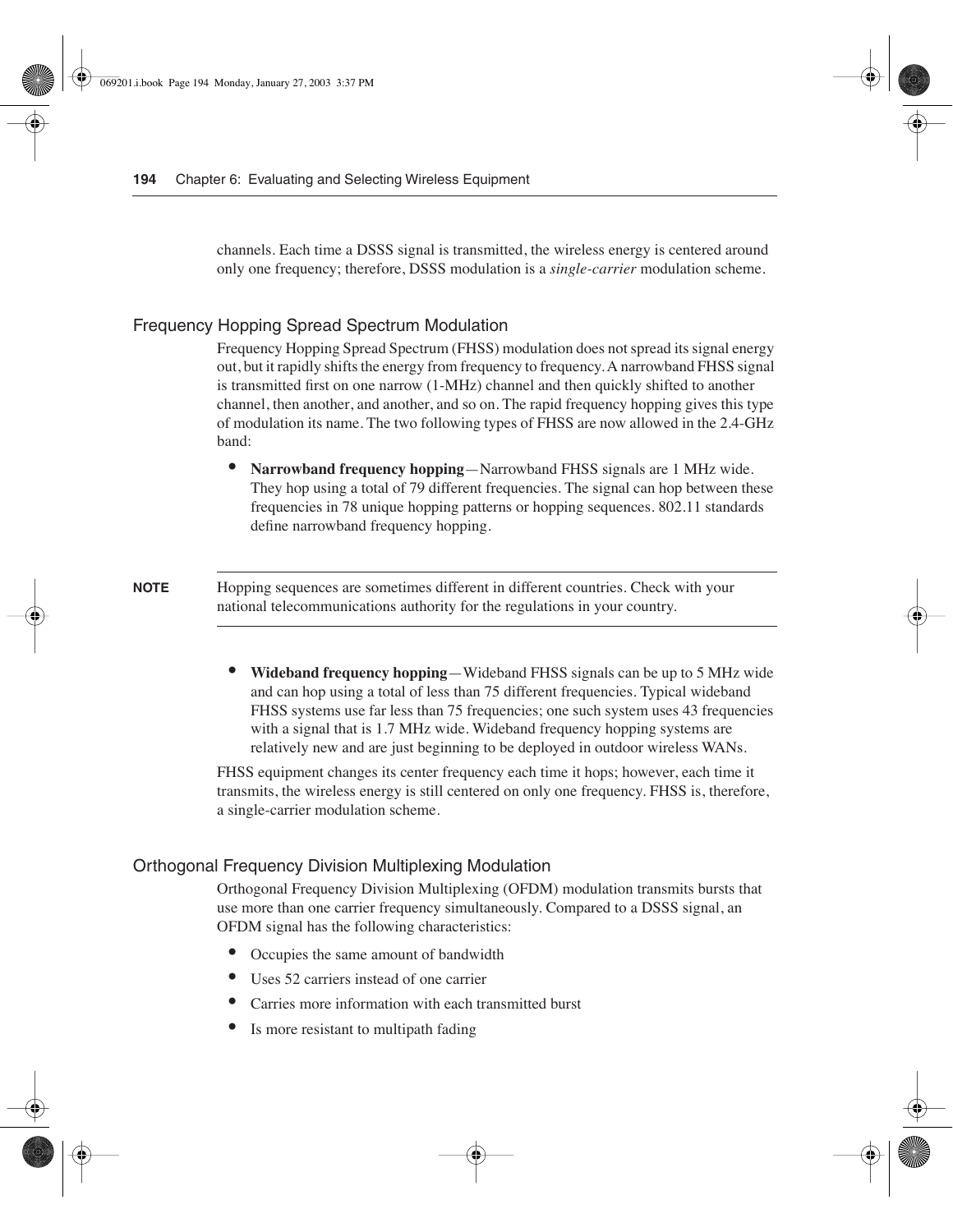802.11a equipment uses OFDM modulation and operates on the 5-GHz band; 802.11g uses OFDM on the 2.4-GHz band. OFDM is a *multicarrier* modulation scheme because it transmits using more than one carrier simultaneously.

#### Other Spread Spectrum Modulation Types

Other types of spread spectrum modulation are now legal to use. These versions are proprietary to particular manufacturers and do not interoperate with 802.11b, 802.11a, or 802.11g systems.

One example of a proprietary spread spectrum modulation type is multicarrier DSSS. Rather than using just one DSSS carrier, multicarrier DSSS uses several simultaneous carrier frequencies to transport data. This multicarrier approach is a hybrid combination of single-carrier and multicarrier modulation.

#### Other Nonspread Spectrum Modulation Types

In the ISM bands, the FCC originally required that spread spectrum modulation be used. Recent rule changes now allow additional modulation types. In the U-NII bands, nonspread spectrum modulation types are permitted, and equipment manufacturers use proprietary digital modulation schemes to offer a variety of high-bandwidth point-to-point and pointto-multipoint systems.

## **Bandwidth and Throughput**

It is important for you to understand wireless throughput so that you can meet (or exceed) the expectations of your wireless end users. This section describes the following:

- The difference between the wireless data rate and the wireless throughput
- The tradeoff between throughput and distance
- Examples of low, medium, and high throughput equipment

### Comparison Between Data Rate and Throughput (Including Simplex Versus Duplex Throughput)

There is a common misunderstanding regarding the bandwidth, the data rate, and the throughput of a wireless device:

- Bandwidth refers to the raw data rate of the device.
- Throughput refers to the actual amount of end user data that the device can transfer in a given time interval.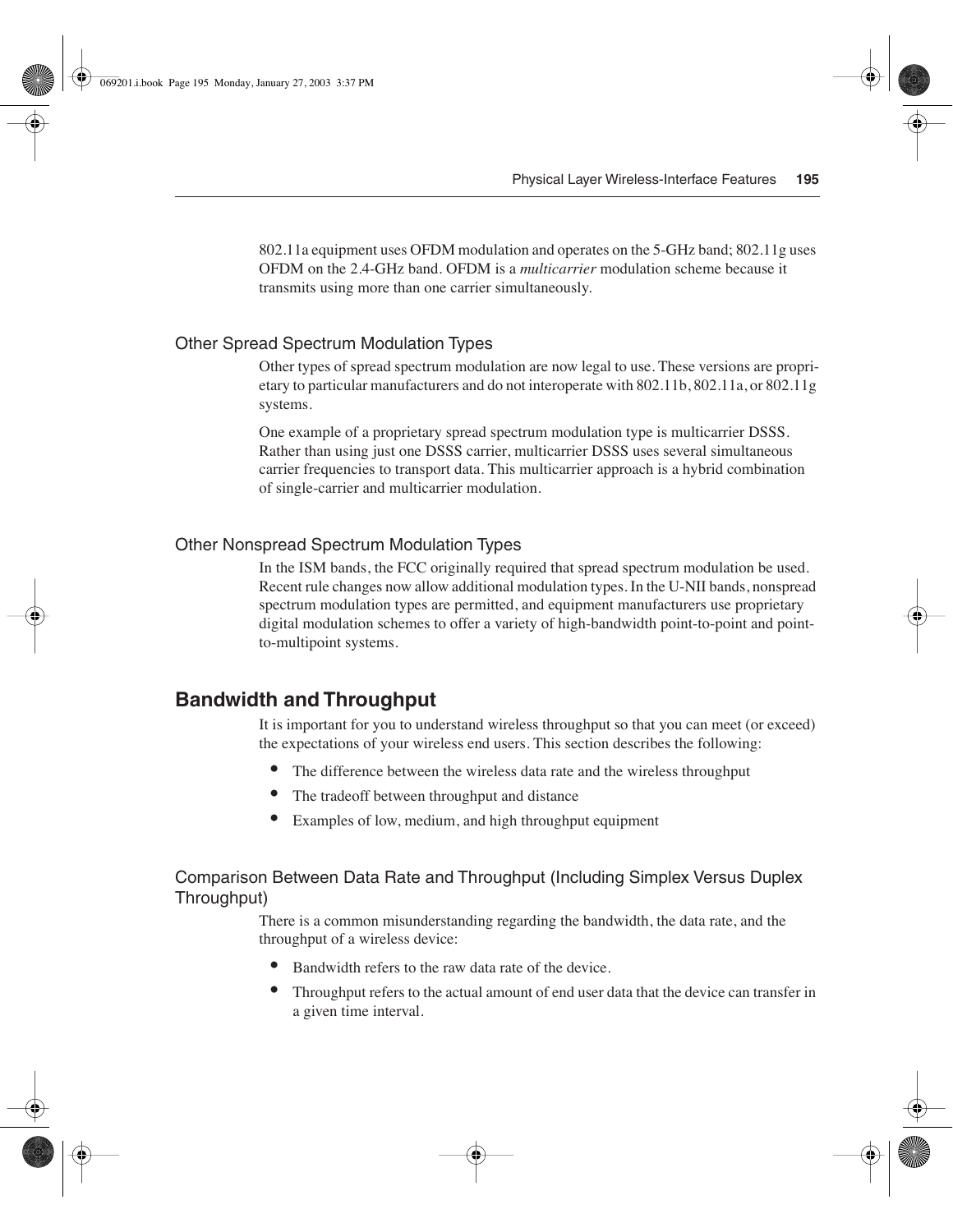The result of this misunderstanding is that wireless network users are frequently disappointed in the wireless throughput (data transfer speeds) that they experience.

Understandably, wireless equipment manufacturers want their equipment to look as attractive as possible to potential buyers. For this reason, they usually use the raw data rate in their sales and advertising material. An 802.11b AP, for example, provides a raw data rate of 11 Mbps.

Wireless users have a different expectation; they are interested in how fast a web page or a file downloads. They are interested in the capability of the wireless device to deliver their data. When the wireless users' 802.11b AP delivers just 5.5 Mbps of data throughput, they feel that there must be a problem with the equipment.

Most frequently, the real data throughput potential of a half-duplex wireless network is approximately 50 percent of the raw data rate. An 802.11b AP operating at the maximum 11-Mbps raw data rate has a maximum throughput potential of about 5.5 Mbps. This difference between raw data rate and actual throughput has several causes, including these:

- The framing and signaling overhead
- The half-duplex turnaround time between transmit and receive
- The lower efficiency inherent in the transmission of small packets

Collisions between wireless users and interference from other networks can reduce the throughput below 50 percent. Chapter 8, "Solving Noise and Interference Problems,*"* discusses this issue in more detail.

Remember that your end users rely on you to set their throughput expectations realistically. When they measure their throughput and discover that it meets or slightly exceeds the throughput that you told them to expect, they will judge your wireless network performance to be good.

#### Tradeoff Between Data Rate and Distance

As you evaluate wireless equipment, you will invariably compare different equipment brands based on how long of a link they can support. Link distance is important; however, during your comparison, it is important that you compare apples to apples. When you compare two brands of wireless equipment side by side, you must compare their link distances at the same data rate. Other factors being equal, the higher the throughput (or the higher the raw data rate), the shorter the communications range. Table 6-4 lists the typical outdoor link distances from an 802.11b AP (using a standard low-gain omnidirectional antenna).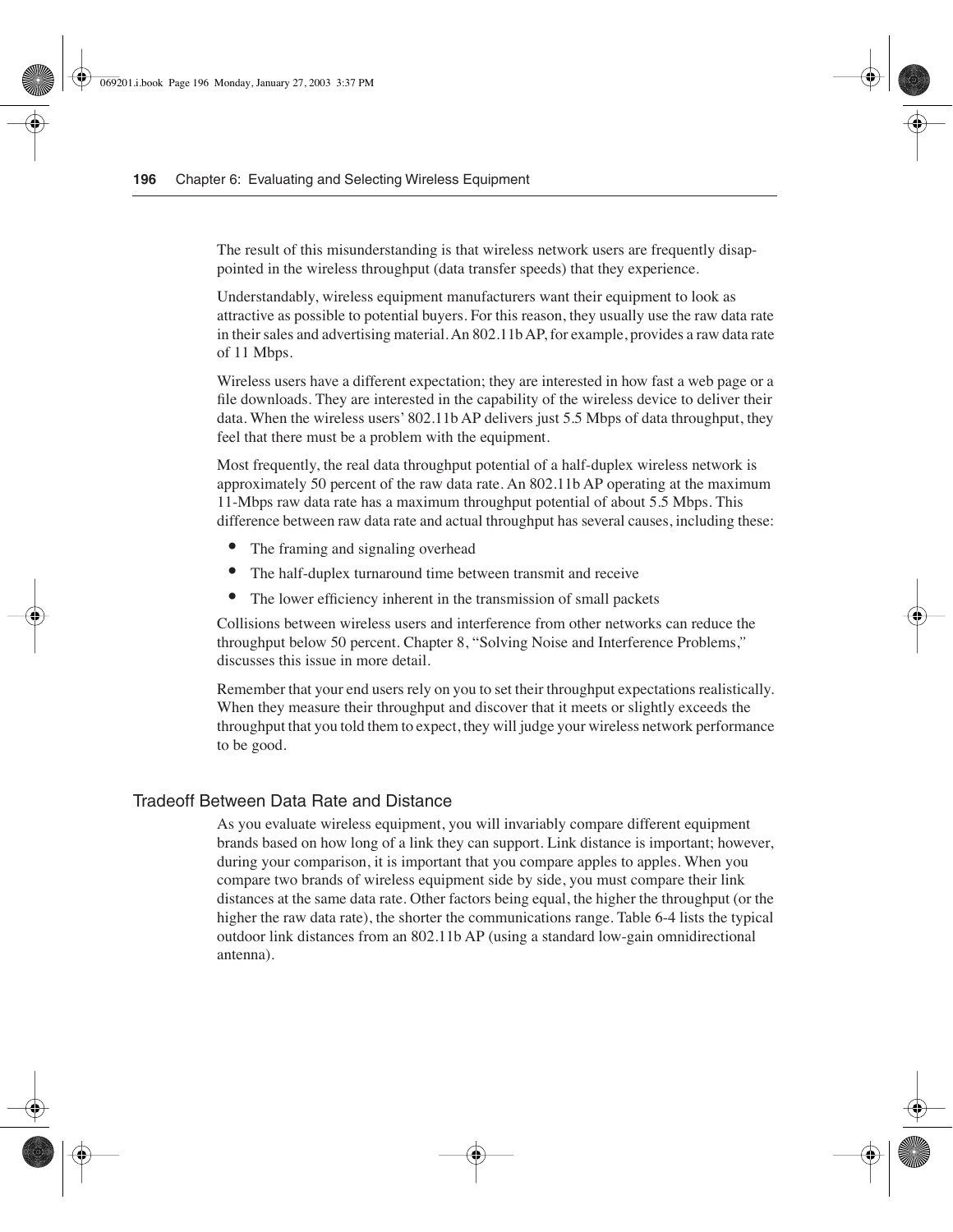| Data Rate  | Distance in Ft. (m) |
|------------|---------------------|
| 11 Mbps    | 500(152)            |
| $5.5$ Mbps | 885 (270)           |
| 2 Mbps     | 1300 (396)          |
| 1 Mbps     | 1500 (457)          |

**Table 6-4** *Examples of 802.11b Data Rates Versus Distances*

As the data rate increases, the maximum AP link distance decreases. AP data rates automatically fall back to the next lower level when the AP detects the signal quality decreasing as the link distance increases.

#### Sub-1 Mbps Data Rates

Two types of wireless systems operate at sub-1 Mbps data rates:

- Low-speed (such as 4800 bps to 128 kbps) wireless modems that provide a point-topoint wireless extension for an RS-232 serial data system.
- 128 kbps to 1 Mbps point-to-point or point-to-multipoint wireless Ethernet bridges or AP systems. These systems are useful for Internet access.

#### 1-Mbps to 11-Mbps Data Rates

Most point-to-multipoint wireless WAN systems are in this category. This category also includes both 802.11 (2 Mbps) and 802.11b (11 Mbps) systems.

#### 12-Mbps to 60-Mbps Data Rates

This category includes both high-bandwidth point-to-point backbone equipment and pointto-multipoint equipment. Here are some examples:

- Point-to-point equipment is available with bandwidths of 12 Mbps, 20 Mbps, 24 Mbps, and 45 Mbps.
- Point-to-multipoint equipment is available with shared, aggregate bandwidths of 20 Mbps, 40 Mbps, 54 Mbps, and 60 Mbps.
- 802.11a WLAN equipment is becoming available. However, as this book was being written, this equipment was not yet appropriate for use in outdoor wireless networks. The power level was too low, and there is no connector to attach an outdoor antenna.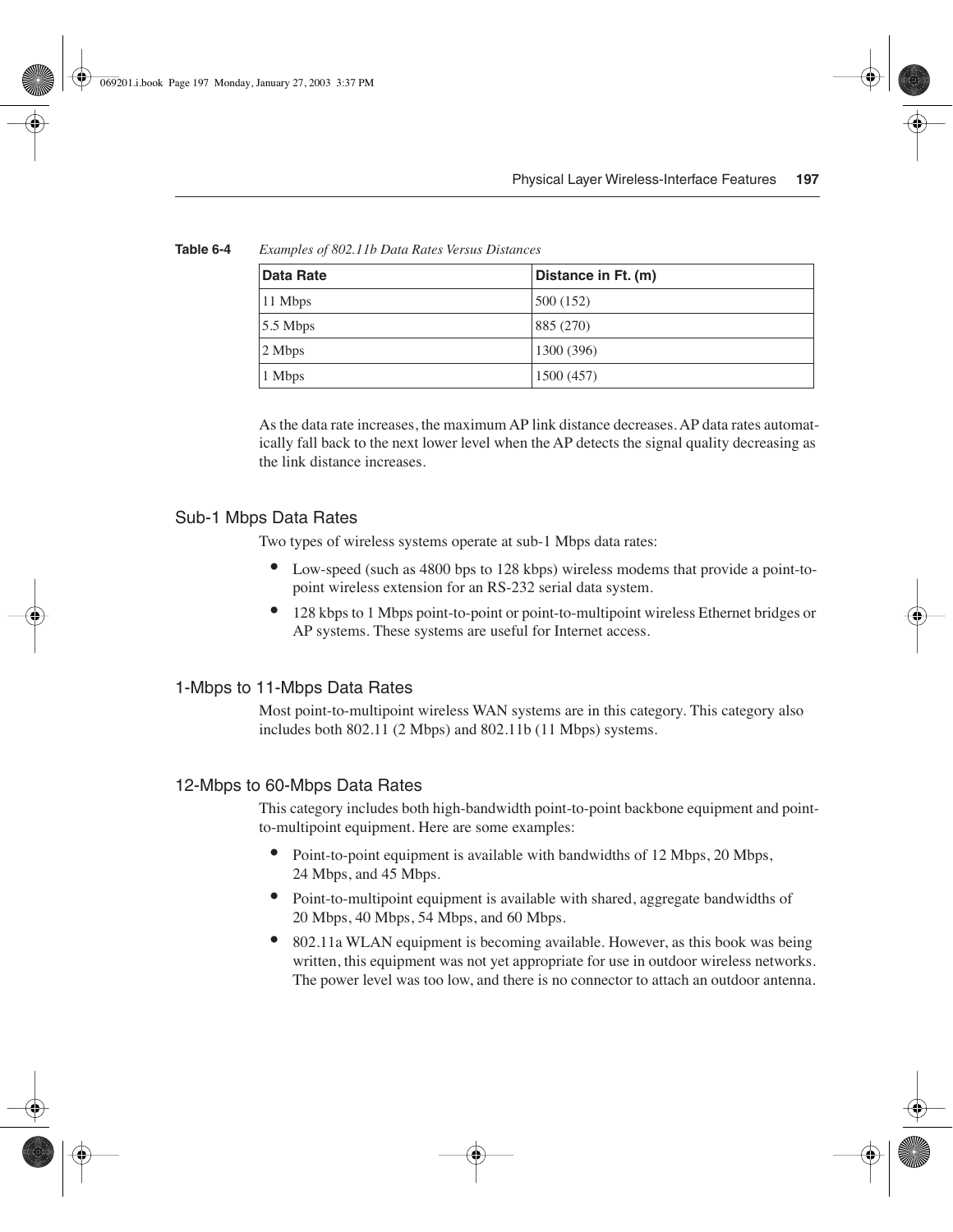#### Over 60-Mbps Data Rates

The higher in frequency wireless equipment operates, the more bandwidth that is available. Products that provide more than 60 Mbps of bandwidth operate almost exclusively in the 5.3- and 5.8-GHz U-NII bands, although a few short-range products operate in the 60-GHz band. Products that operate in these bands have aggregate bandwidths of 90 Mbps, 100 Mbps, 155 Mbps (OC-3), 200 Mbps, 480 Mbps, 622 Mbps (OC-12), and 872 Mbps. All these are full-duplex products.

### **Noise and Interference Reduction Features**

*Noise* is defined as anything and everything other than the desired signal. Interference reduces the throughput of a wireless network. Interference has many sources, so it is important that you consider and utilize all possible noise-reduction features.

**NOTE** Chapter 8 is devoted completely to the topic of understanding and minimizing the effects of noise and interference. Refer to Chapter 8 for additional information as you read about the following interference-reduction features.

> In the outdoor wireless environment, many potential interference sources exist. You can use a few equipment characteristics to provide some help in minimizing the effects of interference.

> The following interference-reduction features operate at the physical layer to help reduce the effects that interference can have on both AP and CPE throughput.

#### Receiver Selectivity

*Selectivity* is the capability of a receiver to reject signals that are not exactly on the desired receiving frequency. No receiver is perfectly selective; no receiver has the capability to completely reject all off-frequency signals; therefore, all receivers are susceptible to being overloaded by nearby, strong off-frequency signals. These off-frequency signals can be within the license-free band (in-band interference), or they can be outside the band (out-ofband interference).

Overloading causes a receiver to become desensitized (to experience a reduced sensitivity) to the desired signals. The symptom of a desensitized receiver is a reduction in the receiving distance. Some receivers allow you to configure a higher receive threshold level. This feature enables you to intentionally reduce the sensitivity and therefore reduce the intensity of the overloading. This feature is similar to a "squelch" control on an FM two-way radio.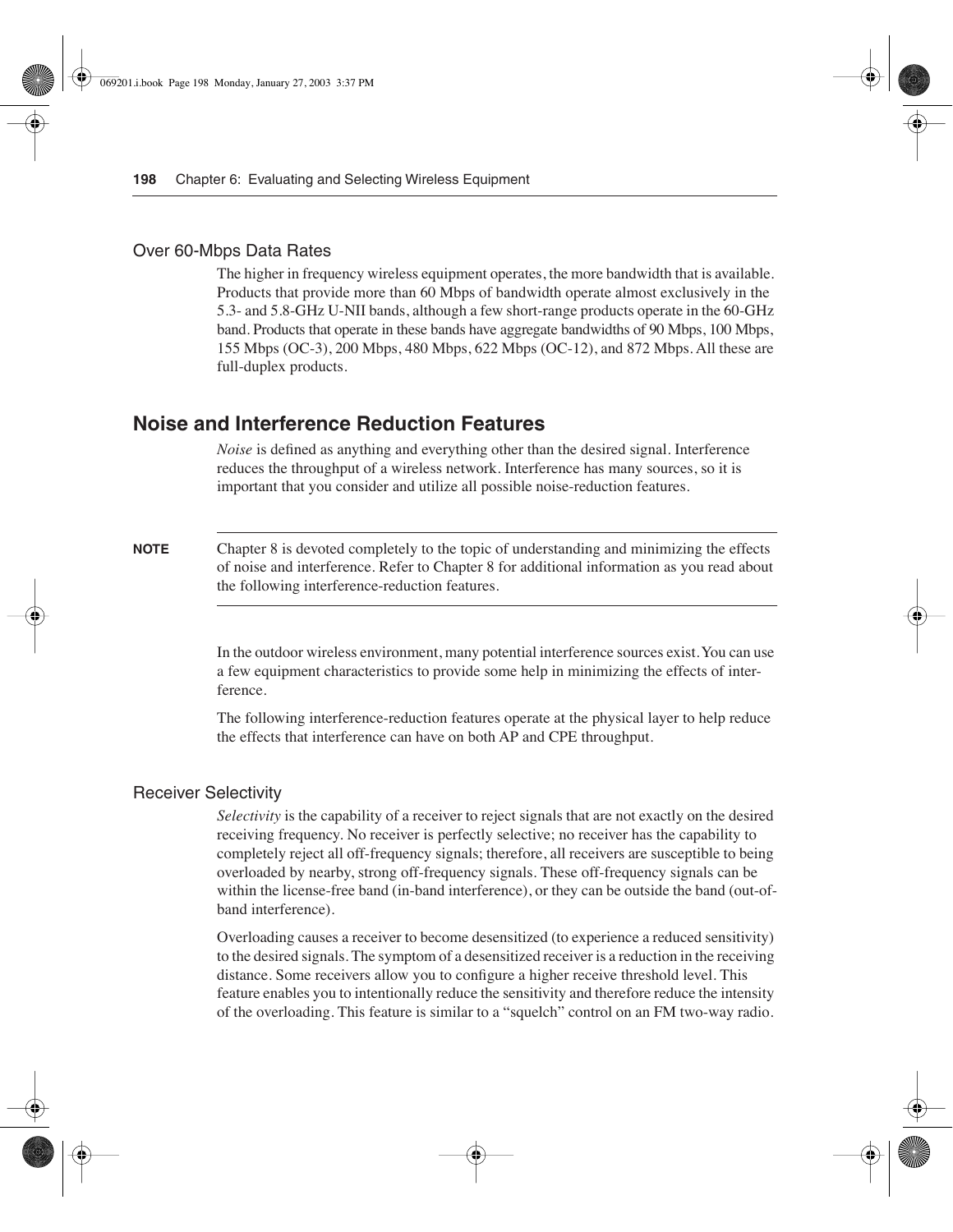It can be difficult for you to compare receiver selectivity and to predict overload resistance because most manufacturers do not publish overload specifications. Keep the following general guidelines in mind as you evaluate wireless equipment:

- Wireless equipment that is designed for outdoor WAN use should be less susceptible to being overloaded when compared to indoor wireless LAN equipment.
- Wireless equipment that is designed for indoor LAN use is likely to be more susceptible to being overloaded when used outdoors.
- All wireless equipment might need to have an external bandpass filter added when there are one or more strong, nearby transmitters such as FM, AM, or television broadcast transmitters.

#### Multipath Resistance

Multipath fading is a fact of life at microwave frequencies. *Multipath* is caused when signal reflections cause several signals (echoes) to be received almost simultaneously. Equipment features that minimize the effects of multipath include the following:

- **Antenna diversity**—Antenna diversity helps minimize multipath by using two separate antennas. The antennas are separated from each other, and when the signal fades, one antenna receives a stronger signal than the other antenna. The receiver automatically selects the strongest antenna signal on each incoming packet, so fading is reduced.
- **Circular antenna polarization**—Circularly polarized antennas discriminate against multipath interference. Equipment that offers the option of using a circularly polarized antenna provides more protection against multipath compared to equipment without a circularly polarized antenna.
- **OFDM**—Equipment that uses orthogonal frequency division multiplexing modulation provides more immunity to multipath interference compared to non-OFDM equipment.

Multipath interference is worse in a physical environment where you find many obstacles that reflect wireless signals. The center of a city with many tall, flat, reflective metal building surfaces is a high multipath environment. If you plan to deploy wireless service in a high-multipath environment, use as many multipath-reduction features and techniques as possible.

#### Miscellaneous Interference Reduction Techniques

There are many sources of noise and interference besides multipath. The following miscellaneous features help reduce the distance-robbing effects of noise and interference: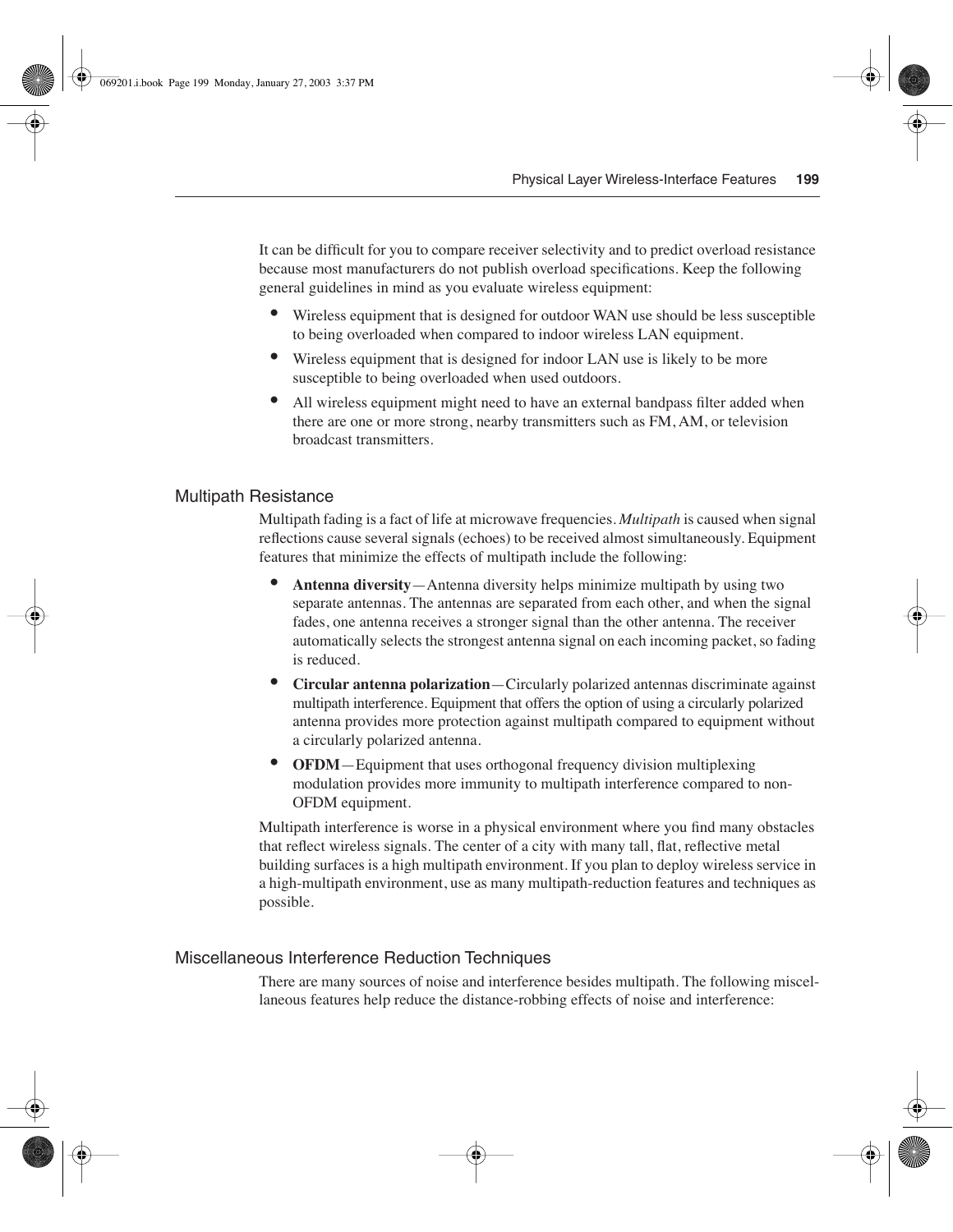- **Selectable antenna polarization**—Interference from other wireless systems is usually either vertically polarized or horizontally polarized. Equipment that allows you to select either vertical or horizontal polarization allows you to minimize interference from other systems by selecting polarization opposite to other, interfering networks.
- **Smart antenna technology**—Smart antennas enable the antenna pattern beamwidth to be automatically adjusted under software control. In this way, the antenna pattern can be automatically steered to minimize or avoid interference. Smart antenna technology is a relatively new technology that is just beginning to appear in licensefree wireless WAN equipment.
- **Smart radio features**—Smart radio features include the radio's capability to automatically scan the available frequencies and to choose the frequency with the least amount of interference. Automatic power adjustment is another smart radio feature. The wireless equipment measures the strength and the quality of the received signal and adjusts the transmit power level up or down to maintain the desired link quality. Using only the amount of power needed minimizes the interference to other wireless systems.

## **Physical Layer Wireless Security Features**

There are a number of physical layer wireless security features as well as many higher-layer security features. The following sections describe the main physical layer security features.

#### Antenna Pattern/Signal Strength

Although not immediately obvious, antenna directivity provides a certain measure of security. Unauthorized wireless users must physically position themselves in an area where a usable signal exists. This is another reason to carefully consider where you radiate your signal. Rather than broadcasting it everywhere, use directional antennas to radiate only into the areas where your end users are located.

#### Modulation Type

Like antenna directivity, modulation type is a not-so-obvious security feature. If a wireless network uses DSSS, a hacker must use the same DSSS modulation type. Likewise, if a network uses FHSS, a hacker must use FHSS. If a network uses another proprietary modulation type, an unauthorized user must use the same proprietary modulation type. Therefore, proprietary modulation types provide a higher level of physical layer security than 802.11b, for example.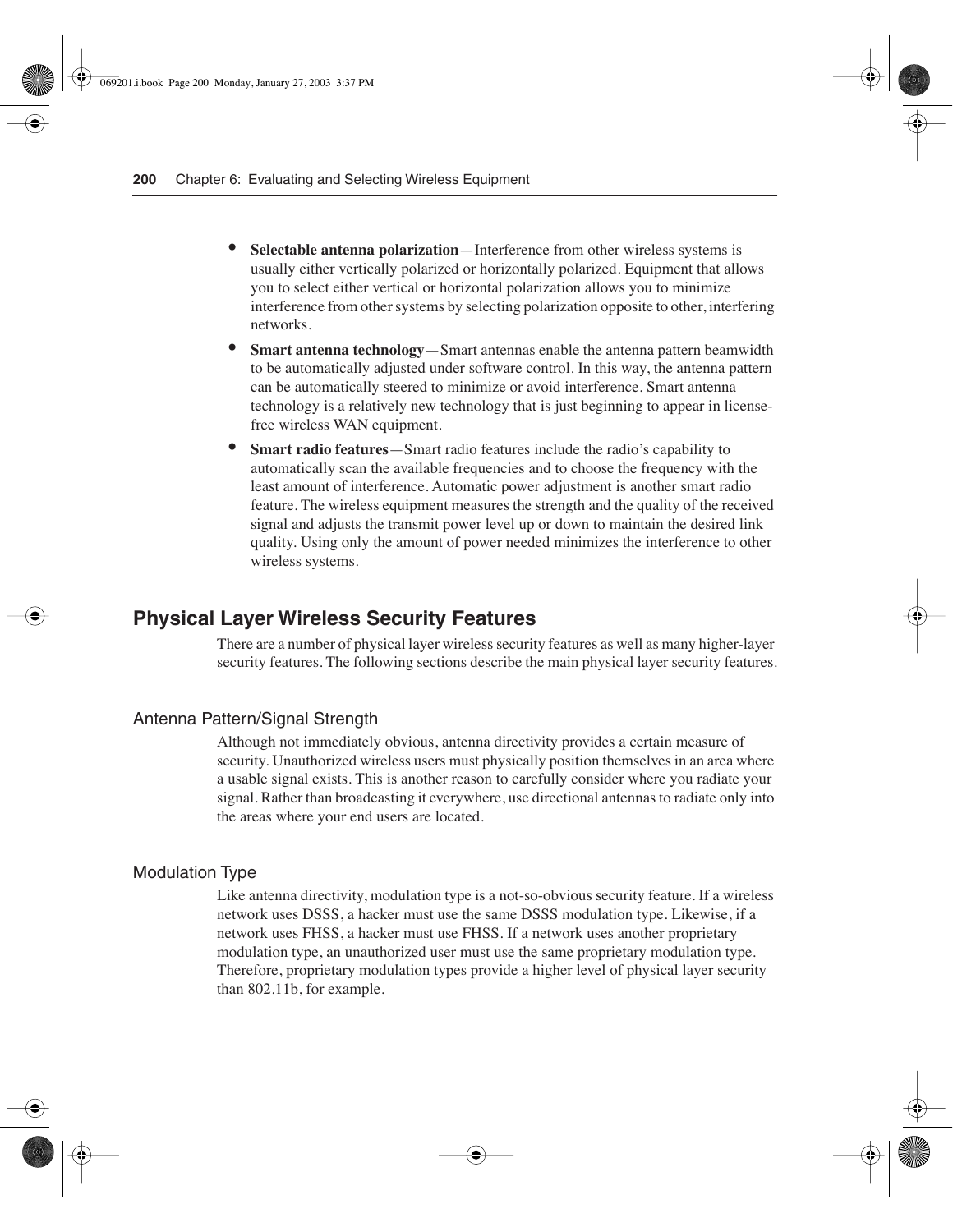#### Network ID (SSID, ESSID)

Several different logical networks can exist in the same physical space. Wireless packets contain a service set identifier (SSID), extended service set identifier (ESSID), or network ID to specify the logical network that a wireless station belongs to. The ESSID is a basic network security feature. If a wireless station does not possess the correct ESSID (or network ID), it cannot connect to a wireless network.

## **Miscellaneous Wireless Features**

This section describes miscellaneous transmit and receive features. Although these features cannot be neatly classified into a specific section, their presence or absence can play a significant role in the performance of your wireless network operation; evaluate them carefully.

#### Miscellaneous Transmit Features

The following miscellaneous transmitter features can affect the design and performance of your wireless WAN:

• **Transmitter output power**—Most license-free wireless equipment is limited by Federal Communications Commission (FCC) regulations to one watt (+30 dBm) of transmitter output power. Available transmitter output power levels typically vary from 1 watt (1W) down to 200 mW, 100mW, 50 mW, and 30 mW.

**TIP** The role of transmitter power in the successful operation of a wireless network is often misunderstood. Many people believe that more power is always better; however, this is not true in many cases. Your best approach is to transmit with only the amount of power that you need to cover your desired service area. Transmitting with too much power results in a transmitting range that is larger than your receiving range. This causes unnecessary interference to other networks. The owner of the other networks might then feel the need to retaliate with excessive transmitter power, which can lead to a cycle of escalation in which everyone loses.

> • **Configurable transmitter power control**—A few models of wireless equipment allow you to configure the transmitter output power; however, for most wireless equipment, the power output is not configurable. Only one or two equipment models exist where the AP automatically configures the transmitter power of the end user nodes. The purpose of automatic power control is to use only the power needed for a reliable link. Avoiding the use of excessive power minimizes interference between the end user nodes.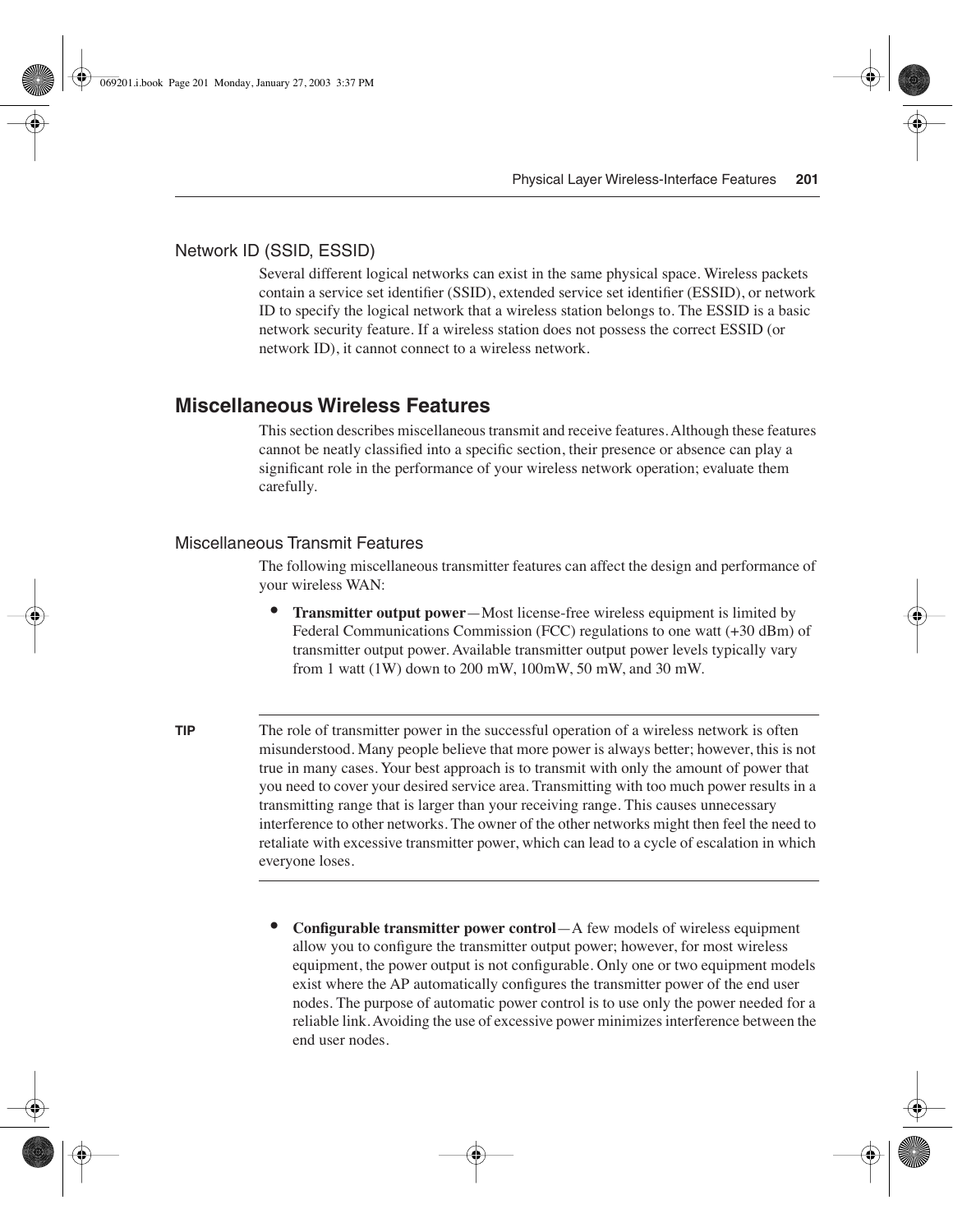#### Miscellaneous Receive Features

The following receive features affect the performance of your wireless WAN in many ways:

**Receiver threshold**—A receiver starts working (receiving and decoding an incoming signal) when the signal reaches the receiver threshold level. Signals below the threshold are either not received or are received with numerous errors. Signals above the threshold are received with a low error rate. The low error rate allows the wireless link to deliver maximum throughput. If you are comparing two different receiver thresholds, the receiver with the lower threshold receives over a longer distance. For example, a receiver with a –85 dBm threshold is better than a receiver with a –80 dBm threshold.

#### **NOTE** When comparing receiver thresholds, compare the threshold values at the same data rate. Comparisons at different data rates are invalid because as the data rate goes up, a receiver's threshold goes up. Stated another way, as the data rate goes up, the receiver becomes less sensitive.

• **Noise figure**—Receivers create noise in their circuitry. *Noise figure* refers to internal noise or the relative lack of internal noise created by the receiver. The lower the internal noise, the better a weak signal is received. A 3-dB noise figure is better than a 6-dB noise figure, for example.

#### Miscellaneous Transmit/Receive Features

The following features, when present, apply on both transmit and receive:

- **AP and bridge**—Some wireless APs can be used either as an AP (connecting to many end users) or as a bridge. An AP with bridging capability provides you with more network flexibility than an AP without the capability to work as a bridge.
- **AP and repeater**—Most APs can serve both as an AP and as a repeater at the same time.
- **Number of wireless ports**—Most wireless equipment has one wireless port. Some equipment has more than one wireless port. Multiport equipment can operate simultaneously on more than one frequency or more than one band. One example is an AP that has one 2.4-GHz and one 5-GHz wireless port.
- **External antenna connector**—Wireless WAN equipment must always be connected to an antenna that has LOS paths to the end users. Except in the case of CPE that has the radio integrated with the antenna, this means that the wireless equipment must have a connector for an external antenna. Equipment that is designed to be used indoors often lacks a connector for an external antenna.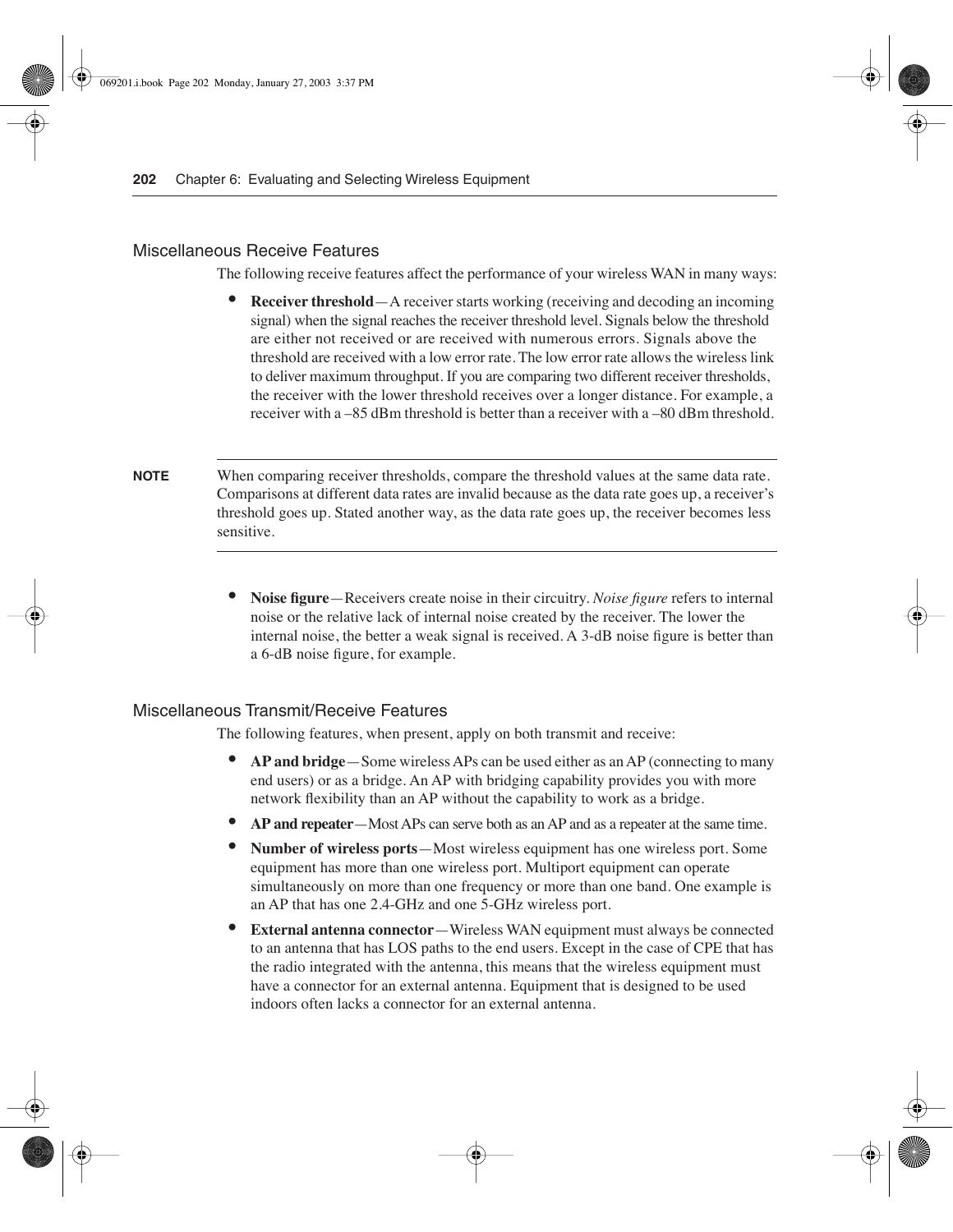- **Split (indoor/outdoor) hardware architecture**—Indoor/outdoor architecture splits the wireless hardware. The microwave part of the equipment is placed outdoors, near the antenna. The low-frequency part of the equipment is placed indoors. The two halves of the radio are connected with either coax or fiber. With a split architecture, coax cable losses between the microwave section and the antenna are almost eliminated, consequently improving the wireless performance.
- **Integrated antenna/radio**—With increasing frequency, wireless equipment (especially 802.11b) equipment is becoming available with the radio physically located inside the antenna. Integrated equipment has the same advantage as splitarchitecture equipment—eliminating transmission line losses to improve wireless performance. The connection from the antenna/radio to the end user network is made with Ethernet cable. Power-over-Ethernet (PoE) to the antenna and radio is provided using the nondata conductors in the Ethernet cable.
- **Multifrequency management commonality**—A few equipment vendors now offer a wireless equipment family that operates on different frequency bands but can be managed from a common management platform. This equipment provides management economies for those wireless ISPs that need to deploy wireless systems on different bands.
- **Antenna alignment aids**—Some equipment, especially split architecture or integrated antenna and radio equipment, provides visual or aural antenna alignment aids. These aids, typically a series of LEDs or an audible tone, help the installer align the antenna for the highest signal level without leaving the antenna location.
- **Availability of FCC-certified antenna systems**—Most equipment vendors provide at least one antenna system that is FCC-certified for use with the equipment. Some vendors provide a number of certified antenna systems. The more vendor-certified antenna systems are available, the more flexibility you have to use an antenna system that provides the service-area coverage that you need.

## **Data Link Layer Features**

The sections that follow describe features that operate at the data link layer.

## **Bridging Features**

Bridging takes place at the data link layer and is based on the MAC addresses of the end user equipment. The typical wireless bridge contains a table of MAC addresses and bridge ports. Packets are forwarded to the correct bridge port based on the MAC address table information. Your data link layer feature evaluation includes the following features.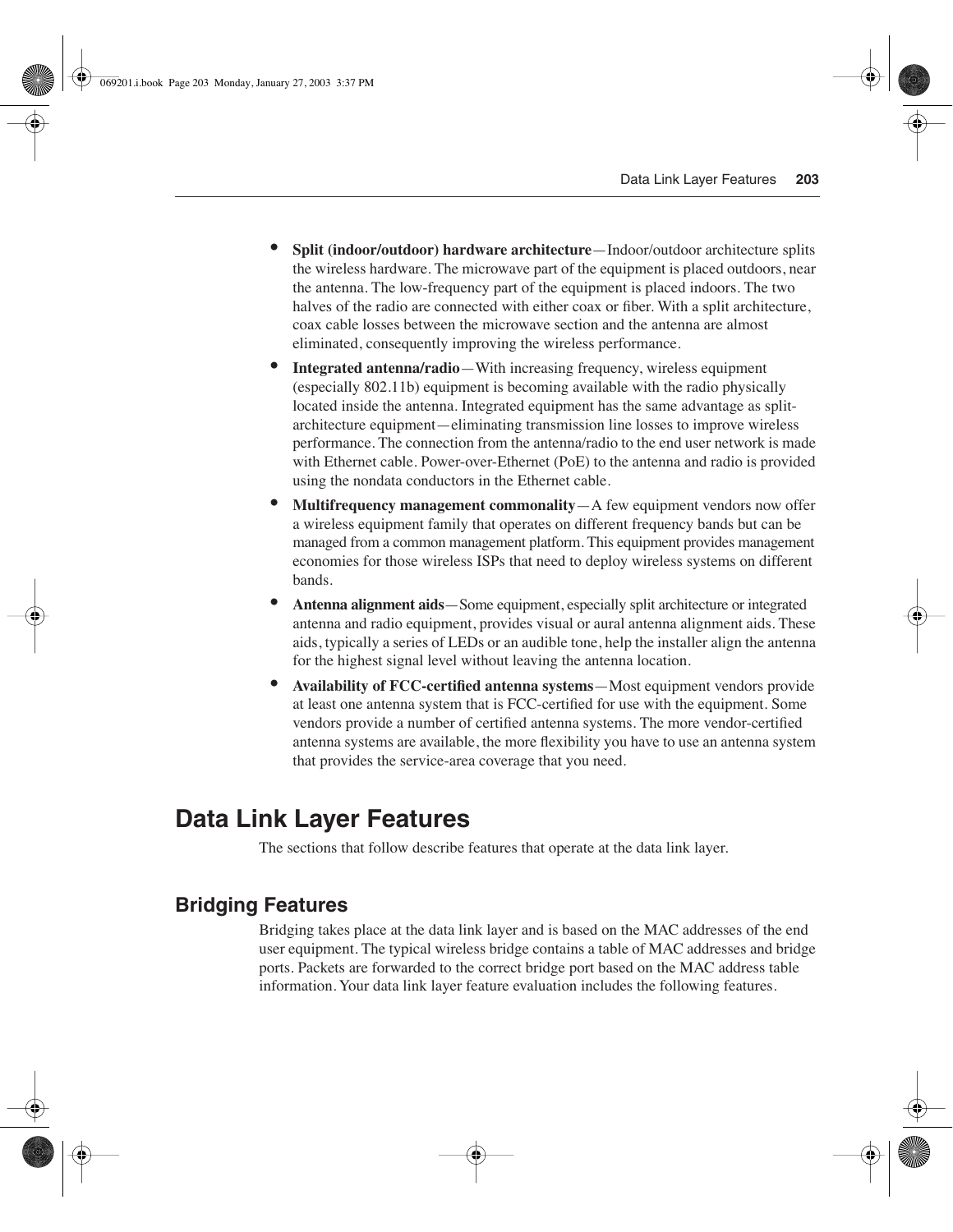#### MAC Address Table Size

The MAC address table of a wireless bridge is finite in size. The table might be large enough to contain one or two thousand MAC addresses or small enough to contain only one. In most cases, the MAC address table size is larger than the number of simultaneous end user connections.

#### Number of Simultaneous Connections

Each wireless AP or bridge is designed to connect to only a specific number of end users at the same time. In general, the more simultaneous users it supports, the higher the cost of the wireless bridge or AP.

**TIP** Sometimes, an equipment vendor's advertising confuses the MAC address table size with the number of simultaneous end user connections. For example, an advertisement might state that one AP can support up to 1000 users. The ad might fail to mention that only 128 of the users can be connected at the same time. This type of error can be caused by an error on the part of the person preparing the advertisement. This person might be unclear about MAC address table size versus the number of simultaneous connections. If you see claims like this that appear to be excessive or too good to be true, ask the vendor to confirm that the advertised information is correct.

> A wireless bridge is designed to support many wireless users, typically from 50 to several hundred. One special type of wireless bridge is called an *Ethernet converter*. Originally, an Ethernet converter was designed to bridge between one Ethernet port (on one computer) and a wireless WAN. Currently, Ethernet converters are available that support bridging between up to eight computers and the wireless WAN. This expanded Ethernet converter is called a *super Ethernet converter (SEC)*.

#### Spanning Tree Protocol

Most wireless point-to-point bridges implement the 802.3 Spanning Tree Protocol. In bridged networks, it is important to avoid routing loops (more than one simultaneous path). The 802.3 Spanning Tree Protocol senses the presence of routing loops and disables one route to avoid looping.

#### Switching

Wireless APs occasionally contain a built-in switch. The switch allows Ethernet connectivity from the AP to a number of Ethernet devices without needing to purchase an external switch.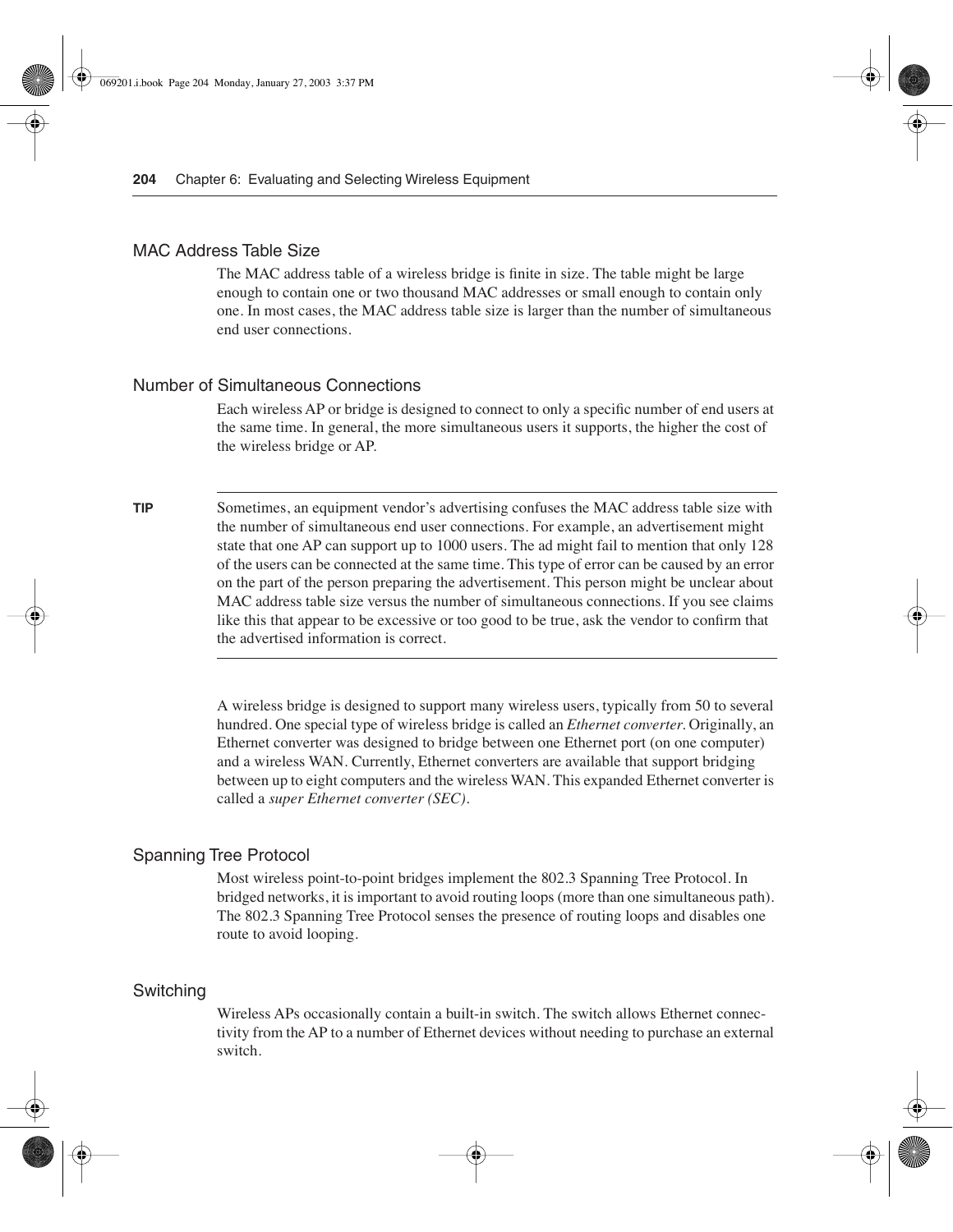#### Support for VLAN Tagging

Virtual LAN (VLAN) tagging allows the definition of a VLAN, as opposed to a geographically located LAN. Support for VLAN tagging allows the wireless device to support the operation of a VLAN.

## **MAC Sublayer Features**

The MAC layer is a sublayer of the data link layer (Layer 2) in the OSI reference model. MAC features can be either standards-based or proprietary. In all cases, the primary purpose of the MAC sublayer is to provide reliable data delivery over the inherently noisy and collision-prone wireless medium. The MAC sublayer performs the following general functions:

- **Error control**—The MAC sublayer implements a frame-exchange protocol with an acknowledgment procedure. This procedure maximizes the chance that every packet is delivered error free across the wireless link.
- **Congestion management**—The MAC sublayer works to minimize congestion on the wireless medium. The MAC sublayer utilizes several methods to determine which station is allowed to gain access to the wireless medium. The 802.11b MAC specifications contain both a CSMA/CA contention-based access scheme and a polling-based access scheme. Most 802.11b equipment does not implement the polling feature.
- **Packet aggregation** The MAC sublayer can maximize throughput by aggregating several small packets together into one larger packet. This reduces the number of times the wireless equipment must switch back and forth between receive and transmit (the switching time is also called the *turnaround time*), thereby making more time available to pass data traffic.
- **Data protection**—Encryption (in general) can take place at several different layers; however, WEP encryption takes place at the MAC level. 64-bit and 128-bit WEP encryption schemes are in common use.

## **Data Link Layer Security Features**

The following sections analyze data link layer security features that might be offered by the equipment that you are evaluating.

#### MAC Address Access Control Lists

When providing wireless Internet access, it is desirable to deny access to any end user whose account is not current or who is not authorized to use your network. Most APs allow you to configure an access control list (ACL). Unless the ACL contains the specific MAC address of an end user, that end user will not be allowed to connect to the AP.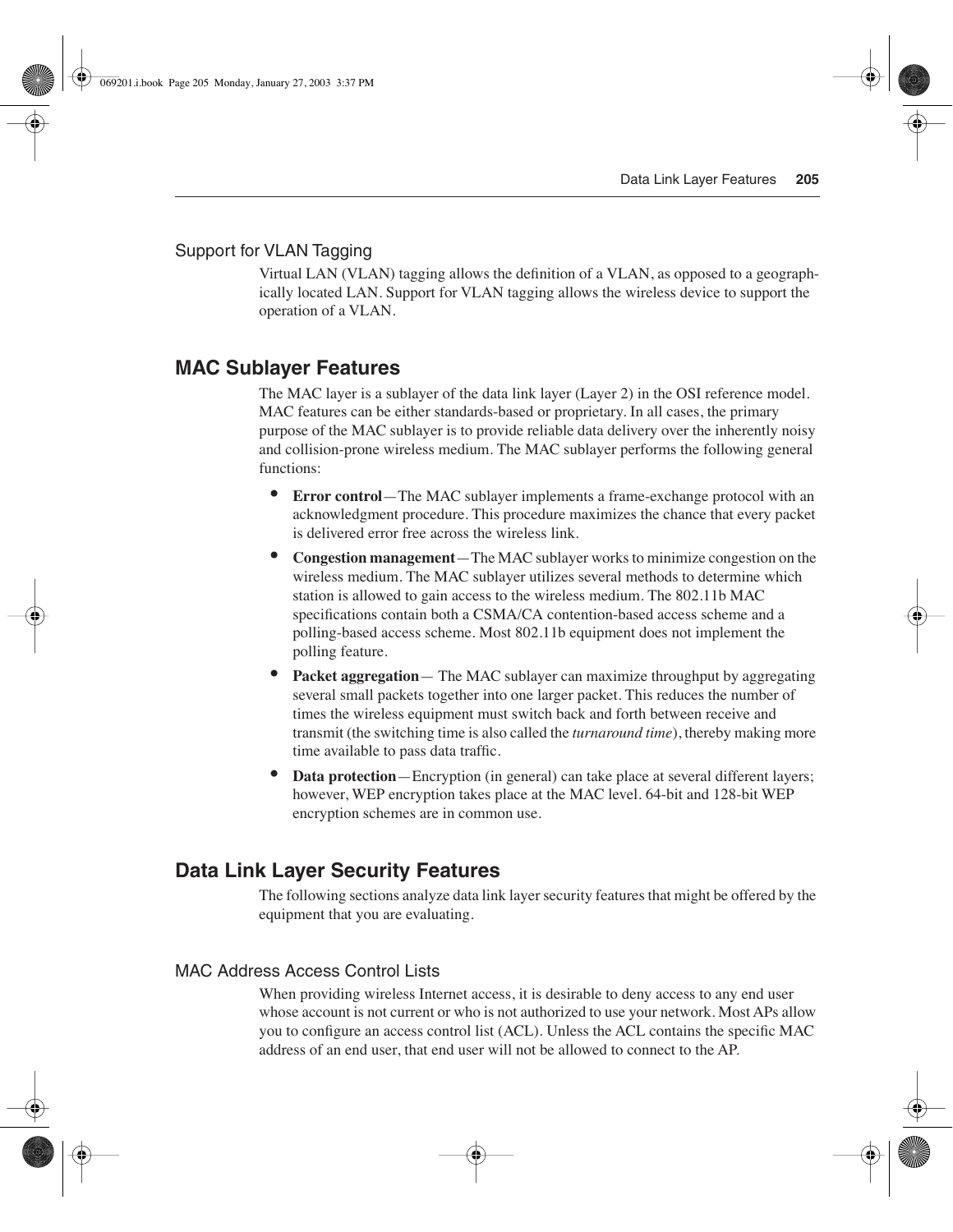#### Protocol Filtering

Protocol filtering permits you to deny bridging based on the Layer 2 packet protocol. Protocols such as IPX, NetBEUI, DECNet, or AppleTalk can be denied.

#### MAC Address Pair Filtering

In bridged networks, it is occasionally desirable to provide filtering for specific address pairs. The filtering can either allow a connection between two specific MAC addresses, or it can deny a connection between two specific MAC addresses.

#### Authentication

Authentication is the process that a network uses to determine if an end user is allowed to connect to the network. Authentication schemes require an exchange of management frames between the authenticator (the network) and the end user who is requesting network access. Simple authentication schemes provide minimal security, whereas more complex schemes provide higher levels of security.

Several network layers are typically involved in the authentication process; however, because Layer 2 plays a prominent role, authentication is outlined here.

Open-system authentication is the least secure; it simply requires a station to identify itself to an AP and request that it be granted authentication.

A more secure authentication system is shared-key authentication using WEP. The shared key is distributed to all stations that are authorized to use the network. The stations use the shared key to respond to challenge text sent to them by the AP. If a station responds to the challenge text correctly, the AP grants network access.

A more secure authentication system is based on one of the 802.1x authentication types defined in the Extensible Authentication Protocol (EAP). EAP is defined in RFC 2284 and includes a number of different authentication methods. 802.1x requires using three entities:

- A supplicant (the station requesting authentication)
- The authenticator (typically the AP)
- The authentication server (such as a Remote Authentication Dial-In User Service [RADIUS] server)

EAP implementations typically allocate a new encryption key each time a wireless user begins a new session. A number of wireless vendors provide proprietary authentication features that are based on EAP and 802.1x. In the future, 802.11i wireless standards will likely evolve out of the current 802.1x standards.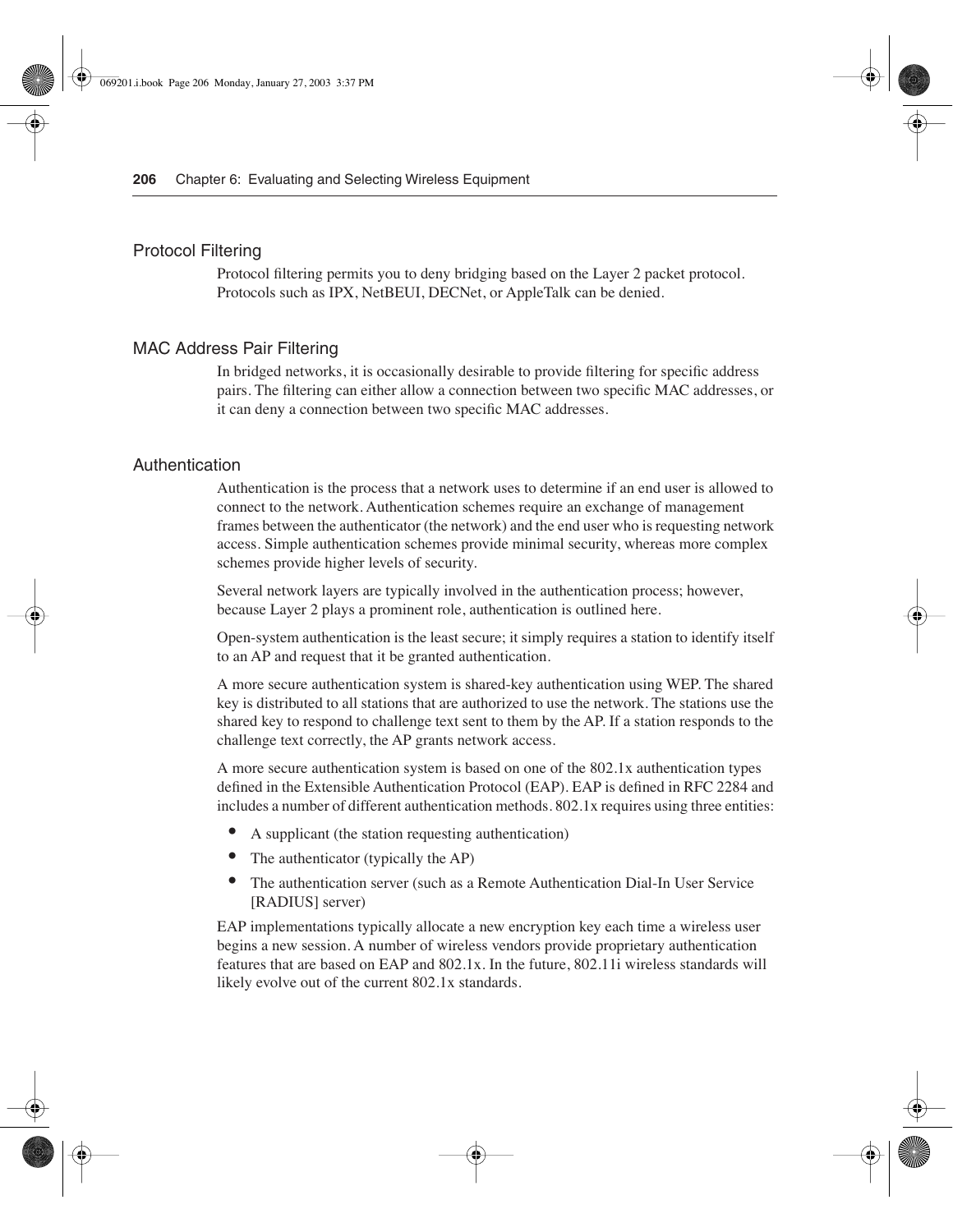#### Encryption

Sending an unencrypted packet over the air increases the chances that an unauthorized person could intercept and decode the packet. A variety of encryption schemes make it harder for this to occur. In addition to WEP encryption (already described), other available encryption schemes include the following:

- **Data Encryption Standard (DES)**—A 64-bit encryption standard with a userselected encryption key.
- **Triple DES (3DES)**—Uses three 64-bit keys. The first key encrypts the data, the second key decrypts the data, and the third key re-encrypts the data.
- **Advanced Encryption Standard (AES)**—The most current U.S. Governmentapproved encryption standard. It uses a Rijndael (pronounced "rain-doll") algorithm with either a 128-bit, 192-bit, or 256-bit encryption key. AES requires a math coprocessor; therefore, it might not be compatible with existing 802.11b hardware. The upcoming 802.11i standard includes AES.

#### Data Link Layer Proprietary Security Features

Some currently available wireless products contain a combination of proprietary Layer 2 security features and industry-standard security. It is beyond the scope of this chapter to list these product combinations here; however, they include combinations of encryption, persession key exchange, and frame authentication to provide high levels of security.

## **Network Layer Features**

Routing takes place at the network layer. All wireless equipment currently available performs bridging; however, some models of wireless equipment also perform routing. Just as there is a wide range of routing features available with conventional (wired) routers, there is also a wide range of features available with wireless routers.

**NOTE** Later in this chapter, there is an additional discussion of the advantages and disadvantages of selecting wireless equipment that includes routing.

## **Routing Features**

The following sections contain descriptions of some of the routing protocols and features that are often available in wireless routers.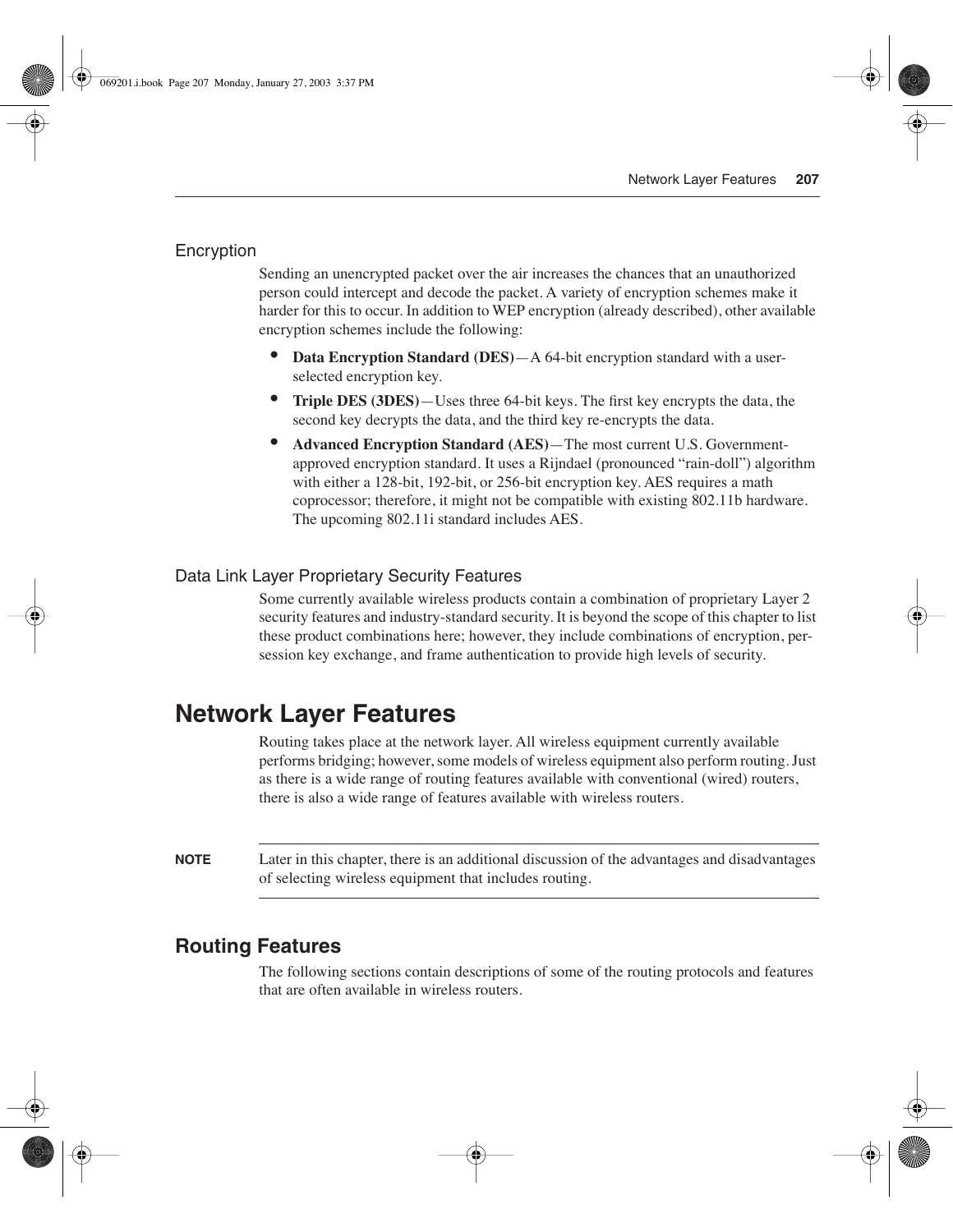#### Static IP Routing

Every wireless router includes static IP routing. Static routing enables you to configure permanent IP routes.

#### Dynamic IP Routing

Some wireless routers include dynamic IP routing. These routers support one or more dynamic routing protocols. The most common of these supported protocols include the following:

- **Routing Information Protocol (RIP) v1 and v2**—RIP is an interior routing protocol. It is a distance-vector metric protocol that routes packets based on the number of routing hops needed to reach the destination. RIP is relatively easy to implement, but it does not take into account the bandwidth of each hop.
- **Open Shortest Path First (OSPF)**—OSPF is also an interior routing protocol. It is a link-state metric protocol. OSPF routes packets based on the shortest distance, the least delay, and the most bandwidth available to reach the destination.

#### Dynamic Host Configuration Protocol Server

A Dynamic Host Configuration Protocol (DHCP) server allows the allocation and reuse of IP addresses as end users need them. The DHCP server allocates an address when a DHCP client logs on. When the client logs off, the IP address is returned to the address pool, ready to be reused when another client logs on.

#### Network Address Translation

Like DHCP, Network Address Translation (NAT) expands the pool of usable IP addresses. NAT allows the use of a pool of private nonroutable IP addresses within a network. When IP traffic needs to be routed over the Internet, NAT translates the nonroutable addresses to an Internet-routable address.

#### Point-to-Point Protocol over Ethernet

Point-to-Point Protocol over Ethernet (PPPoE) allows an ISP to authenticate end users. Some wireless routers support PPPoE by passing PPPoE packets to the PPPoE server.

## **Bandwidth Management**

Wireless equipment occasionally includes bandwidth management features. This allows the bandwidth available to and from each MAC or IP address to be throttled or limited to a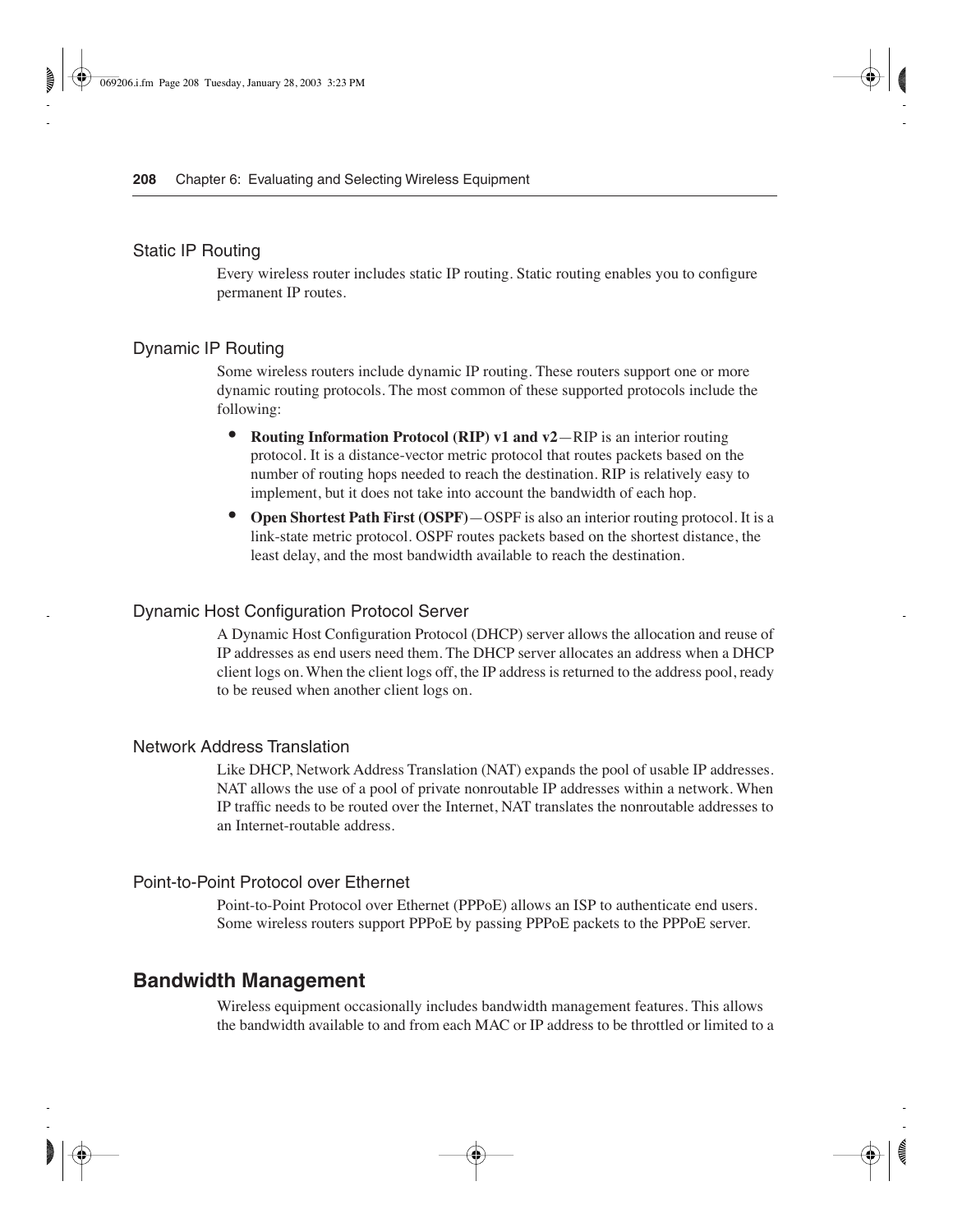specified level. This feature allows you to manage your total available bandwidth, to offer different service levels to different groups of end users, and to serve more end users. Some equipment allows end user bandwidth to be throttled at different speeds in different (downstream and upstream) directions.

**NOTE** Some wireless routers allow you to allocate bandwidth based on either the IP address of the end user or the MAC address of the end user.

## **Quality of Service (QoS)**

Quality of service functionality is not one, but a set of features that work together to prioritize different service levels for different users. One use, for example, is to prioritize the handling and thereby reduce the latency for voice over IP (VoIP) packets.

## **Roaming**

Roaming is the ability of an end user to move from AP to AP within the same subnet while maintaining a network connection. 802.11b APs usually include roaming capabilities. The vast majority of wireless WANs provide service to fixed end user locations; therefore, roaming is not used. If you need to design or deploy a wireless WAN that includes roaming, you should evaluate the following:

- **Reassociation speed**—The length of time it takes for an end user to be switched from one AP to another.
- **Tunable parameters**—Any other AP parameters that are designed specifically to enable smooth roaming.
- **Compatibility issues**—AP-to-AP communication standards are not specified in 802.11b. If you anticipate building a network that supports roaming, you should plan to buy all of your APs from the same vendor.

## **Network Layer Security Features**

The following network layer security features are often available on wireless routers.

#### IP Address Access Control Lists

Some wireless routers allow specific IP addresses to be included in an ACL. Addresses in the list can either be denied or allowed network access.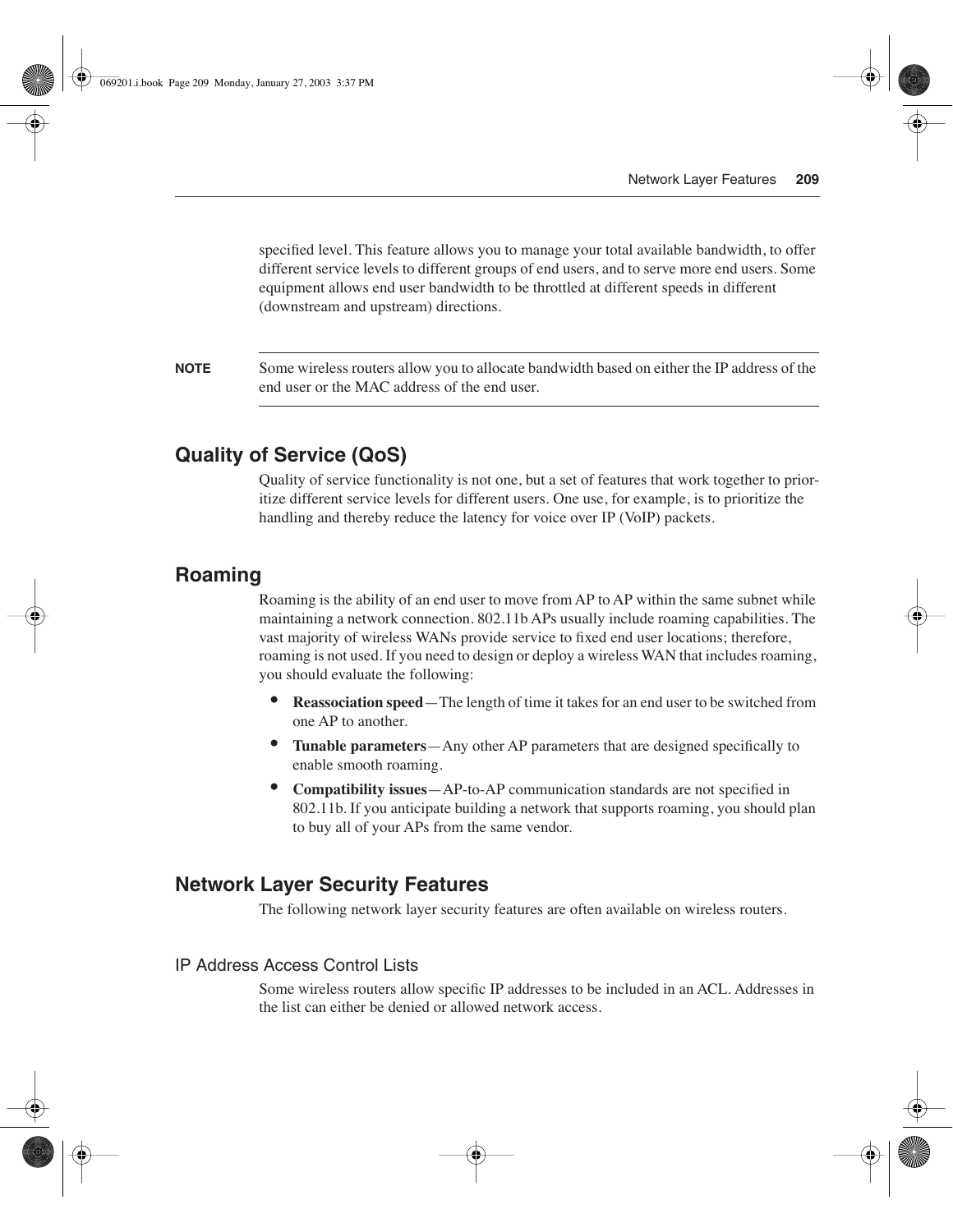#### **Firewalls**

Wireless routers sometimes contain firewall features. These features allow traffic to flow outward from a local network to the Internet. Traffic flowing inward from the Internet to the local network is filtered or blocked.

#### Virtual Private Networks

Virtual private network (VPN) features include IP Security (IPSec) encryption capabilities and tunneling capabilities, such as the Point-to-Point Tunneling Protocol (PPTP).

## **Application Layer Features**

Application layer features play a significant role in the network design, configuration, management, monitoring, and security of your wireless network.

## **Network Design**

Many factors of network design, including terrain, distance, buildings, trees, and the presence of other networks, influence the design of your network. Sometimes, relatively expensive tools (such as spectrum analyzers) are needed to assist during the network design process. Sometimes, however, inexpensive tools are available to help you with network design.

Some wireless LAN equipment vendors include site survey utility software along with their wireless equipment. These usually display signal strength, noise level, signal-to-noise ratio (SNR), and signal quality information. Although these utilities are often designed for indoor use, they are useful to show you how well a signal from your AP is being received at different locations within your desired outdoor coverage area. These utilities are also useful for antenna alignment. Sometimes, low-cost (or free) hardware-specific utilities are available that function like a low-cost spectrum analyzer. Although these low-cost utilities do not have the full range of regular spectrum analyzer features, they do cover the entire 2.4-GHz band and show which channels are in use by other networks.

## **Network Management**

Network management system (NMS) capabilities vary widely between different models of wireless equipment. Look for some of the following features:

• **Access method**—Methods used to access the NMS include serial port access, telnet access, generic Windows browser access, and proprietary Windows-based software. Generic browser access is probably the easiest method to use.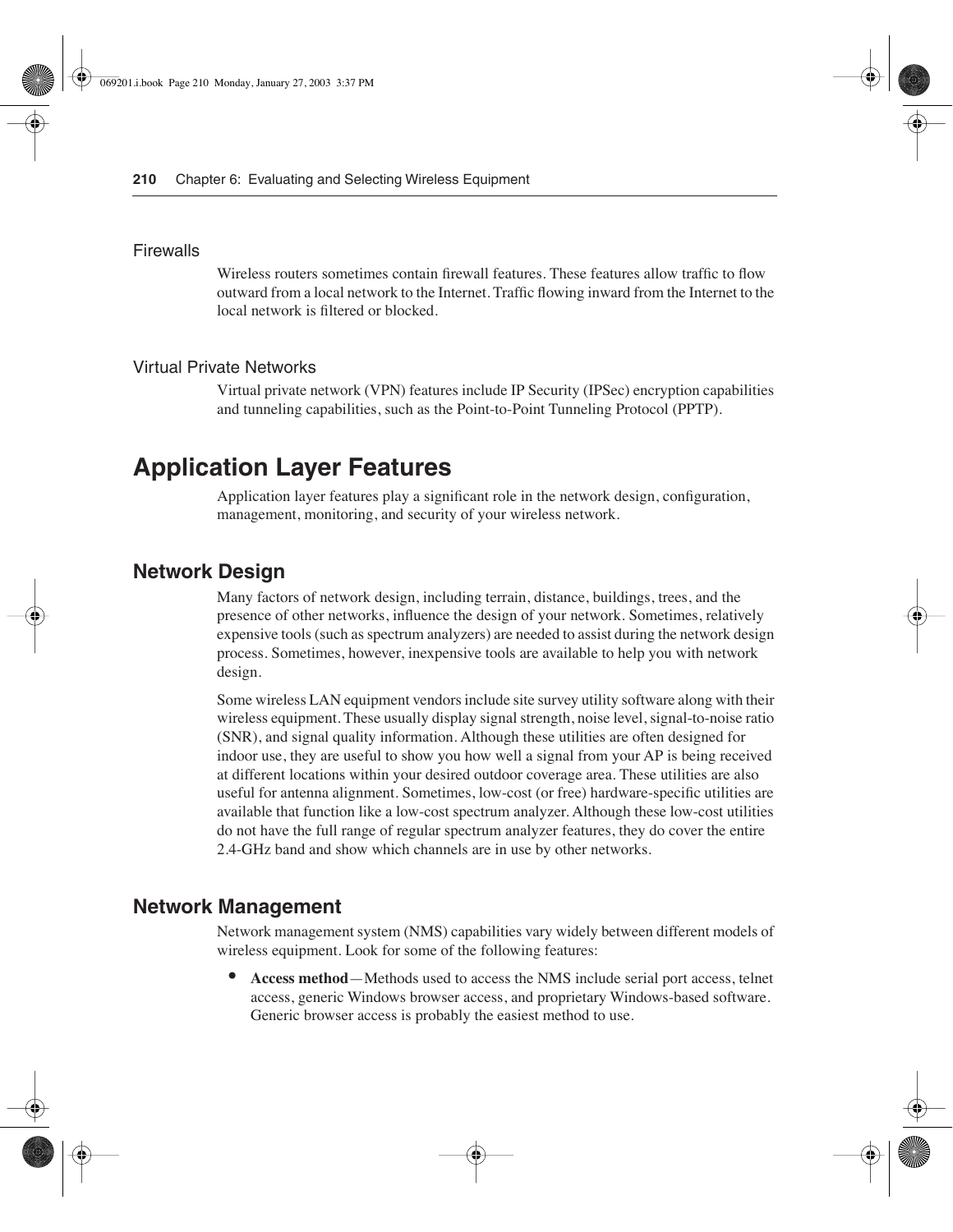- **Wireless link statistics**—An NMS that provides statistics for each individual wireless link in a point-to-multipoint system is important to allow effective network monitoring. At a minimum, the following statistics should be available for each end user link and each AP: signal strength, noise level, and percentage of packets that need to be retransmitted.
- **Graphical usage statistics**—Make network management easier. You can identify light or heavy traffic patterns, perform usage-based billing based on either IP or MAC address, and see when bandwidth usage peaks.
- **Simple Network Management Protocol (SNMP)**—SNMP-based NMSs are fairly standard today. Some wireless equipment uses proprietary management software; however, many third-party management programs can manage SNMP-based systems.
- **Antenna-alignment utilities**—Generate wireless link traffic and allow the system administrator to see real-time statistics while turning the antenna to receive the highest signal.
- **Flood ping capability**—Floods a network with ping packet traffic. This test allows the system administrator to test the wireless link while simulating a traffic load.

## **Application Layer Security Features**

The capability to interface with Remote Authentication Dial-In User Service (RADIUS) servers is possibly the most important Layer 7 security feature for wireless equipment.

## **Major Network Feature Decisions**

Your network feature decisions have a major impact on the equipment that you choose to purchase and on the success and profitability of your wireless WAN. The following sections describe those decisions.

## **Market Versus Equipment Cost**

The market that you choose to serve—commercial, residential, or some mixture of the two—largely determines the price range for the wireless equipment that you purchase, install, and resell. If you serve primarily residential users, you need to purchase lower-cost equipment. If you provide higher-value service by providing more bandwidth and additional value-added services to businesses, you can select higher-cost equipment with a larger feature set.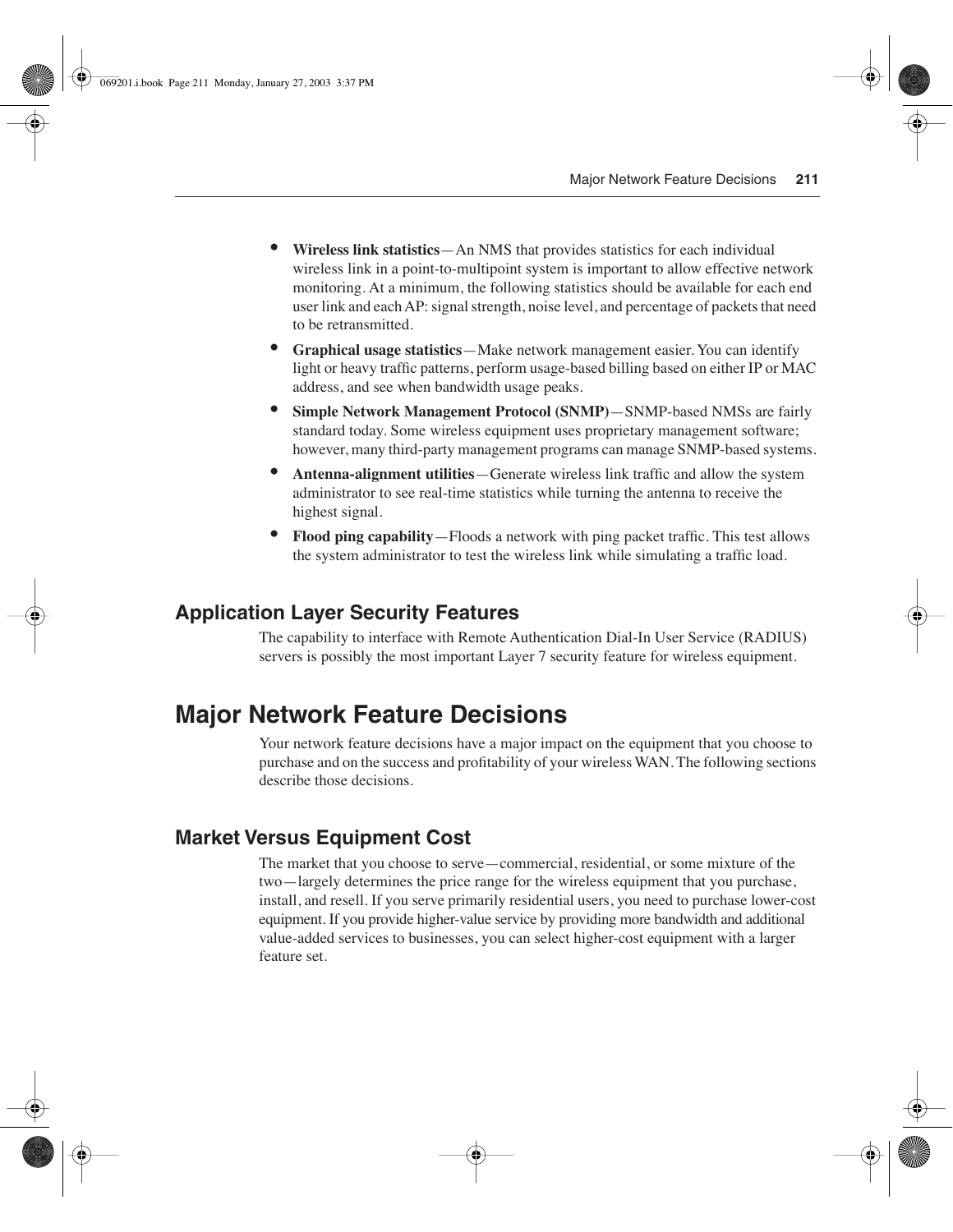## **802.11b Compatibility—Yes or No?**

If you choose to use 802.11b equipment for your wireless WAN, you gain some significant advantages and, at the same time, you face several disadvantages. The following sections discuss these advantages and disadvantages.

#### Advantages of 802.11b Compatibility

The advantages of using 802.11b equipment include the following:

- **Cost**  $-802.11b$  equipment is available at the lowest cost of any wireless equipment.
- **Availability**—802.11b equipment is widely available.

**NOTE** At the time of this writing, 802.11a equipment that is operating in the 5-GHz U-NII bands (with bandwidths up to 54 Mbps) is beginning to become available. This equipment is currently designed for use in indoor LANs and not in outdoor WANs. Further product development might make outdoor versions available in the future.

#### Disadvantages of 802.11 Compatibility

The disadvantages of using 802.11b equipment outdoors include the following:

- **Security**—Although newer security mechanisms are being developed to supplement the current wired equivalent privacy (WEP) security, there is a somewhat greater chance of security being compromised because many people are familiar with 802.11b technology and more hacking tools are available.
- **Interference**—As more 802.11b APs are deployed, spectrum congestion and interference between wireless networks become more of an issue.
- **Support**—Most 802.11b equipment sold today is designed for low-cost in-home use. The level of vendor support for this equipment is likely to be low, especially when the equipment is used in an outdoor WAN environment. Vendors focus on supporting the equipment in its intended (indoor LAN) use and not in the outdoor WAN environment.

## **Bridged Versus Routed WANs**

Every wireless WAN is interconnected with a wired network that includes routing. During the design phase of your wireless WAN, you need to determine how your WAN will interoperate with your wired network. Based on your determinations, you will select wireless equipment that either performs bridging only or that performs both bridging and routing. The following questions can help you decide whether to purchase wireless equipment with built-in routing or whether to use external routers (or perhaps, no routers):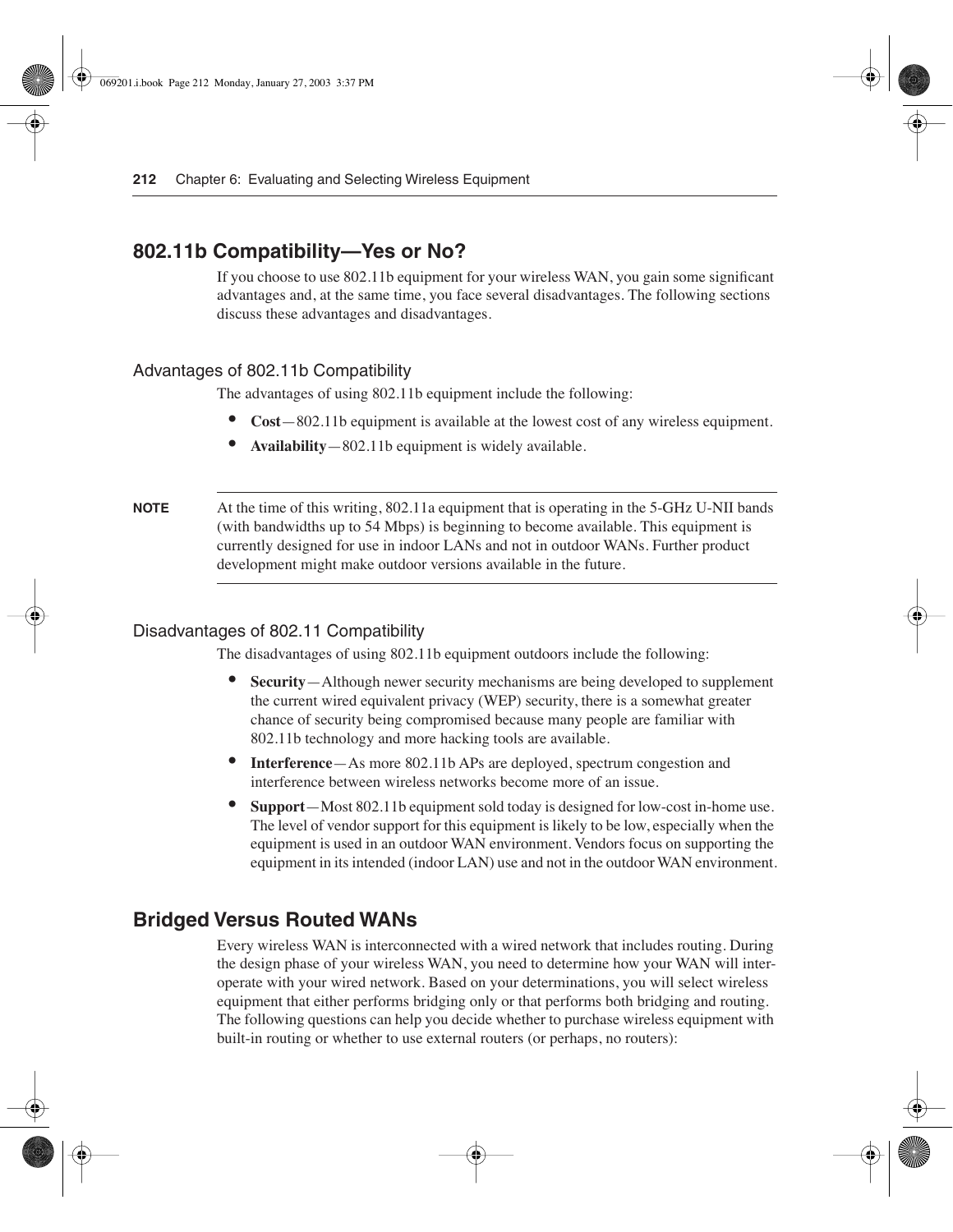- **IP-based network services**—What advanced IP-based network services are already provided in your existing wired network? What IP-based network services will you need to provide immediately over your wireless network when it is first placed into service? What additional IP-based services (such as voice-over-IP) will you want to offer later to your wireless network users?
- **Edge routing**—Relative to your existing core routers, where do you need edge routing? If edge routing is (or will soon be) needed, is it better to select wireless equipment that includes this routing functionality initially, or is it better to select wireless bridges and add external routers later between a customer's wireless bridge and their LAN?
- **Multiple wireless backbone links**—If you anticipate using multiple wireless backbone links to provide extended wireless area coverage, you are more likely to deploy routing within the wireless backbone. You might decide that selecting wireless equipment with built-in routing is more practical or economical than using external routers.

## **Backbone Feature Decisions**

Your backbone supplies the bandwidth that your APs distribute wirelessly to your end users. The following sections describe some key decisions that you will make as you select backbone equipment.

#### Backbone Capacity

Your first backbone decision is to determine how much throughput you need. This throughput decision is affected by the following factors:

- **Market needs**—How much throughput do your markets require? A backbone link that serves businesses located in several cities needs to provide more throughput than a link that serves only one or two small residential areas.
- **Number of users**—The number of wireless end users and the nature of their needs determine the amount of throughput that your backbone needs to provide.
- **Simplex versus duplex backbone**—Backbone equipment can be either simplex or duplex. A duplex backbone can provide up to 50 percent more throughput than a simplex backbone. Duplex backbone costs are generally higher because a duplex link contains two complete transmitting systems and two complete receiving systems.
- **Overselling ratio**—Internet usage is bursty. Most Internet users use bandwidth intermittently; therefore, ISPs can oversell bandwidth knowing that not all users will be on all the time. The number of times that you resell the same bandwidth (your overselling ratio) affects the amount of backbone bandwidth that you need. Your ISP experience combined with your observation of the usage patterns on your network help you determine your best overselling ratio and your backbone bandwidth needs.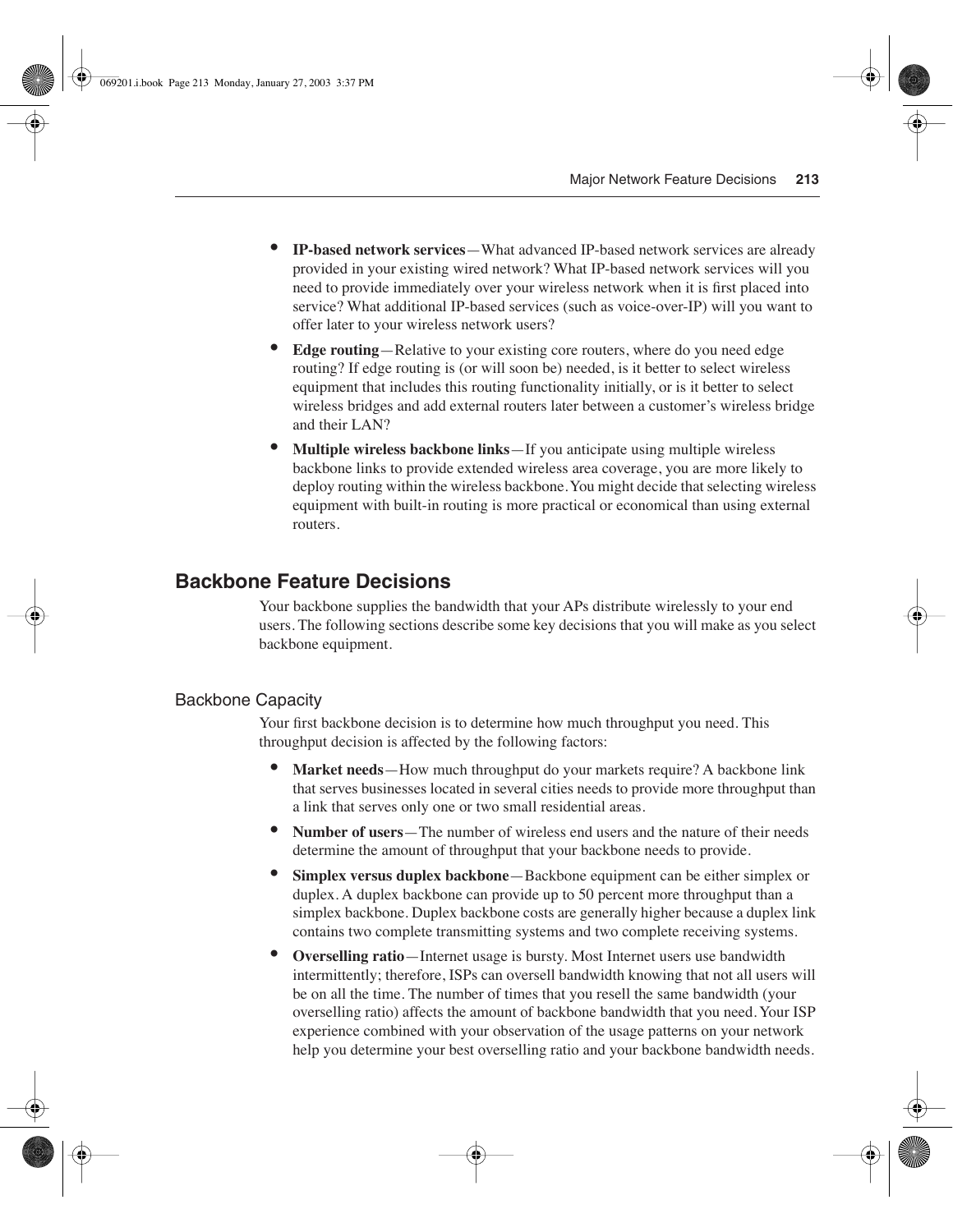#### Wired Versus Wireless Backbone

If economical wired backbone connectivity is available at your wireless AP location, it makes sense for you to use that wired connectivity. If wired backbone connectivity is not available or if the cost is too high, a wireless distribution system is the logical choice.

#### License-Free Versus Licensed Backbone

After you choose to use a wireless backbone, it is important for you to evaluate and compare the cost and the bandwidth of licensed wireless backbone equipment with the cost and the bandwidth of license-free wireless backbone equipment.

The advantages of using a license-free wireless backbone are

- **Cost**—The cost is generally lower.
- **Availability**—Equipment is generally available more rapidly.
- **Licensing**—There is no licensing cost, licensing paperwork, or licensing delay.

The disadvantage of using a license-free wireless backbone is that interference from other license-free networks is a possibility, and it is your responsibility to ensure that license-free equipment does not interfere with licensed equipment.

Given these advantages and disadvantages, it makes sense to use a license-free wireless backbone if you are reasonably certain that interference levels (both from other networks and from your own network) will remain reasonably low.

#### Dedicated Versus Shared Backbone Bandwidth

Wireless backbone links can be either of the following:

- Dedicated to providing only backbone bandwidth.
- Shared between backbone bandwidth and last-mile bandwidth. Examples of shared bandwidth include mesh networks and 802.11b repeaters that both connect end users and provide backbone connectivity for other APs.

Heavy bandwidth demands at one AP can cause slow performance at other APs. If possible, try to avoid sharing wireless link bandwidth between backbone use and last-mile access use. If you choose to share backbone bandwidth, you might find it necessary to use additional routers throughout the backbone to allocate and manage the bandwidth demands.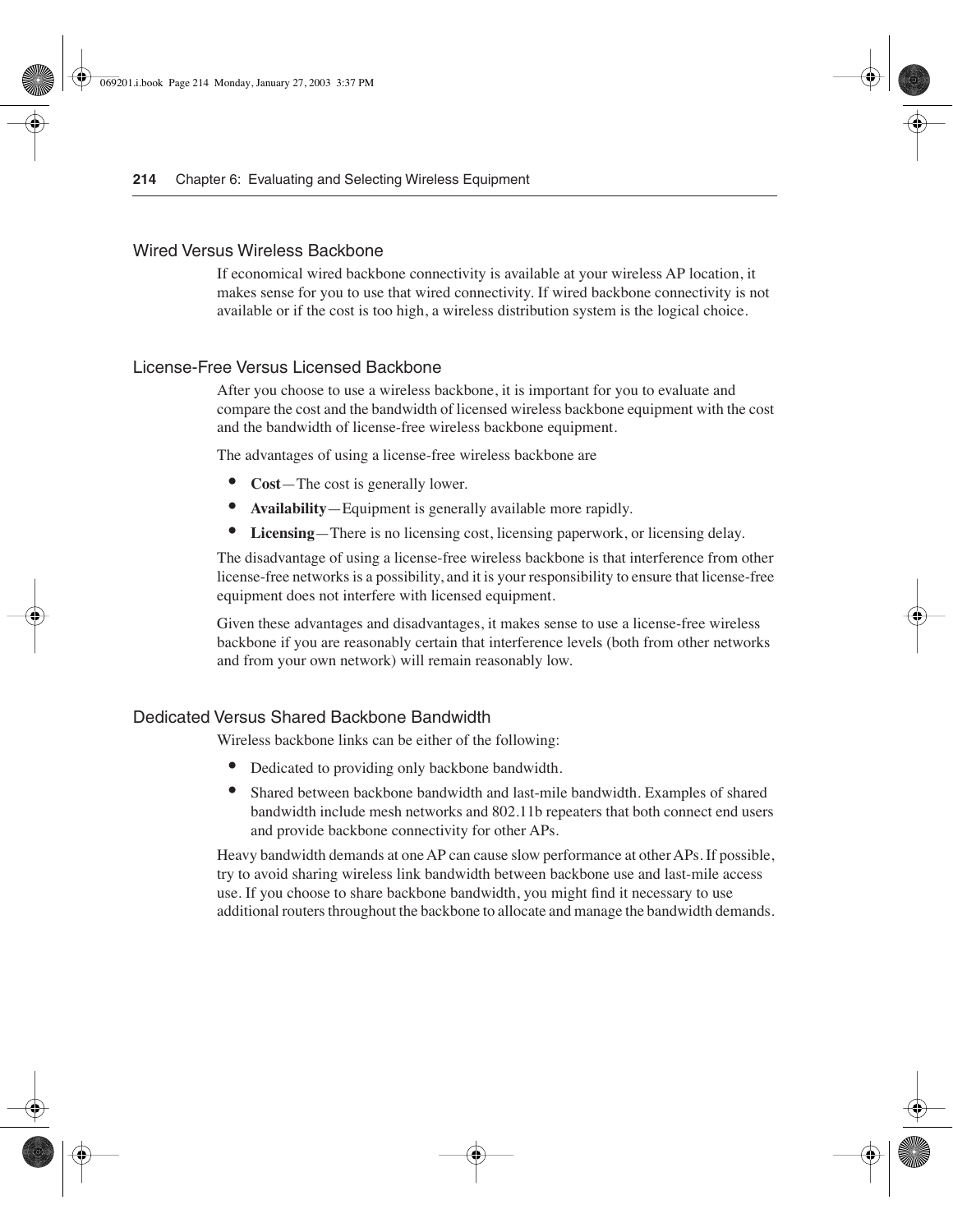## **AP Feature Decisions**

The list that follows describes some of the key decisions that you need to make as you select your AP equipment:

- **Frequency band**—Your choice of frequency band is probably the most important equipment decision that you will make. The difference in wireless propagation characteristics and interference levels between the license-free bands means that a poor decision here might result in an unusable network. Before making this decision, you should review the propagation characteristics of each band (discussed earlier in this chapter). You should also perform a wireless site survey (see Chapter 4, "Performing Site Surveys") to determine potential interference levels on a frequency band before you select equipment for that band. The information in Chapter 8 can help you if you find high levels of interference.
- **NLOS environment**—If you are considering buying equipment that operates in an NLOS environment, you need to either rule out or verify the range claims that the equipment manufacturer has made. You can do this by visiting an ISP that has the equipment deployed in an NLOS environment that is similar (such as the same density of trees and the same type of obstructions) to yours.
- **Modulation type**—Your choice of modulation type (DSSS, FHSS, or proprietary) is an important factor in the ultimate success of your network. Choose a modulation type that is compatible with the level and the type of interference in your coverage area.
- **802.11b or proprietary**—Every organization needs to match its budget to its mission. If your budget is modest, the lowest-cost indoor 802.11b equipment might be your only choice. A somewhat larger budget allows you to choose higher-cost 802.11b equipment with expanded feature and management capabilities. An even larger budget allows you to choose from the full range of wireless equipment.
- **Hot spot use**—802.11b APs deployed for hot spot use should be 802.1x-capable to implement improved security and to interface to external authentication and accounting servers.
- **End user polling**—Some APs implement end user polling as an option to the 802.11b CSMA/CA and RTS/CTS collision-avoidance mechanisms. If you plan to serve more than about 25 busy end users from one AP, polling increases your network reliability and performance.
- **Bandwidth management**—A few APs contain a bandwidth management capability that allows you to set bandwidth for each end user link. If the AP that you choose does not include this feature, consider adding this capability with an external bandwidth manager.
- **Support**—Vendor support is important when your wireless customers are looking to you to provide reliable Internet service. Talk with other wireless network operators to assess the availability of driver and firmware upgrades, as well as the response time and quality of support from their equipment vendors.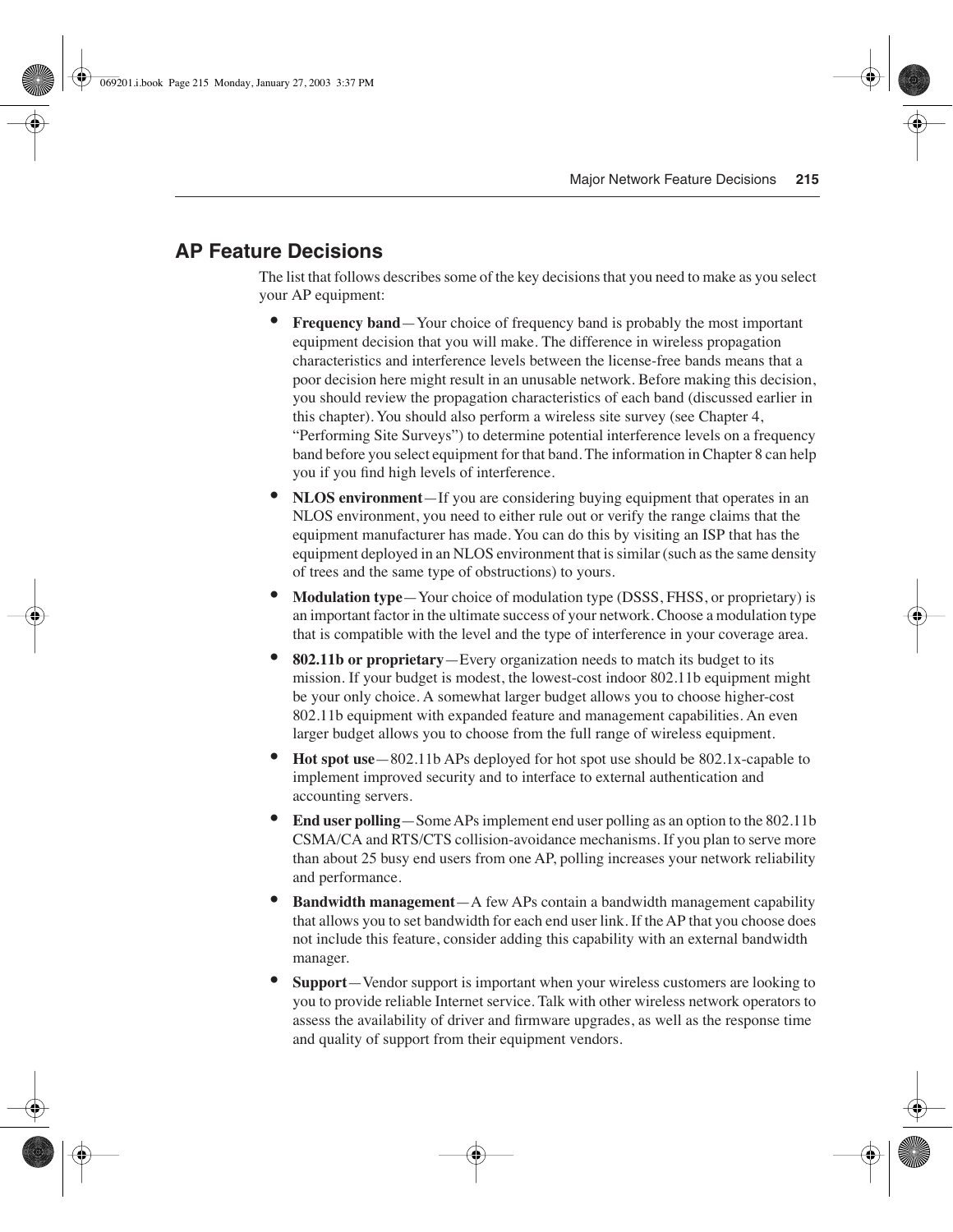#### **CPE Feature Decisions**

Price is often the top consideration in the selection of CPE. The competition between broadband DSL and cable Internet access providers has driven the cost of broadband service down. It can be difficult for broadband wireless companies to compete at these low price points. For this reason, wireless providers constantly seek to lower the cost of CPE. Business users usually understand that they need to pay for value received; in contrast, residential users often seek to pay little (or nothing) for their CPE. Try not to cut too many corners in seeking and deploying low-cost CPE. Although cost is important, it is more important to deploy reliable, supportable, and manageable networks. The following discussion can help you make these cost-benefit decisions:

- **Wireless card versus external radio-based CPE**—Traditionally, license-free broadband wireless equipment is mounted indoors with a coaxial cable running to the outdoor antenna. In the drive to minimize CPE costs, wireless IPSs often choose to install wireless network interface cards (NICs) in their customers' computers, rather than purchase full-size (and higher priced) wireless bridges or routers. If you choose to deploy NICs in customer computers as CPE, recognize that some customers might expect you to provide no-cost PC support indefinitely, and this can be a costly situation for you. Also, be aware that the software tools needed to adequately monitor the quality of the customers' connection might not be available. This, too, can increase your customer support costs and raise your costs above the level where you can make a reasonable profit.
- **Separate versus integrated radio and antenna**—An alternative to the traditional wireless model is the integrated radio and antenna model. To reduce CPE costs and installation costs, wireless ISPs are now using (wherever possible) integrated radio and antenna equipment. These integrated units combine the radio and the antenna into one plastic or fiberglass enclosure that is mounted outdoors in a location with an LOS path to the AP. The integrated unit connects to the end user PC or network through either an Ethernet cable or, in a few cases, through a universal serial bus (USB) connection. The wireless performance is better because there is no coaxial cable loss between the antenna and the radio.
- **Split radio architecture**—There is one additional equipment configuration for you to evaluate: the split architecture. Split architecture actually divides the wireless unit into two physical pieces: an indoor section and an outdoor section. The indoor section contains the lower-power, lower-frequency circuits. The outdoor section contains the higher-power, higher-frequency circuits and mounts just below the antenna. Split architecture provides the benefits of the integrated radio and antenna architecture but also allows a greater choice of antennas because the antenna and radio are not built into one unit. Split architecture is often the most expensive configuration; however, it might be the best in terms of both performance and flexibility.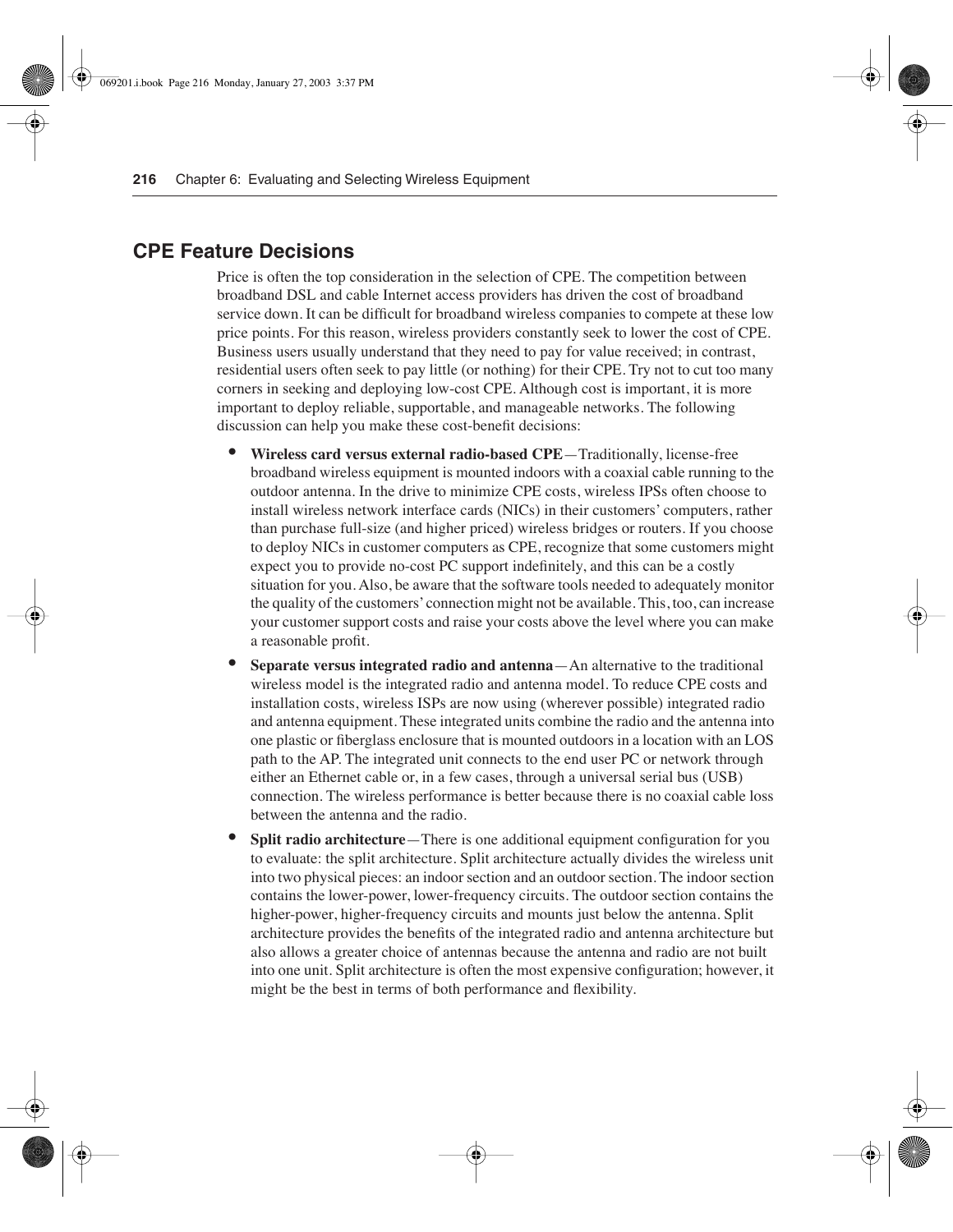## **Wireless Network Card Decisions**

If you decide to deploy wireless 802.11b cards as the customer CPE or if wireless cards plug into the AP that you are using, you must evaluate the following wireless card characteristics:

- **Transmitter**—Outlined earlier in this chapter; wireless cards share these same characteristics. The key characteristic is transmitter power output. The ideal transmitter would have a power output of 100 to 200 mW with a softwareconfigurable power level.
- **Receiver characteristics**—Also outlined earlier, the better the receiver sensitivity (when combined with good selectivity), the better your wireless system performance will be.
- **External antenna connector**—An antenna is the key element in any wireless system. A wireless card needs to have a connector that allows an external antenna to be attached.
- **Form factor**—The most frequently used wireless card form factor is PCMCIA; however, other form factors are sometimes used. These other form factors include industry-standard architecture (ISA), peripheral component interconnect (PCI), and Compact Flash (CF).

## **Mesh Network Feature Decisions**

You can evaluate mesh network equipment using the same considerations that you do for all other wireless equipment. Keep the following differences in mind, however:

- **Network deployment process**—Deploying a mesh network is different from deploying a point-to-multipoint network. Every mesh network node serves as a repeater and relay point for other network nodes. Nodes that are located farther away from the Internet connection must be relayed through closer network nodes. Before distant nodes can be deployed, nodes must be deployed closer to the Internet node. To provide coverage to an entire geographical area, the area must be *seeded*. Some nodes must be installed initially even if no end user is available to pay for the cost of the node.
- **Bandwidth and throughput limitations**—Mesh networks share backbone bandwidth with last mile bandwidth, which can reduce the amount of bandwidth to each end user. Be sure to factor this throughput limitation into your evaluation process and into your business plans.
- **Maximum hop limitations**—The multihop nature of mesh networks increases network latency and reduces network throughput. You will be limited to a maximum number of hops, so be sure to factor this limitation into your business plan.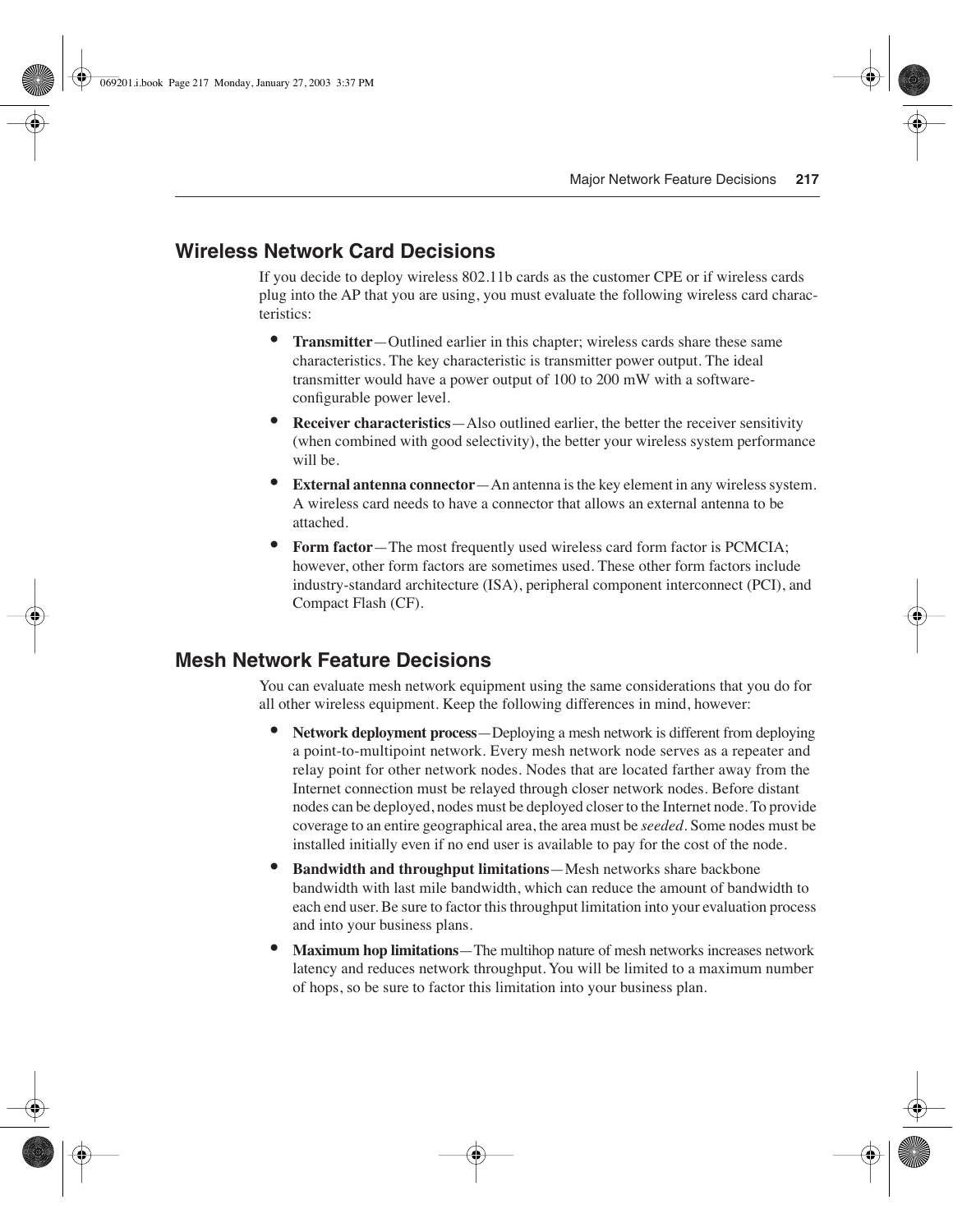## **Wireless Equipment Environmental Decisions**

Remember environmental considerations when evaluating wireless equipment:

- **Operating temperature range**—All wireless equipment is designed to operate correctly between certain specified temperatures. Indoor equipment is designed to operate within a narrower temperature range than outdoor equipment. If you choose to use indoor equipment outdoors, be sure to provide cooling for it in the summer. In severe winter climates, it might also be necessary to add a heat source to keep the equipment warm.
- **Radio frequency (RF) immunity**—Many models of broadband wireless equipment are not designed to be used in a high-level RF environment. For example, locating a wireless LAN AP designed for home use in the equipment vault of a mountaintop transmitter site can lead to operating failures. The high-power transmitter energy can either come down the antenna cable and overload the AP receiver, or the energy can pass through the plastic case of the AP and disrupt the AP operation. If you plan to deploy equipment like this, plan to use an external bandpass filter in the antenna system. Also plan to mount the AP in a shielded and grounded metal equipment case. As an alternative, you can select equipment designed for high-RF environments. This equipment is usually designed for mounting in a standard 19-inch metal equipment rack.

## **Wireless Amplifier Feature Decisions**

Wireless network operators often add external bidirectional amplifiers to their wireless systems. *External* means that the amplifier is external to the wireless equipment. Bidirectional amplifiers actually contain two amplifiers: one to amplify the transmitter signal and one to amplify the incoming received signals.

In the United States, FCC regulations require that external power amplifiers be marketed and sold only as part of a complete legally certified radio-cable-amplifier-antenna combination. The purpose of this regulation is to minimize the use of illegal overpowered equipment. Excess transmitter power raises the noise level, increases interference, and makes it harder for other, legal networks to operate correctly. Unfortunately, some wireless WAN operators ignore this regulation and intentionally use external power amplifiers in violation of FCC regulations. This behavior can result in heavy fines and equipment confiscation and also decreases the usability of the license-free bands for everyone.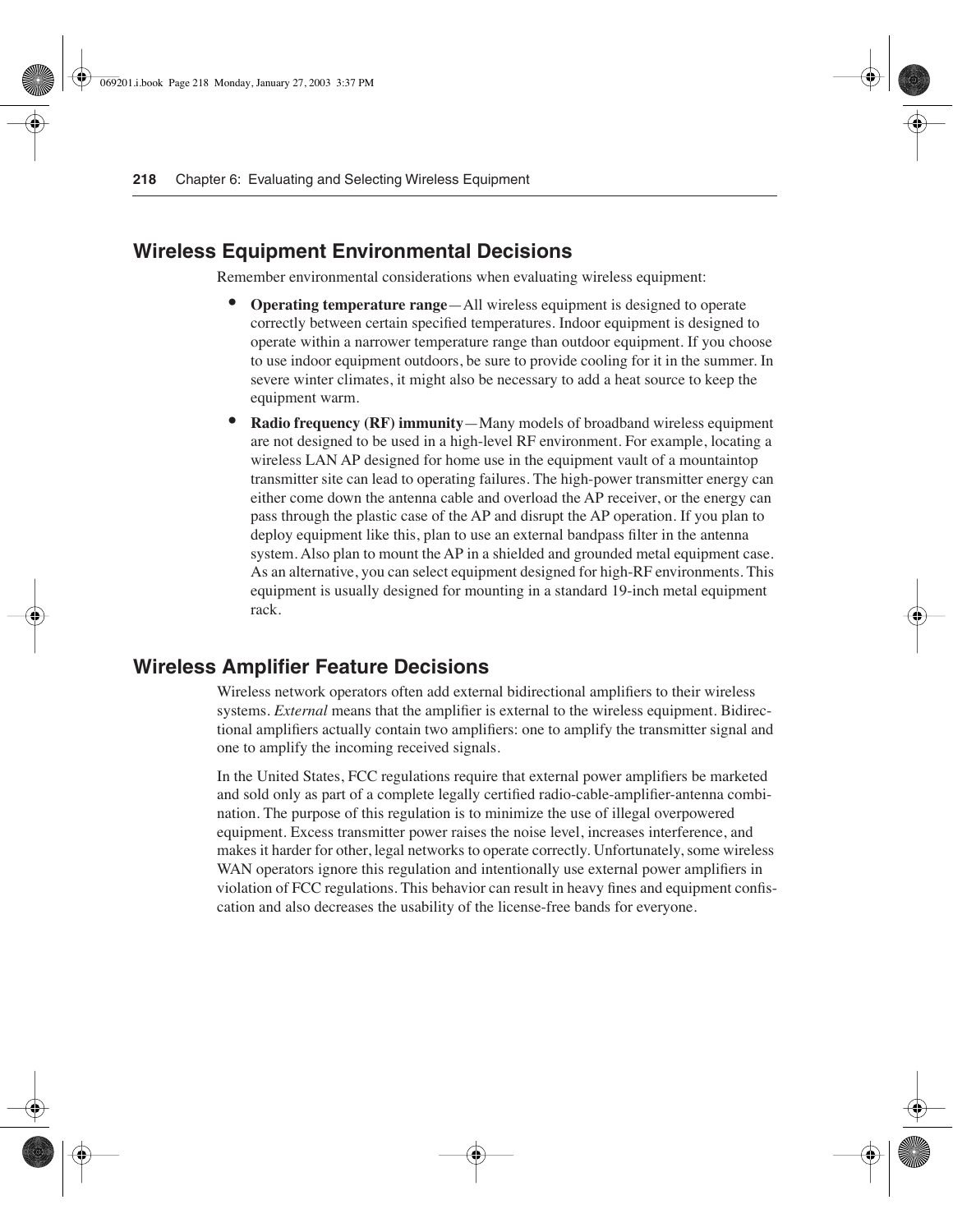**NOTE** Illegal amplifier use is not the answer to making your WAN operate over longer distances. Often, a power amplifier actually decreases the receiving range of your WAN. In addition, using illegally high transmitter power causes substantial interference to other network operators who are operating legally. Finally, if illegal amplifier use increases, the FCC might be forced to step in with new, more restrictive regulations that could reduce licensefree operating privileges for everyone. Resist the urge to amplify. Proper wireless network design and proper antenna system design provides you with the best network performance.

> The following sections explain how external amplifiers work and how to use these amplifiers properly.

#### Transmit Amplification

On transmit, an external amplifier increases the transmitter power that reaches the antenna. This is useful when the power output of the transmitter is low and the cable length between the wireless equipment and the antenna system is long. Without an amplifier placed at the antenna, the high cable loss results in little signal reaching the antenna.

Here is an example of the correct way to use an amplifier. Start with a transmitter that has an output of 50 mW ( $+17$  dBm). If the antenna cable has a loss of  $-14$  dBm, the power reaching the antenna system is  $(+17 \text{ dBm} - 14 \text{ dBm}) = 3 \text{ dBm} (2 \text{ mW})$ . This is a low level of transmit power. If an amplifier with  $+14$  dB of gain is added at the antenna, the  $+3$  dBm that reaches the amplifier is amplified by  $+14$  dB, resulting in a total of  $(3 \text{ dBm} + 14 \text{ dB})$ +17 dBm (50 mW) reaching the antenna. The amplifier has added back the power that was lost in the antenna cable.

#### Receiver Amplification

On receive, an external amplifier mounted at the antenna performs two functions:

- It helps to overcome the signal loss that occurs in the antenna cable.
- It sets the SNR of the receiving system.

These two functions can lead to a small improvement in receiver performance if the amplifier has a good, low-noise design. In addition, a properly designed antenna should be used with the amplifier. If the antenna system design is poor, the amplifier can actually reduce the receiving range of the system.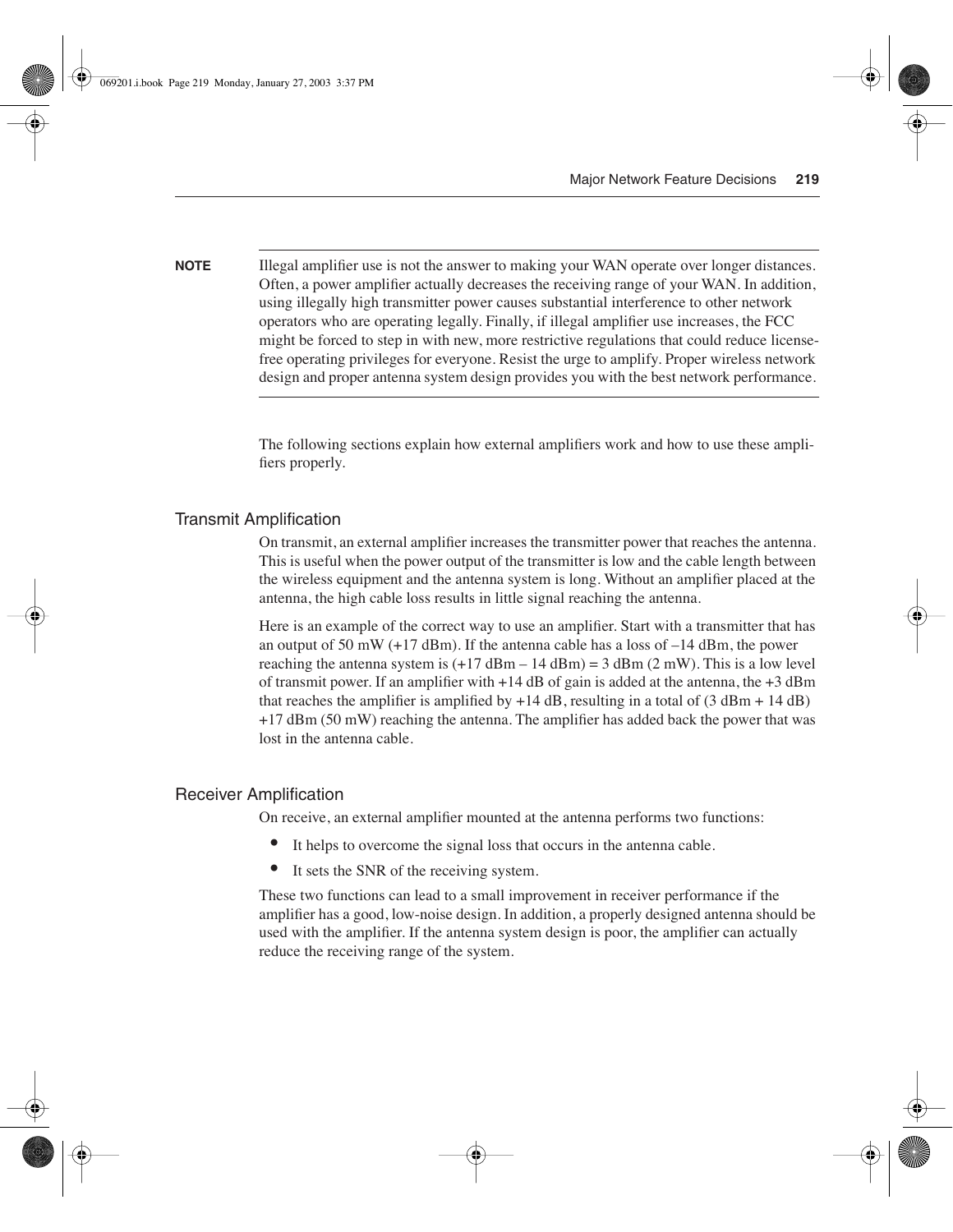#### Up/Down Converters

Up/down converters translate wireless signals from one frequency band to another. If the 2.4-GHz band is crowded in your area and the 5.8-GHz band is less crowded, you might want to use a 2.4-to-5.8 converter. Here is how this works. Each AP and end user station is equipped with a converter. Then, the following occurs:

- During transmit, each 2.4-GHz transmit signal is upconverted (translated up in frequency) to the 5.8-GHz band.
- During receive, the 5.8-GHz signal from the other station is downconverted to the 2.4-GHz band.

Using lower-cost 2.4-GHz equipment, communication actually takes place on the less crowded 5.8-GHz band. The advantage of this approach is that it usually costs less than buying more expensive equipment for 5.8 GHz. The disadvantage of this approach is that only a few manufacturers supply frequency converters, so your choice is limited. Converters need to be mounted at the antenna.

## **Compatibility Issues**

Several compatibility issues can reduce the reliability of your network and consume troubleshooting time. If you are deploying an 802.11b network, never assume that different brands of wireless cards and wireless APs will work reliably together. Even hardware that is wireless fidelity (WiFi)-certified sometimes has firmware, software, operating system, and feature differences that can result in certain equipment combinations that do not work together. In most cases, equipment manufacturers do not cause these issues intentionally. There have, however, been a few instances in which large equipment vendors have intentionally created incompatibilities to boost the sales of their equipment and hinder the sale of lower-cost competitive equipment.

Watch for the folowing incompatibility issues:

- **Operating system software—New features might not work with older software** versions, or older features might not work in newer software versions. This situation can require that you upgrade all your wireless equipment software simultaneously.
- **NIC firmware**—Upgrades might have features that do not work even though they did work in earlier versions. NIC firmware might work when matched with older versions of AP software but not with upgraded AP software versions.
- **MAC incompatibilities**—Different brands of equipment that should work together do not work together or some of the features do not work.
- **NIC drivers**—Drivers might not be available for your OS or, if available, they might not be upgraded to work with newer versions of your OS.
- **USB**—There might be incompatibilities between wireless USB devices and certain PC operating systems.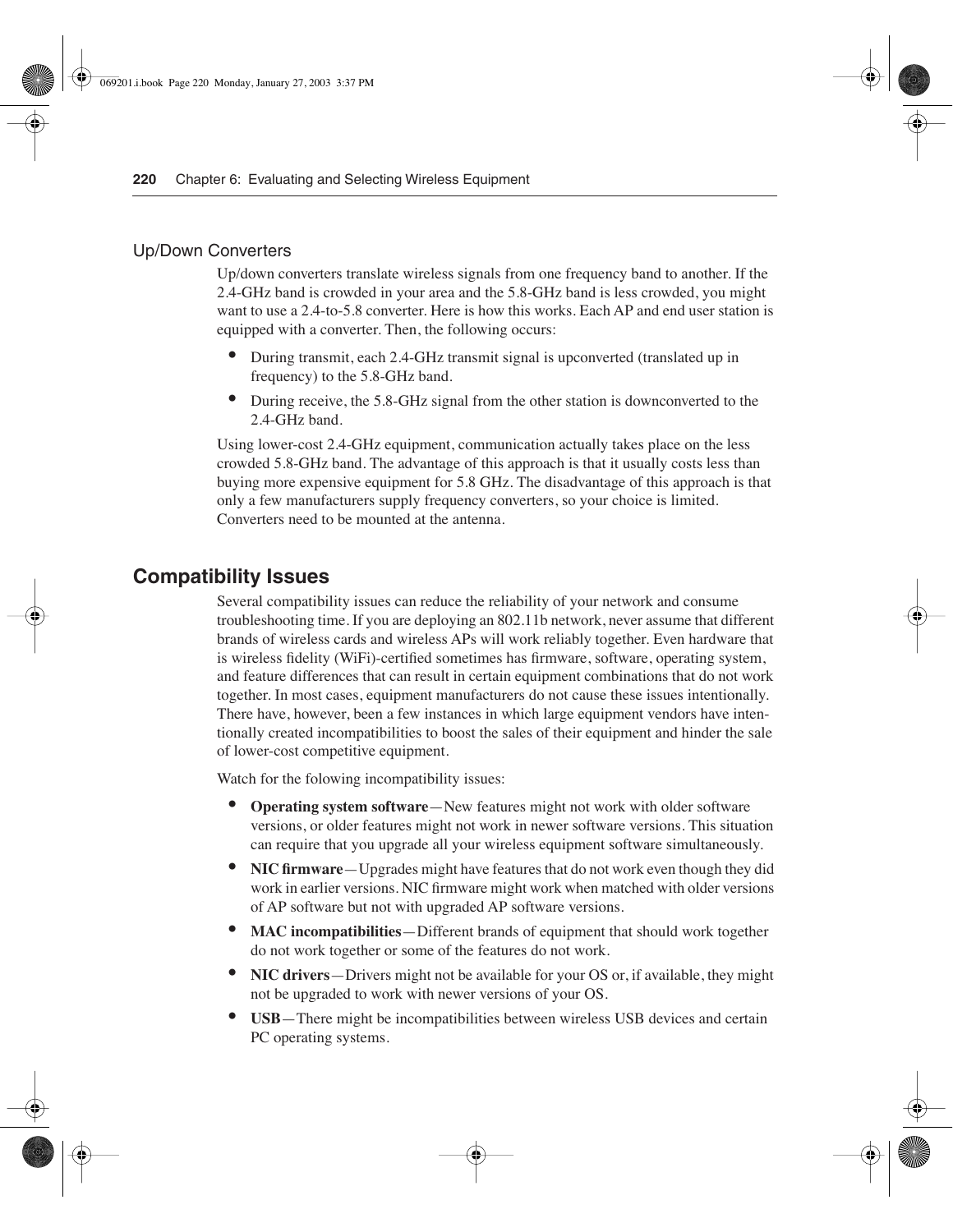- **Network management**—Network management software and diagnostics software can be unavailable or can be limited in their capability to manage mixed-equipment networks.
- **Timing**—Equipment that has timing designed for indoor (several hundred foot) distances might not work outdoors at longer (several mile) distances.

Here are some of the things that you can do to minimize the loss of time and money caused by these incompatibilities:

- **Standardize**—As much as possible, standardize on one brand of equipment for your APs and your CPE. Minimize the mixing and matching of different wireless equipment brands that talk to the same AP. Using a different brand of equipment is fine for wireless backhaul links; however, the fewer types of AP/CPE equipment that you use, the more efficiently you will be able to support that equipment and the more reliable your service will be.
- **Test time**—Be sure to plan for enough test time between the time that you build an AP and the time that you begin service from that AP. The more dissimilar your equipment, the more test time you need.

## **Wireless Support Issues**

The quality of support from wireless vendors varies widely and ranges from excellent to none. In addition, technology changes rapidly; new software, new hardware, new firmware, and new drivers constantly become available. To maximize your chances of receiving effective support, do the following:

- **Research**—During your equipment research process, be sure to visit other organizations that have deployed the equipment you are considering. Ask the organizations to comment about the quality of vendor support they are receiving, including warranty support.
- **Realistic approach**—There still is no free lunch. Be realistic with your support expectations. You deserve to be notified by your vendor when equipment problems are discovered. You should rightfully expect that your vendor would not discontinue support for equipment that you have purchased; however, after your warranty period has expired, it is not unreasonable for a vendor to charge for software upgrades or new and improved hardware. Expect to pay a reasonable amount to receive a high level of continuing vendor support. You need your equipment vendor to make a profit so that it will continue to be there when you need it.
- **Support groups**—A number of online support groups are available for specific brands of wireless equipment. Find a discussion group for your equipment and join it, if possible, even before you purchase your equipment. You, your end users, and the entire industry will benefit from this helpful and friendly sharing of information.